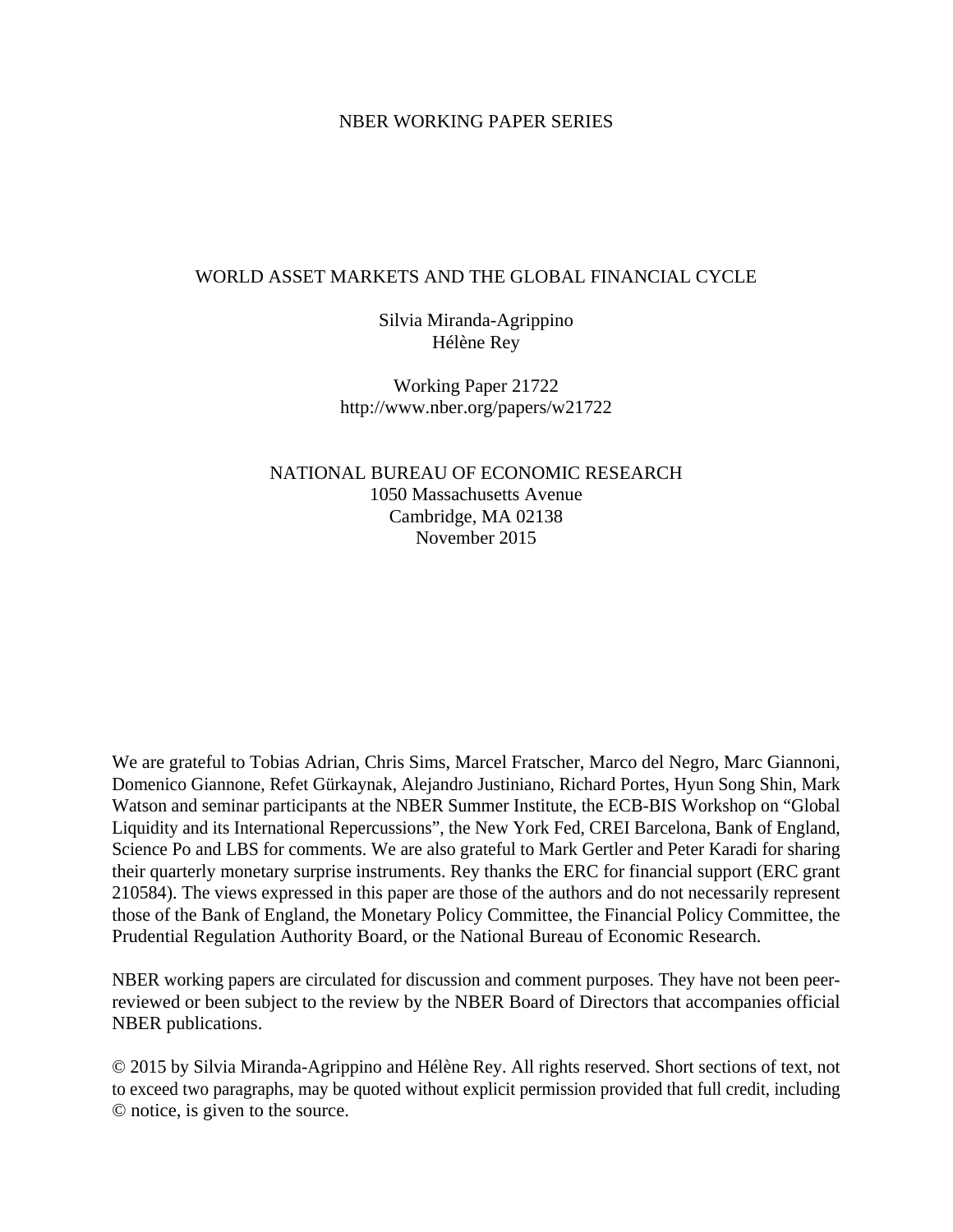World Asset Markets and the Global Financial Cycle Silvia Miranda-Agrippino and Hélène Rey NBER Working Paper No. 21722 November 2015 JEL No. E44,E58,F33,F42,G15

### **ABSTRACT**

We find that one global factor explains an important part of the variance of a large cross section of returns of risky assets around the world. Using a model with heterogeneous investors, we interpret the global factor as reflecting aggregate realised variance and the time-varying degree of market-wide risk aversion. A medium-scale Bayesian VAR allows us to analyse the workings of the "Global Financial Cycle", i.e. the interaction between US monetary policy, real activity and global financial variables such as credit spreads, cross-border credit flows, bank leverage and the global factor in asset prices. We find evidence of large monetary policy spillovers from the US to the rest of the world.

Silvia Miranda-Agrippino Bank of England Threadneedle Street London EC2R 8AH UNITED KINGDOM silvia.miranda-agrippino@bankofengland.co.uk

Hélène Rey London Business School Regents Park London NW1 4SA UNITED KINGDOM and NBER hrey@london.edu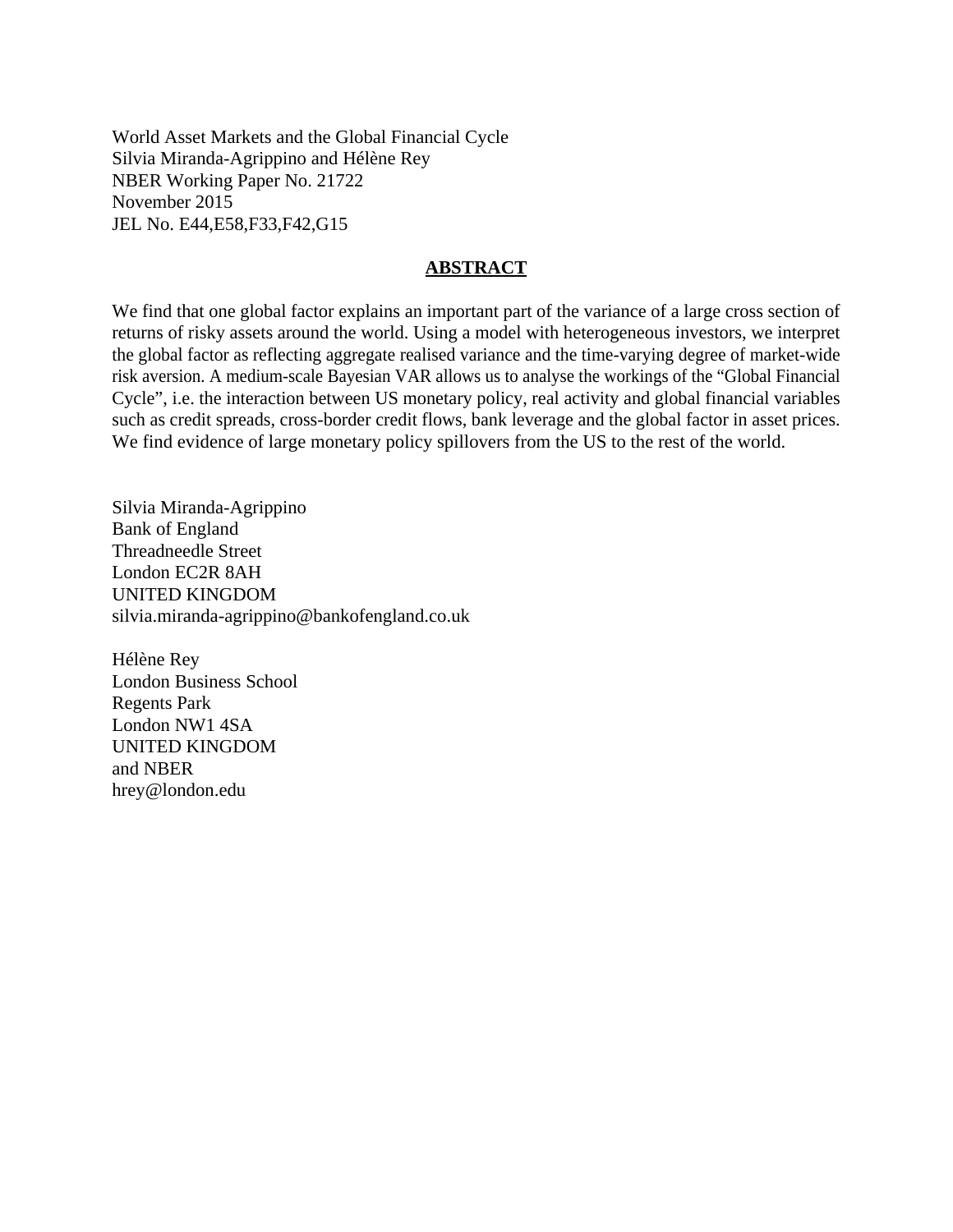# Introduction

Observers of balance of payment statistics and international investment positions all agree: the international financial landscape has undergone massive transformations since the 1990s. Financial globalisation is upon us in a historically unprecedented way – we have probably surpassed the pre-WWI era of financial integration celebrated by Keynes in "The Economics Consequences of the Peace". The rising importance of cross-border financial flows and holdings have been abundantly documented in the literature (see [Lane](#page-44-0) [and Milesi-Ferretti,](#page-44-0) [2007](#page-44-0) and, for a recent survey, [Gourinchas and Rey,](#page-43-0) [2013\)](#page-43-0). What has not been explored as much, however, are the consequences of financial globalisation for the workings of national financial systems. What are the effects of large flows of credit and investments crossing borders on fluctuations in risky asset prices in national markets and on the synchronicity of credit growth and leverage in different economies? How do large international flows of money affect the international transmission of monetary policy? Using quarterly data covering the past three decades and a stylised guiding theoretical framework, this paper seeks to analyse the effect of financial globalisation on the workings of national financial systems and the propagation of monetary policy conditions across borders.

The paper main contributions are  $(i)$  to document the existence of a global factor in risky asset prices and to suggest a structural decomposition of this factor into fluctuations in market-wide effective risk aversion and volatility using a simple stylised model with heterogenous investors;  $(ii)$  to investigate the effect of US monetary policy on standard real-economy-variables such as inflation, industrial production, consumption and investment, but also on global asset returns, credit growth, cross border capital flows and leverage using a medium-scale Bayesian VAR. We find evidence of a "Global Financial Cycle" (see [Rey,](#page-45-0) [2013\)](#page-45-0). There is a powerful transmission channel of US monetary policy across borders via credit flows, leverage of banks, risk premia and the term spread, emphasising the need for international macroeconomic models where financial intermediaries play an important role.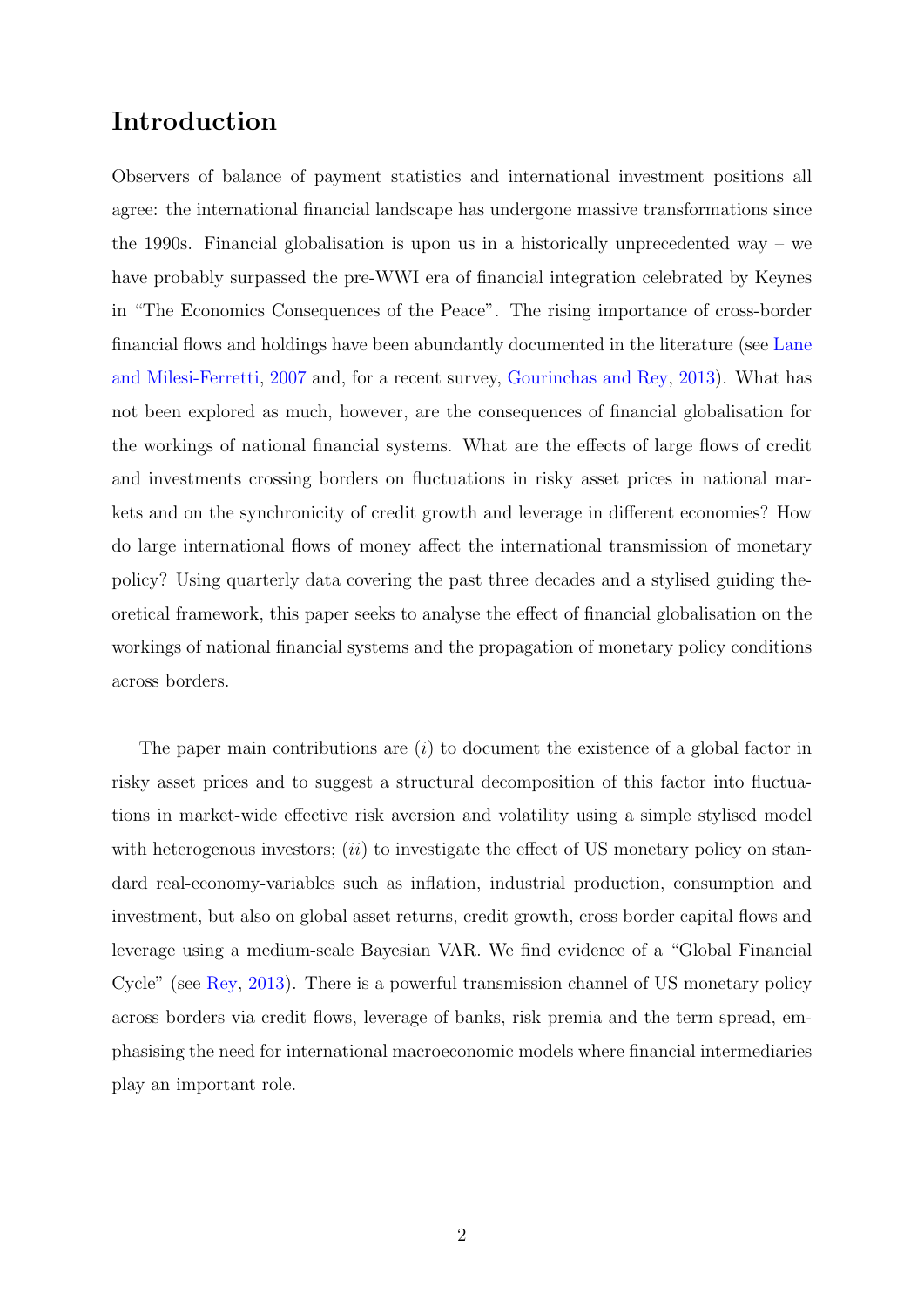Our first set of findings concerns the "Global Financial Cycle": a very large panel of risky asset returns all around the globe is well approximated by a Dynamic Factor Model with one global factor and a set of regional factors. In other words, returns on stocks and corporate bonds exhibit a high degree of comovement worldwide. A simple model suggests that this global factor reflects both aggregate volatility of asset markets and the time-varying degree of risk aversion of markets. In turn, this aggregate risk aversion can be interpreted as reflecting the investment preferences and constraints of heterogeneous investors, for example leveraged global banks and asset managers such as insurance companies or pension funds. Global banks are assumed to be risk-neutral and to operate under a Value-at-Risk (VaR) constraint, while asset managers are riskaverse mean-variance investors. When global banks are the main investors, aggregate risk aversion tends to be low and risk premia are small. From an empirical perspective, our estimates show in particular that the aggregate degree of risk aversion in world markets declined continuously from 2003 to the beginning of 2007 to reach very low levels, at a time when the leverage of global banks was increasing sizeably.

Our second set of findings is that US monetary policy has a significant effect on the leverage of US and European investors (particularly continental European and UK banks who have large capital market operations and are classified as systemically important banks), on cross-border credit flows and on credit growth worldwide. It also has a powerful effect on the global factor and on measures of the risk premium and the term spread. At the same time, we find textbook responses for the effect of monetary policy on indus-trial production, GDP, consumer prices, consumer sentiment, housing investment.<sup>[1](#page-3-0)</sup> This points towards important effects of US monetary policy on the world financial system and the Global Financial Cycle: US monetary policy is a major influence on credit conditions worldwide in terms of volumes and prices. Our results are not driven by the crisis period: this indicates that the 2007 crisis, while having had unquestionable disruptive effects on the financial markets has not altered the fundamental macroeconomic dynamics and

<span id="page-3-0"></span><sup>&</sup>lt;sup>1</sup>This set of findings would not have been possible without using recent developments in the BVAR literature (see Banbura et al., [2010;](#page-40-0) [Giannone et al.,](#page-43-1) [2015\)](#page-43-1), as they allow us to overcome the curse of dimensionality and to estimate meaningful responses for the joint dynamics of the real economy and international financial variables (more than twenty variables). Unlike the previous literature, this makes our results far less exposed to the omitted variable problem.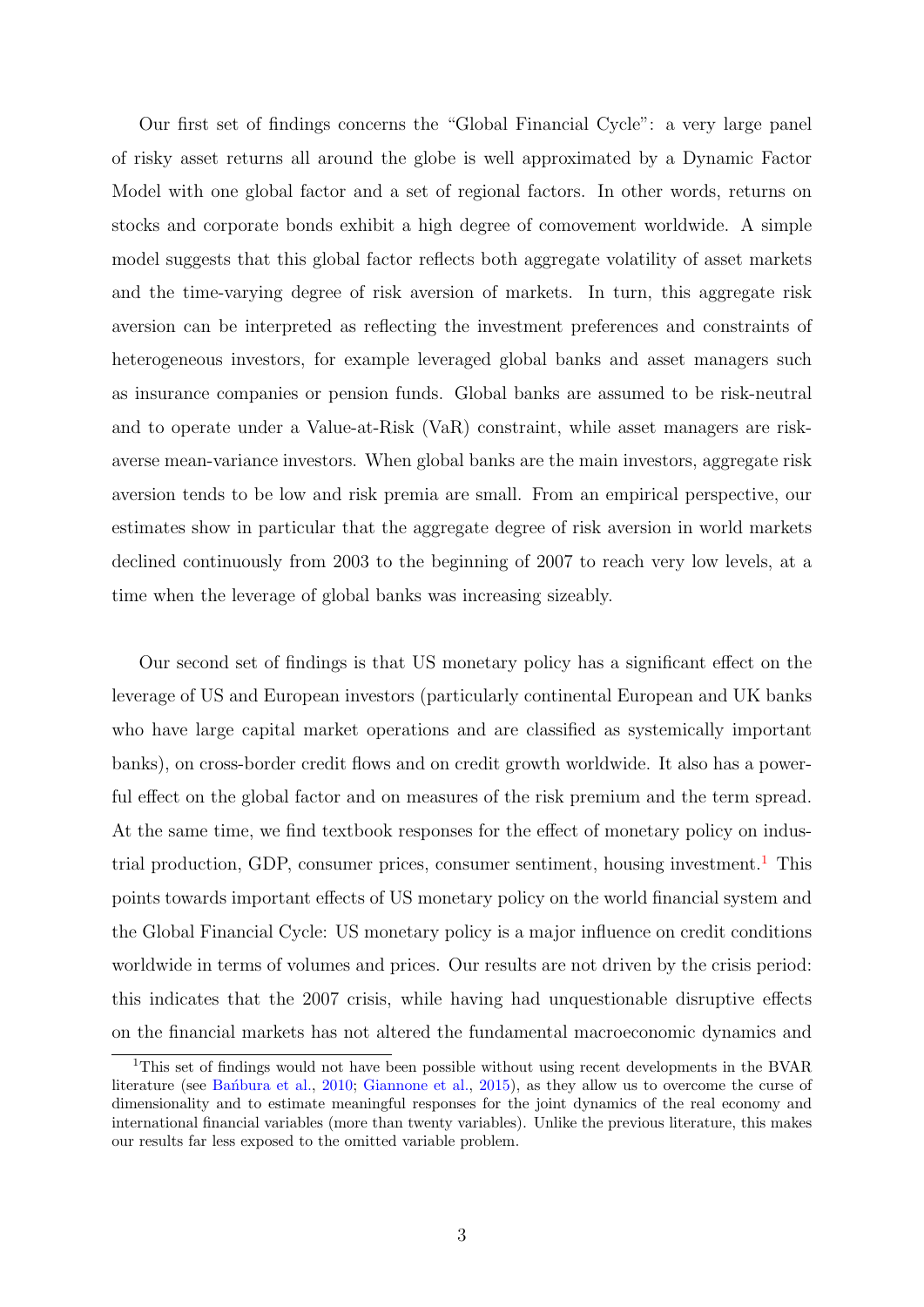transmission channels of monetary policy. This result is a challenge for the Mundellian Trilemma, a well-known proposition stating, in particular, that countries with flexible exchange rates are insulated from monetary policy spillovers via exchange rate movements and can thus pursue an independent monetary policy. We find instead that as long as capital flows across borders are not inhibited and macroprudential tools are not used to control credit growth, monetary conditions are partly dictated by the monetary policy of the centre country (the US) even for countries operating within a flexible exchange rate regime (see [Rey,](#page-45-0) [2013\)](#page-45-0). In other words, the Global Financial Cycle and the Mundellian Trilemma are, to some extent, incompatible with one another.

Because this paper stands at the cross-road between studies on monetary policy transmission, international spillovers via capital flows, and the role of financial intermediaries, the relevant literature is huge and cannot be comprehensively covered. Our empirical results on flows are consistent with [Fratzscher](#page-42-0) [\(2012\)](#page-42-0) (who finds an important role for "push factors" in driving financial flows using high-frequency fund data), [Forbes and](#page-42-1) [Warnock](#page-42-1) [\(2012\)](#page-42-1), [Rey](#page-45-0) [\(2013\)](#page-45-0), [Bruno and Shin](#page-41-0) [\(2015a\)](#page-41-0) and [Cerutti et al.](#page-41-1) [\(2014\)](#page-41-1), who relate aggregate flow data to push factors such as the VIX. This recent literature echoes and extends earlier findings by [Calvo et al.](#page-41-2) [\(1996\)](#page-41-2) on the importance of push factors in international markets. [Cetorelli and Goldberg](#page-41-3) [\(2012\)](#page-41-3) use microeconomic data to study the role of global banks in transmitting liquidity conditions across borders. The importance of leverage as a determinant of financial instability has been studied empirically in [Gourinchas and Obstfeld](#page-43-2) [\(2012\)](#page-45-1); [Schularick and Taylor](#page-45-1) (2012); Jordà et al. [\(2015\)](#page-43-3).

Our results on the transmission mechanism of monetary policy via its impact on risk premia and the term spread are in agreement with the results of [Gertler and Karadi](#page-42-2) [\(2015\)](#page-42-2) on the credit channel of monetary policy in the domestic US context. They are also consistent with [Bekaert et al.](#page-40-1) [\(2013\)](#page-40-1), who study the impact of US monetary policy on components of the VIX and with the results of [Rey](#page-45-0) [\(2013\)](#page-45-0); [Passari and Rey](#page-45-2) [\(2015\)](#page-45-2) and [Bruno and Shin](#page-41-0) [\(2015a\)](#page-41-0) who analyse the effect of US monetary policy on leverage and on the VIX. All these studies use small scale VARs (four to seven variables) to prove their points. [Lowe and Borio](#page-44-1) [\(2002\)](#page-44-1) is an early paper which discusses the existence of financial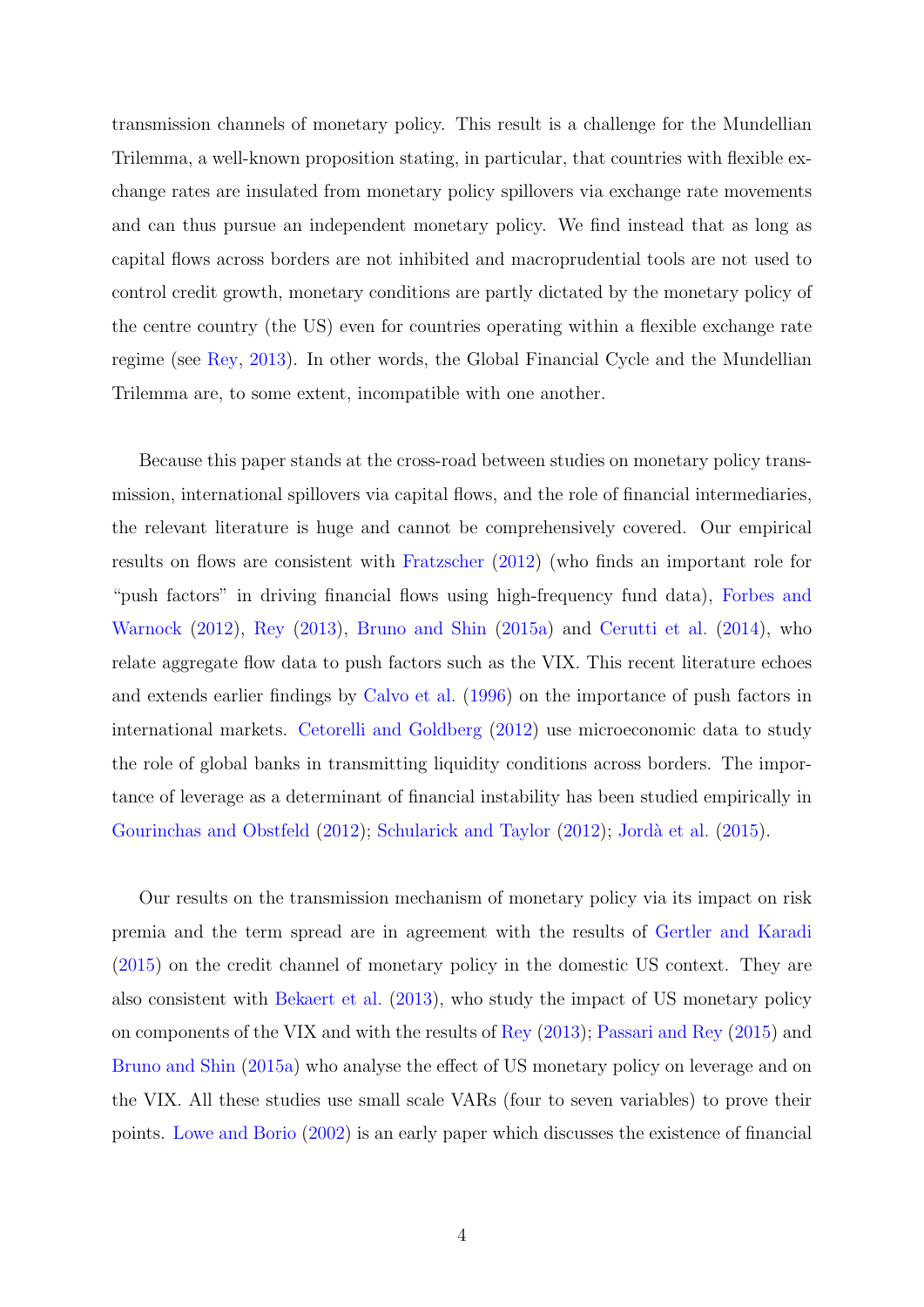cycles and the role of credit growth in a domestic context. Importantly, our results are also consistent with recent work by [Morais et al.](#page-44-2) [\(2015\)](#page-44-2) who, using a unique dataset at the loan level in Mexico find that a softening of foreign monetary policy increases the supply of credit of foreign banks to Mexican firms in turn implying strong real economic effects.

This paper presents a stylised static model of intermediation to set the stage for the empirical work, which constitutes the main contribution of the paper. The model builds directly on the work of [Zigrand et al.](#page-46-0) [\(2010\)](#page-46-0) and [Etula](#page-42-3) [\(2013\)](#page-42-3). A lively new literature has developed an interesting array of models of financial intermediation such as, among others, [Fostel and Geanakoplos](#page-42-4) [\(2008\)](#page-42-4); [Gertler and Kiyotaki](#page-43-4) [\(2010\)](#page-43-4); [Adrian and Shin](#page-40-2) [\(2014\)](#page-40-2); [Brunnermeier and Sannikov](#page-41-4) [\(2014\)](#page-41-4); [He and Krishnamurthy](#page-43-5) [\(2013\)](#page-43-5); [Adrian and](#page-40-3) [Boyarchenko](#page-40-3) [\(2012\)](#page-40-3); [Shin](#page-45-3) [\(2012\)](#page-45-3); [Bruno and Shin](#page-41-5) [\(2015b\)](#page-41-5). This literature is related to the classic works of [Bernanke and Gertler](#page-41-6) [\(1989\)](#page-41-6); [Bernanke et al.](#page-41-7) [\(1996\)](#page-41-7); [Kiyotaki and](#page-43-6) [Moore](#page-43-6) [\(1997\)](#page-43-6). All these papers have in common an emphasis on models where frictions in the financial sector are key.

To decompose fluctuations in risky asset prices into global, regional and asset-specific components we use a Dynamic Factor Model [\(Forni et al.,](#page-42-5) [2000;](#page-42-5) [Stock and Watson,](#page-45-4)  $2002a,b$  $2002a,b$ ) with loading restrictions as in Ban<sup>o</sup>bura et al.  $(2011)$ . The dynamic interaction between US monetary policy and the main expressions of the Global Financial Cycle are analysed within a medium scale Bayesian VAR (Bantbura et al., [2010;](#page-40-0) [Giannone et al.,](#page-43-1) [2015\)](#page-43-1) where a standard selection of variables capturing business cycle fluctuations is augmented with a set of variables summarising the evolution of credit flows, global leverage, and a collection of financial indicators – the Global Factor, market volatility and credit costs. Results are computed under two alternative identification schemes for the monetary policy shock which deliver equivalent outcomes: a standard causal ordering, where the Federal Funds Rate is the policy variable, and the remainder of the series are split among slow-moving and fast-moving ones [\(Christiano et al.,](#page-41-8) [1999\)](#page-41-8); and an instrumental variable type identification, where a narrative-based measure of policy surprises, in the spirit of [Romer and Romer](#page-45-6) [\(2004\)](#page-45-6), is used to identify the transmission coefficients, in a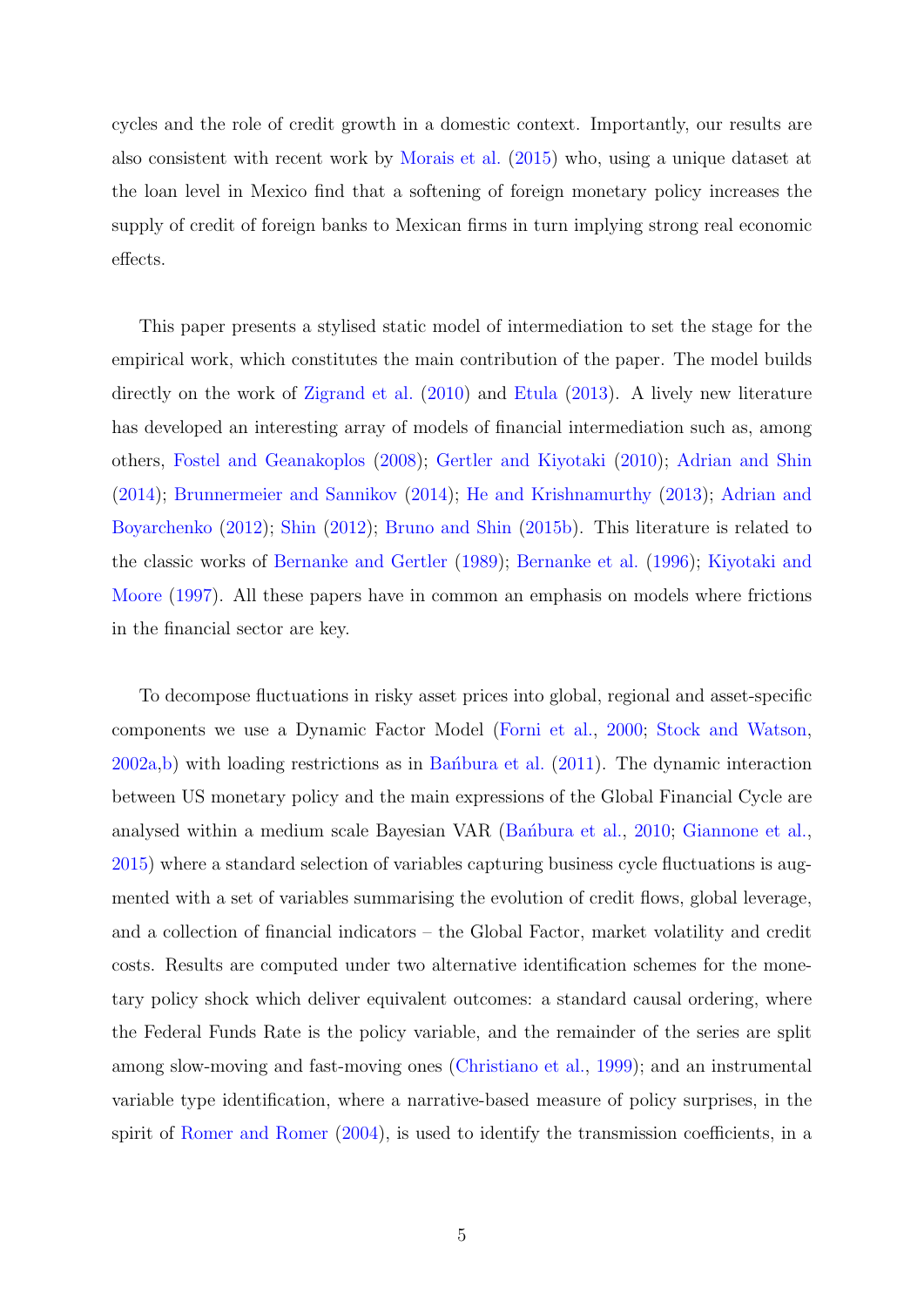Proxy SVAR context [\(Mertens and Ravn,](#page-44-3) [2013;](#page-44-3) [Stock and Watson,](#page-46-1) [2012\)](#page-46-1). We find that a contractionary monetary surprise reduces global banks leverage and global domestic and cross-border credit. Moreover, it is associated with a reduction in the global component of asset prices and an increase in credit costs: the term spread compresses and the excess bond premium (Gilchrist and Zakrajšek, [2012\)](#page-43-7) increases at medium horizon, consistent with a credit channel effect on borrowing costs [\(Gertler and Karadi,](#page-42-2) [2015\)](#page-42-2). Finally, a shock inducing an increase, on impact, in the US policy rate is likely to be followed by movements of the same sign – albeit of smaller magnitudes – in both the UK and the Euro Area.

The present paper differs from the literature in important ways. First, it provides an integrated framework where the existence of a global factor in international asset prices is established and analysed, and the international spillovers of US monetary policy are estimated. Second and very importantly, the use of a medium-scale Bayesian VAR allows, we believe for the first time, the joint analysis of financial, monetary and real variables interactions, in the US and abroad. Because we have all the key variables in our analysis (leverage in different geographical areas, capital flows, credit growth, asset prices, risk premia, real activity, goods prices, exchange rate, policy rates in main currency areas) the analysis gives us some insights on the mechanisms underlying international monetary policy spillovers and their magnitudes. The results should therefore inform theoretical modelling of the international transmission mechanisms of monetary policy.

We introduce a guiding theoretical framework in Section [1](#page-7-0) and show relevant microeconomic data on banks in Section [2.](#page-11-0) We present estimates of the Dynamic Factor Model in Section [3,](#page-15-0) as well as a decomposition of the global factor in international asset prices. Section [4](#page-23-0) performs the Bayesian VAR analysis to study the effect of US monetary policy on real activity and the Global Financial Cycle and Section [5](#page-37-0) concludes. Details on data and additional results are in Appendixes [A](#page-47-0) to [E](#page-63-0) at the end of the paper.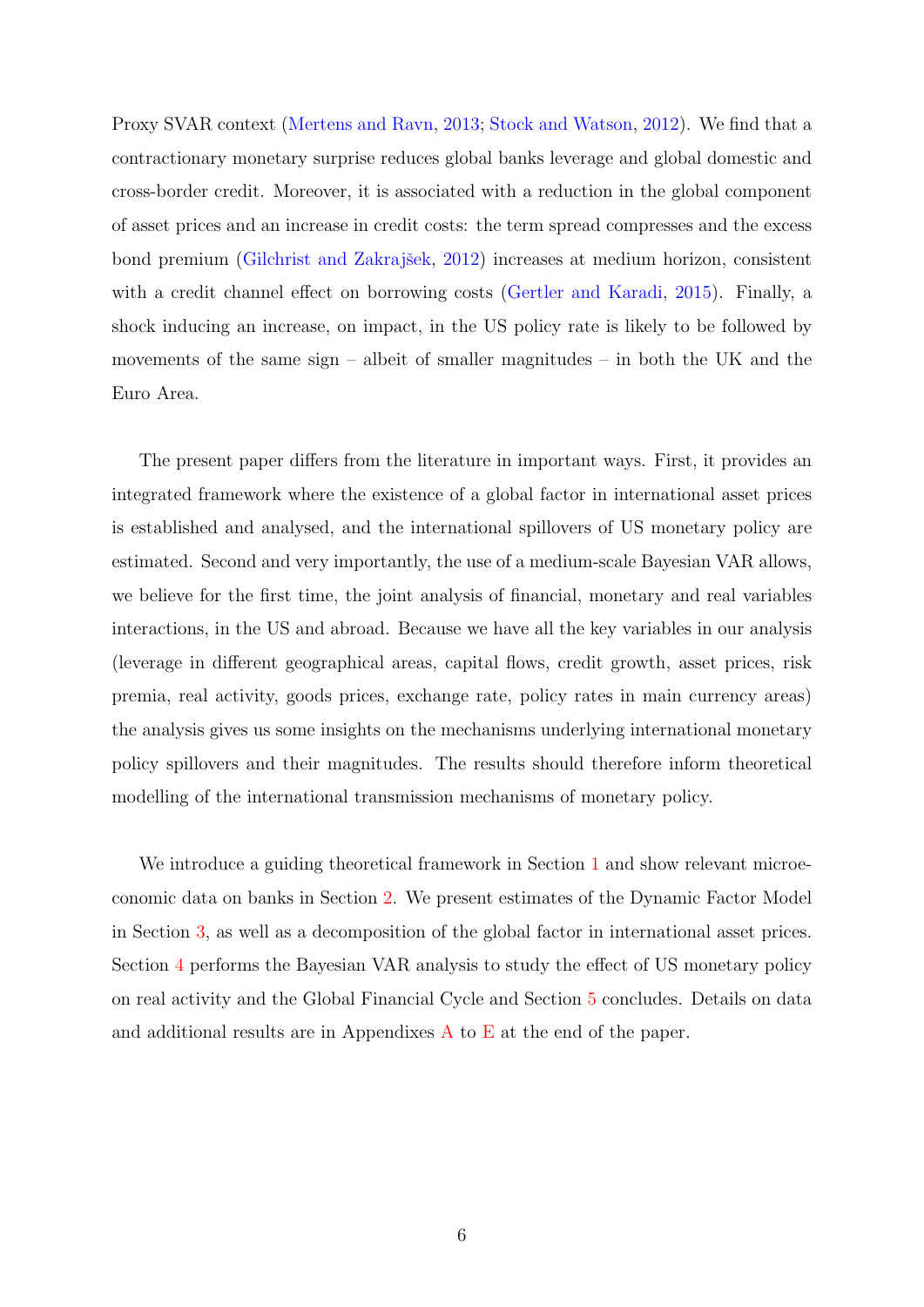# <span id="page-7-0"></span>1 The Model

Since the 1980s, and even more so the 1990s, world asset markets have become increasingly integrated with large cross-border credit, equity and bond portfolio flows. Global banks as well as asset managers have played an important role in this process of internationalisation and account for a large part of these flows. We present an illustrative model of international asset pricing where the risk premium depends on the wealth distribution between leveraged global banks on the one hand, and asset managers, such as insurance companies, sovereign wealth funds or pension funds, on the other hand. The model presented in this section is admittedly very simple and stylised. It builds straightforwardly on the work of [Zigrand et al.](#page-46-0) [\(2010\)](#page-46-0) and [Etula](#page-42-3) [\(2013\)](#page-42-3). It is there only to help us interpret the data in a transparent way, our contribution being first and foremost empirical. Like us, the recent literature emphasises the importance of financial intermediaries in asset pricing [\(Brunnermeier and Sannikov,](#page-41-4) [2014;](#page-41-4) [He and Krishnamurthy,](#page-43-5) [2013;](#page-43-5) [Adrian and](#page-40-5) [Boyarchenko,](#page-40-5) [2014\)](#page-40-5).

We consider a world in which there are two types of investors: global banks and asset managers. Global banks are leveraged entities that fund themselves in dollars for their operations in global capital markets. They can borrow at the US risk-free rate and lever to buy a portfolio of world risky securities, whose returns are in dollars. They are riskneutral investors and subject to a Value-at-Risk (VaR) constraint, which we assume is imposed on them by regulation. Their risk neutrality is an extreme assumption which may be justified by the fact that they benefit from an implicit bailout guarantee, either because they are universal banks and are therefore part of a deposit guarantee scheme, or because they are too big to fail. Whatever the microfoundations, the crisis has provided ample evidence that global banks have not hesitated to take on large amounts of risk and to lever massively. We present microeconomic evidence pertaining to their leverage and risk taking behaviour in Section [2.](#page-11-0)

The second type of investors are asset managers who, like global banks, acquire risky securities in world markets and can borrow at the US risk-free rate. Asset managers also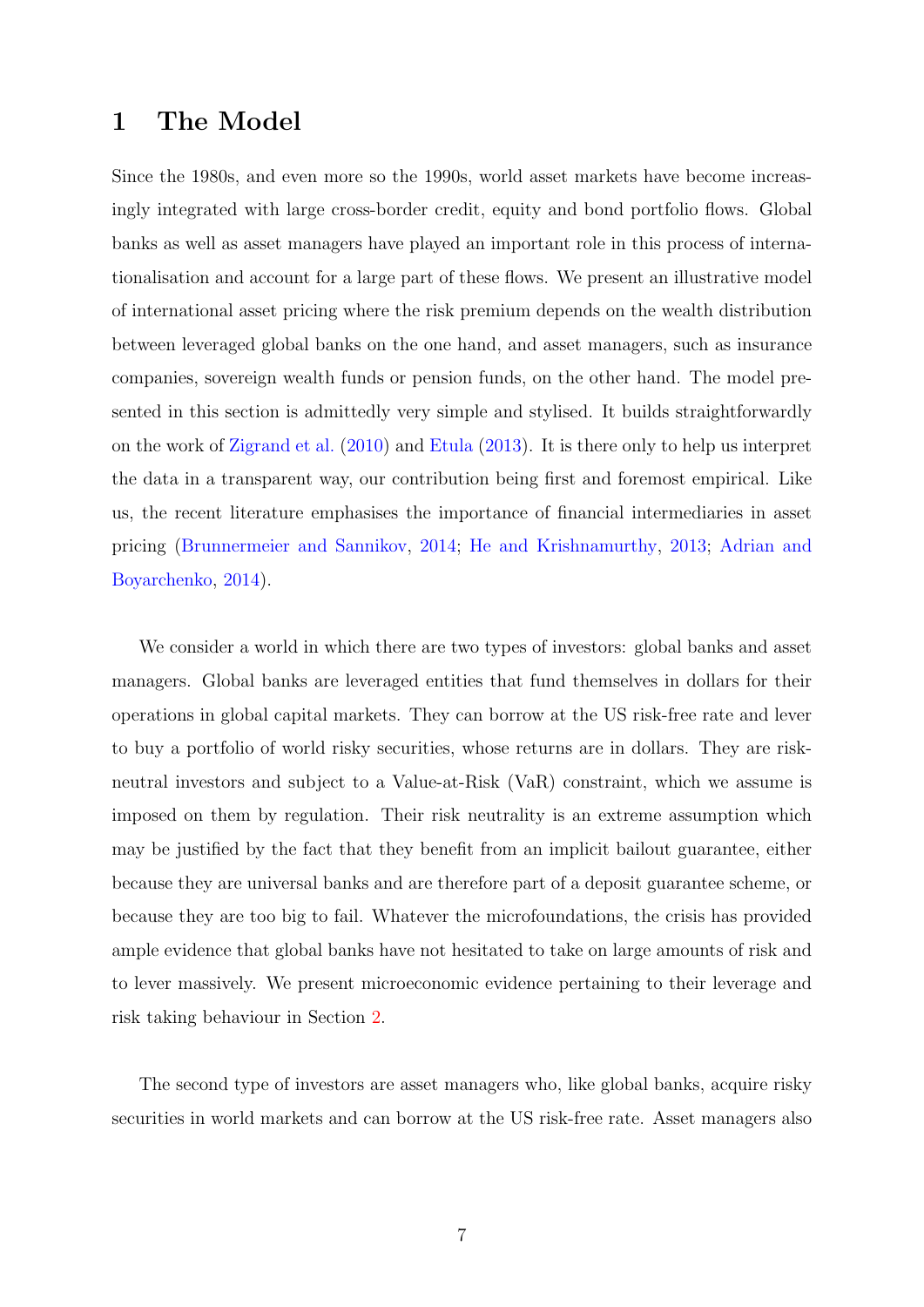hold a portfolio of regional assets (for example regional real estate) which is non traded in financial markets, perhaps because of information asymmetries. Asset managers are standard mean-variance investors and exhibit a positive degree of risk aversion that limits their desire to leverage. The fact that only asset managers, and not the global banks, have a regional portfolio is non essential; global banks could be allowed to hold a portfolio of regional loans or assets as well. The asymmetry in risk aversion (risk neutral banks with VaR constraint and risk averse asset managers), however, is important for the results.

### Global Banks

Global banks maximise the expected return of their portfolio of world risky assets subject to a Value-at-Risk constraint.<sup>[2](#page-8-0)</sup> The VaR imposes an upper limit on the amount a bank is predicted to lose on a portfolio with a certain given probability. Following [Adrian and](#page-40-2) [Shin](#page-40-2) [\(2014\)](#page-40-2), the VaR will be taken to be proportional to the standard deviation of the bank risky portfolio. We denote by  $\mathbf{R}_t$  the vector of excess returns in dollars of all traded risky assets in the world. Risky assets are all tradable securities such as equities and corporate bonds. We denote by  $\mathbf{x}_t^B$  the portfolio shares of a global bank. We call  $w_t^B$  the equity of the bank.

A global bank chooses its portfolio such that:

$$
\max_{\mathbf{x}_t^B} \mathbb{E}_t \left( \mathbf{x}_t^{B'} \mathbf{R}_{t+1} \right)
$$
  
s.t.  $VaR_t \leq w_t^B$ ;

with the  $VaR_t$  defined as a multiple  $\alpha$  of the standard deviation of the bank portfolio:

$$
VaR_t = \alpha w_t^B \left( \mathbb{V}ar_t \left( \mathbf{x}_t^{B'} \mathbf{R}_{t+1} \right) \right)^{\frac{1}{2}}.
$$

Writing the Lagrangian of the maximisation problem, taking the first order condition and using the fact that the constraint is binding (since banks are risk neutral) gives the

<span id="page-8-0"></span><sup>2</sup>VaR constraints have been used internally for the risk management of large banks for a long time and have entered the regulatory sphere with Basel II and III. For a microfoundation of VaR constraint, see [Adrian and Shin](#page-40-2) [\(2014\)](#page-40-2).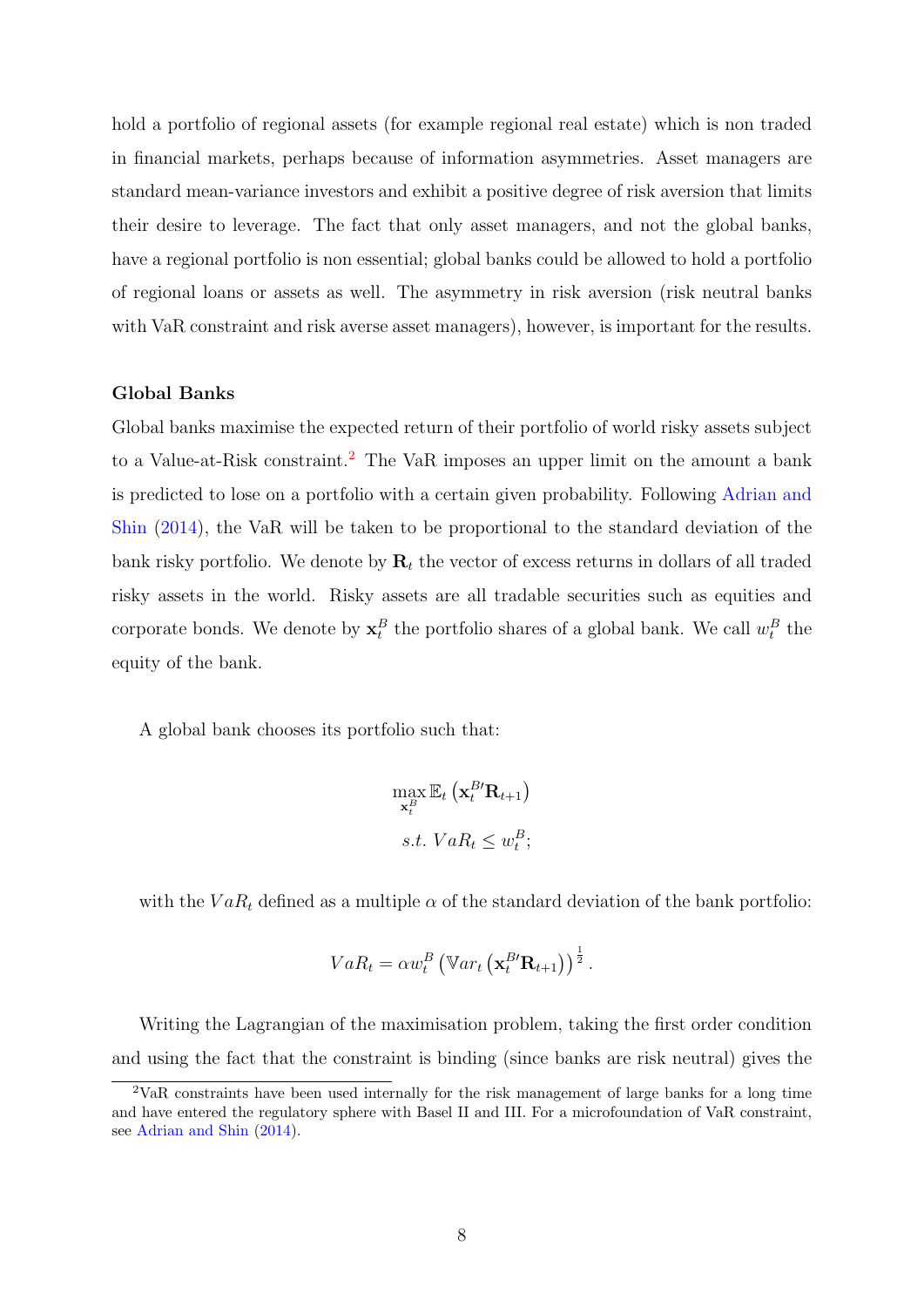following solution for the vector of asset demands:

<span id="page-9-0"></span>
$$
\mathbf{x}_t^B = \frac{1}{\alpha \lambda_t} \left[ \mathbb{V}ar_t(\mathbf{R}_{t+1}) \right]^{-1} \mathbb{E}_t(\mathbf{R}_{t+1}). \tag{1}
$$

This is formally similar to the portfolio allocation of a mean variance investor. In [\(1\)](#page-9-0),  $\lambda_t$  is the Lagrange multiplier: the VaR constraint plays the same role as risk aversion.<sup>[3](#page-9-1)</sup>

#### Asset Managers

Asset managers are standard mean variance investors. We denote by  $\sigma$  their degree of risk aversion. They have access to the same set of traded assets as global banks. We call  $\mathbf{x}_t^I$  the vector of portfolio weights of the asset managers in tradable risky assets. Asset managers also invest in local (regional) non traded assets. We denote by  $y_t^I$  the fraction of their wealth invested in those regional assets. The vector of excess returns on these non tradable investments is  $\mathbf{R}_t^N$ . Finally, we call  $w_t^I$  the equity of asset managers. An asset manager chooses his portfolio of risky assets by maximising:

$$
\max_{x_t^I} \mathbb{E}_t \left( \mathbf{x}_t^I \mathbf{R}_{t+1} + \mathbf{y}_t^I \mathbf{R}_{t+1}^N \right) - \frac{\sigma}{2} \mathbb{V}ar_t(\mathbf{x}_t^I \mathbf{R}_{t+1} + \mathbf{y}_t^I \mathbf{R}_{t+1}^N),
$$

hence, the optimal portfolio choice in risky tradable securities for an asset manager will be:

<span id="page-9-2"></span>
$$
\mathbf{x}_t^I = \frac{1}{\sigma} \left[ \mathbb{V}ar_t(\mathbf{R}_{t+1}) \right]^{-1} \left[ \mathbb{E}_t(\mathbf{R}_{t+1}) - \sigma \mathbb{C}ov_t(\mathbf{R}_{t+1}, \mathbf{R}_{t+1}^N) \mathbf{y}_t^I \right]. \tag{2}
$$

### Market clearing conditions

The market clearing condition for risky traded securities is:

$$
\mathbf{x}_t^B\frac{w_t^B}{w_t^B+w_t^I}+\mathbf{x}_t^I\frac{w_t^I}{w_t^B+w_t^I}=\mathbf{s}_t,
$$

<span id="page-9-1"></span>where  $s_t$  is a world vector of net asset supplies for traded assets. The market clearing

<sup>&</sup>lt;sup>3</sup>It is possible to solve out for the Lagrange multiplier using the binding VaR constraint (see [Zigrand](#page-46-0) [et al.,](#page-46-0) [2010\)](#page-46-0). We find  $\lambda_t = (\mathbb{E}_t(\mathbf{R}_{t+1})' [\mathbb{V}ar_t(\mathbf{R}_{t+1})]^{-1} \mathbb{E}_t(\mathbf{R}_{t+1})^{-1/2}$ .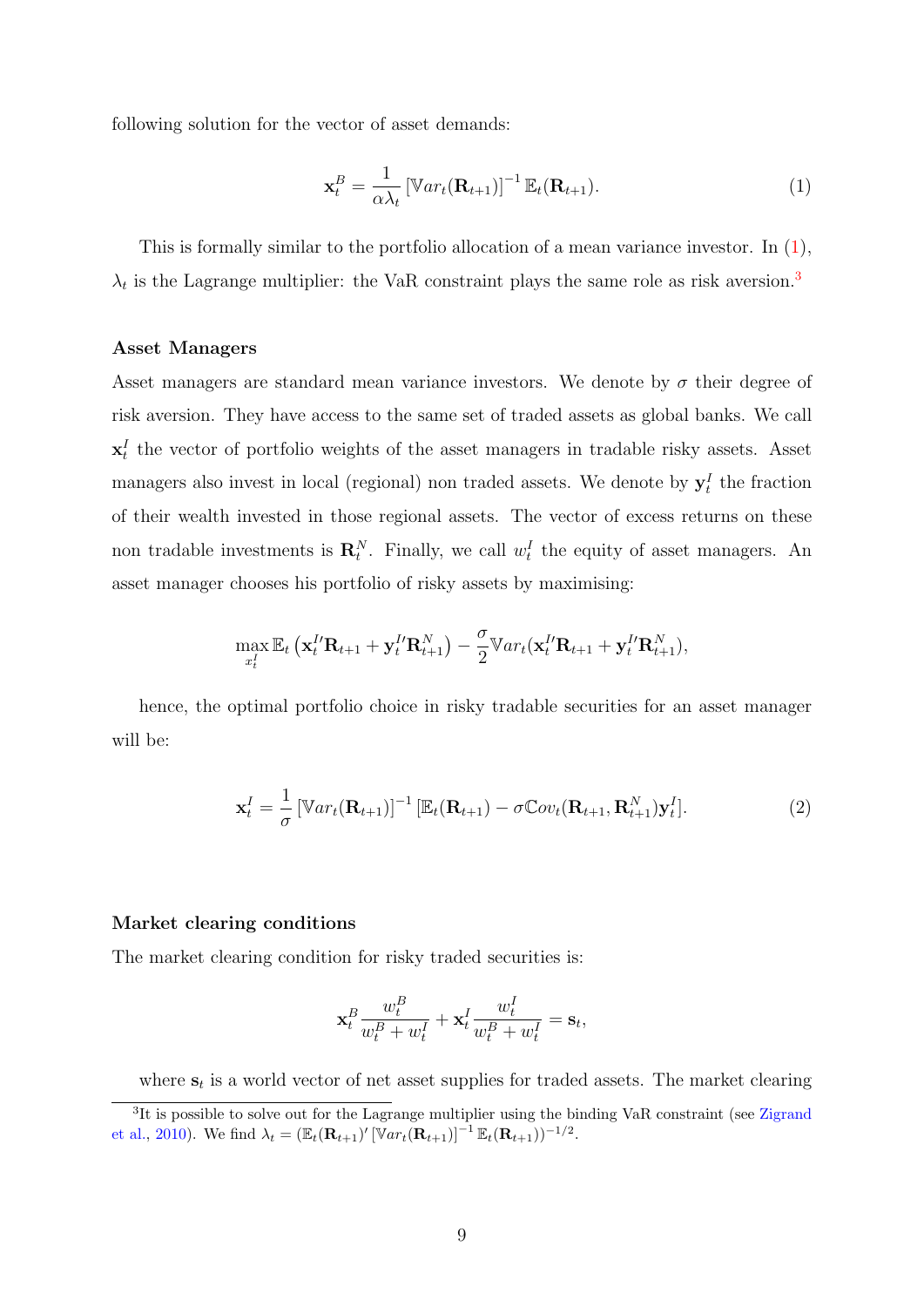condition for non-traded assets is:

$$
\mathbf{y}_t^I \frac{w_t^I}{w_t^B + w_t^I} = \mathbf{y}_t,
$$

where  $y_t$  is a vector of regional non-traded asset supplies. Using  $(1)$  and  $(2)$  and the market clearing conditions we can derive:

$$
\mathbb{E}_t\left(\mathbf{R}_{t+1}\right)=\Gamma_t\left[\mathbb{V}ar_t(\mathbf{R}_{t+1})\,\,\mathbf{s}_t+\mathbb{C}ov_t(\mathbf{R}_{t+1},\mathbf{R}_{t+1}^N)\mathbf{y}_t\right],
$$

where  $\Gamma_t \equiv \frac{w_t^B + w_t^I}{\frac{w_t^B}{\alpha \lambda_t} + \frac{w_t^I}{\sigma}}$ .

#### Proposition 1: Risky Asset Returns

The expected excess returns on tradable risky assets can be rewritten as the sum of a global component (aggregate volatility scaled by effective risk aversion) and a regional component:

<span id="page-10-0"></span>
$$
\mathbb{E}_t\left(\mathbf{R}_{t+1}\right) = \Gamma_t \mathbb{V}ar_t(\mathbf{R}_{t+1})\ \mathbf{s}_t + \Gamma_t \mathbb{C}ov_t(\mathbf{R}_{t+1}, \mathbf{R}_{t+1}^N)\mathbf{y}_t. \tag{3}
$$

 $\Gamma_t$  is the wealth-weighted average of the "risk aversions" of asset managers and of the global banks. It can thus be interpreted as the aggregate degree of effective risk aversion of the market.

If all the wealth were in the hands of asset managers, for example, aggregate risk aversion would be equal to  $\sigma$ . When global banks are large they will be key for the pricing of risky assets. The risk premium on risky securities is scaled up by the market effective risk aversion and depends on aggregate volatility of risky assets and on the comovement between traded and non traded assets (real estate). In Section [3](#page-15-0) we will look at the implications of equation [\(3\)](#page-10-0): excess returns have a global component, which is a function both of the aggregate volatility of traded risky assets and of the market effective risk aversion, and a regional one.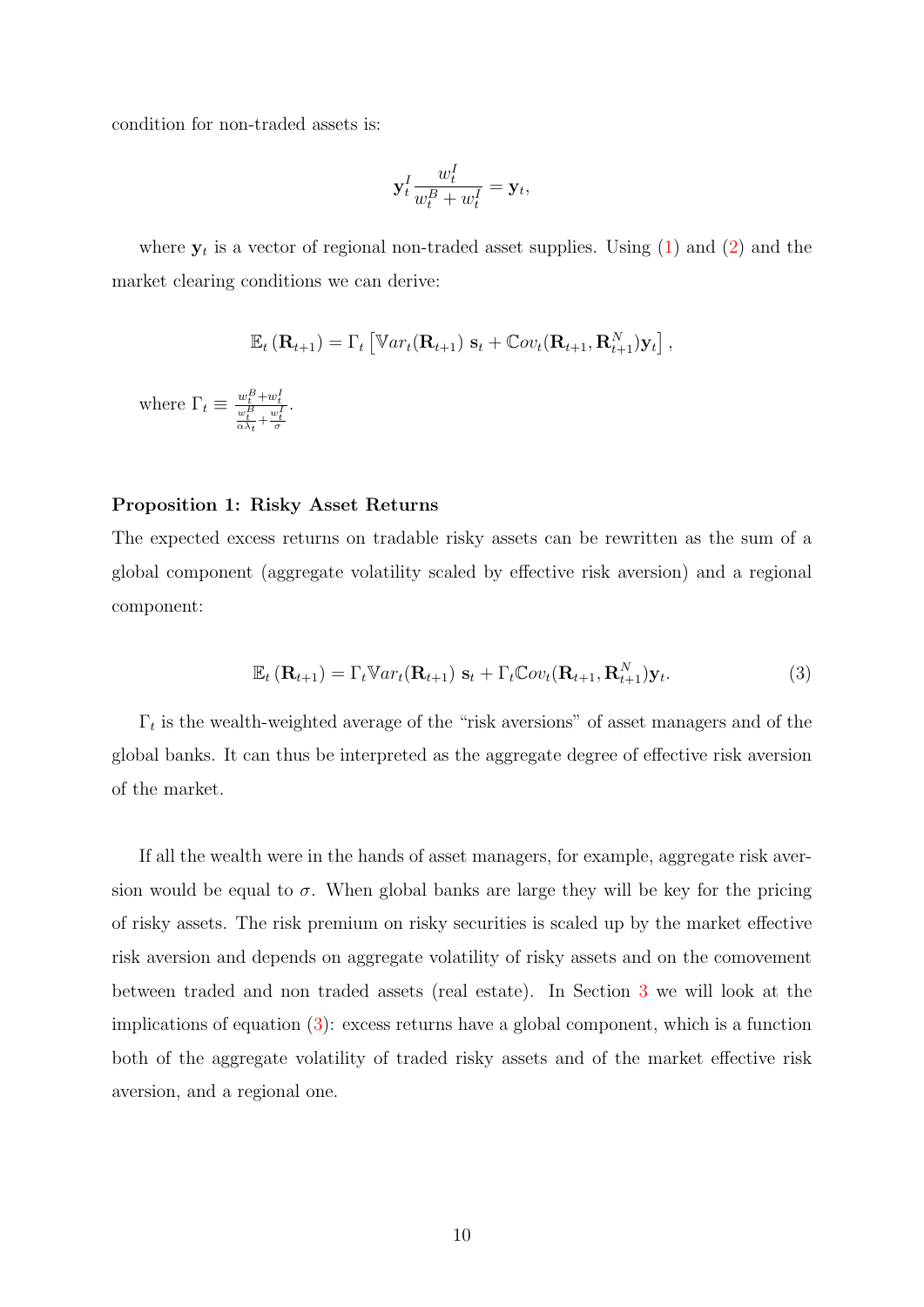### Proposition 2: Global Banks Returns

The expected excess return of a global bank portfolio in our economy is given by:

$$
\mathbb{E}_{t}(\mathbf{x}_{t}^{B'}\mathbf{R}_{t+1}) = \Gamma_{t}\mathbb{C}ov_{t}(\mathbf{x}_{t}^{B'}\mathbf{R}_{t+1}, \mathbf{s}_{t}'\mathbf{R}_{t+1}) + \Gamma_{t}\mathbb{C}ov_{t}(\mathbf{x}_{t}^{B'}\mathbf{R}_{t+1}, \mathbf{y}_{t}'\mathbf{R}_{t+1}^{N})
$$
\n
$$
= \beta_{t}^{BW}\Gamma_{t} + \Gamma_{t}\mathbb{C}ov_{t}(\mathbf{x}_{t}^{B'}\mathbf{R}_{t+1}, \mathbf{y}_{t}'\mathbf{R}_{t+1}^{N}), \tag{4}
$$

where  $\beta_t^{BW}$  is the beta of a global bank with the world market.

The more correlated a global bank portfolio with the world portfolio, the higher the expected asset return, *ceteris paribus*. This is equivalent to saying that the high- $\beta_t^{BW}$ global banks are the ones loading more on world risk. The excess return is scaled up by the global degree of risk aversion in the economy  $-\Gamma_t$ .

## <span id="page-11-0"></span>2 Evidence on Global Banks

Global banks play a key role in the model as they tend to price risky assets when they are large in the markets, as in the pre-crisis period (see [Shin,](#page-45-3) [2012,](#page-45-3) for the importance of global banks in international financial markets). To document empirically global banks' behaviour and their attitude toward risk, we put together a panel of monthly return indices for 166 financial institutions in 20 countries over the years from 2000 to 2010.[4](#page-11-1) Taking as a reference the outstanding amount of total assets as of December 2010, we identify a subset of 21 large banks who have been classified as Globally Systemically Important Banks (GSIBs). The list of GSIBs, defined as those "financial institutions whose distress or disorderly failure, because of their size, complexity and systemic interconnectedness, would cause significant disruption to the wider financial system and economic activity", first compiled in November 2011, is periodically updated by the Financial Stability Board together with the Basel Committee of Banking Supervision to isolate global financial intermediaries that are systemically relevant.<sup>[5](#page-11-2)</sup> A complete list of institutions

<span id="page-11-1"></span><sup>4</sup>We are by no means attempting here to test the very stylised model presented above. The model is here to set the stage and help us structure our thoughts about the data. The empirical results on the global factor and the bayesian VAR, which are the main contributions of the paper make it very clear that we still lack the theoretical apparatus to model the channels of international monetary transmission in a convincing way.

<span id="page-11-2"></span><sup>5</sup> [http://www.financialstabilityboard.org/wp-content/r\\_141106b.pdf](http://www.financialstabilityboard.org/wp-content/r_141106b.pdf)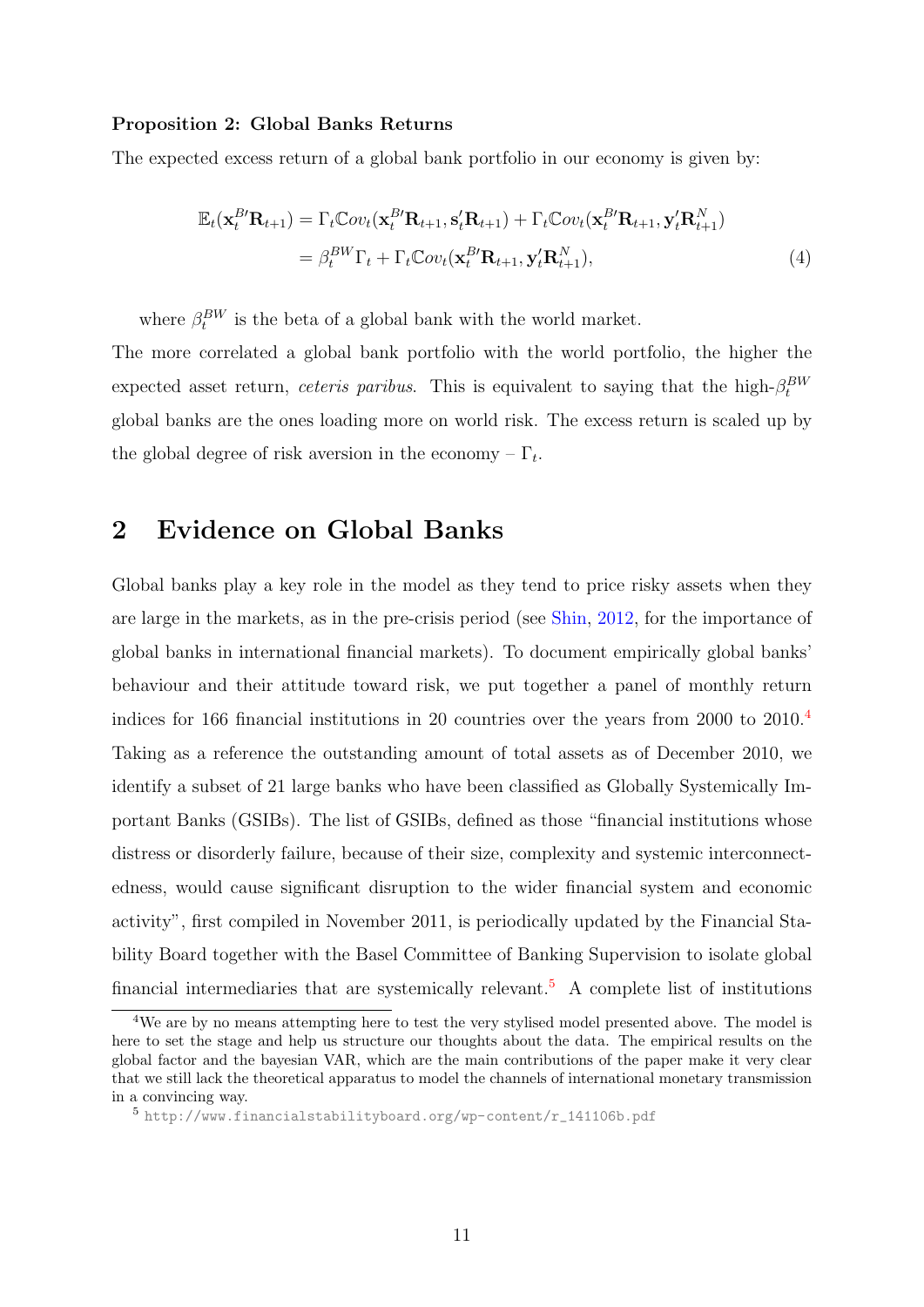included in our set is in Table [A.4](#page-51-0) in Appendix [A.](#page-47-0)

Figure [1](#page-13-0) reports the correlation between the beta of each bank with the global risk factor of Section [3,](#page-15-0) calculated over the entire population of banks – panels (a) and (b) –, and the GSIBs subsample – panels (c) and (d) – respectively. We use August 2007 as a break point to distinguish between pre and post crisis periods. Results indicate, as expected, a positive correlation between loading up on systemic risk before the crisis and getting high returns. Panels (a) and (c) show that, relative to the larger population, GSIBs tend to have both higher average betas and larger returns; this suggests that global banks were systematically loading more on world risk in the run-up to the financial crisis, and that their behaviour was delivering larger average returns, compared to the average bank in our sample. The higher loadings on risk are consistent with the build-up of leverage in the years prior to the crisis documented in Figure  $A.2$ . Panels (b) and (d), which still sort the banks on the x-axis according to their pre crisis betas but report their post crisis returns, on the other hand, show, as expected, how the institutions that were loading more on the global risk pre-crisis suffered the largest losses once the meltdown began.

When banks are risk-neutral investors subject to a regulation-based VaR constraint, [Adrian and Shin](#page-40-2) [\(2014\)](#page-40-2) show that they increase leverage when measured risk is low: banks take on as much risk as allowed by the constraint. Like in the model we detailed in Section [1,](#page-7-0) low risk or improved conditions, will – other things equal – relax the VaR constraint, leading banks to borrow more and increase the size of their balance sheet. This, in turn, will increase asset demand, decrease spreads and measured risk and reinforce the feedback loop.<sup>[6](#page-12-0)</sup> Hence, in good times, global banks increase the size of their balance sheet and transmit favourable conditions to financial markets at home and abroad (see [Bruno and Shin,](#page-41-0) [2015a,](#page-41-0) for an interesting open economy analysis in partial equilibrium). Everything works in reverse in bad times.

<span id="page-12-0"></span> ${}^{6}$ For a more complete model of this channel see [Zigrand et al.](#page-46-0) [\(2010\)](#page-46-0) or [Adrian and Boyarchenko](#page-40-3) [\(2012\)](#page-40-3). All these models study closed economies.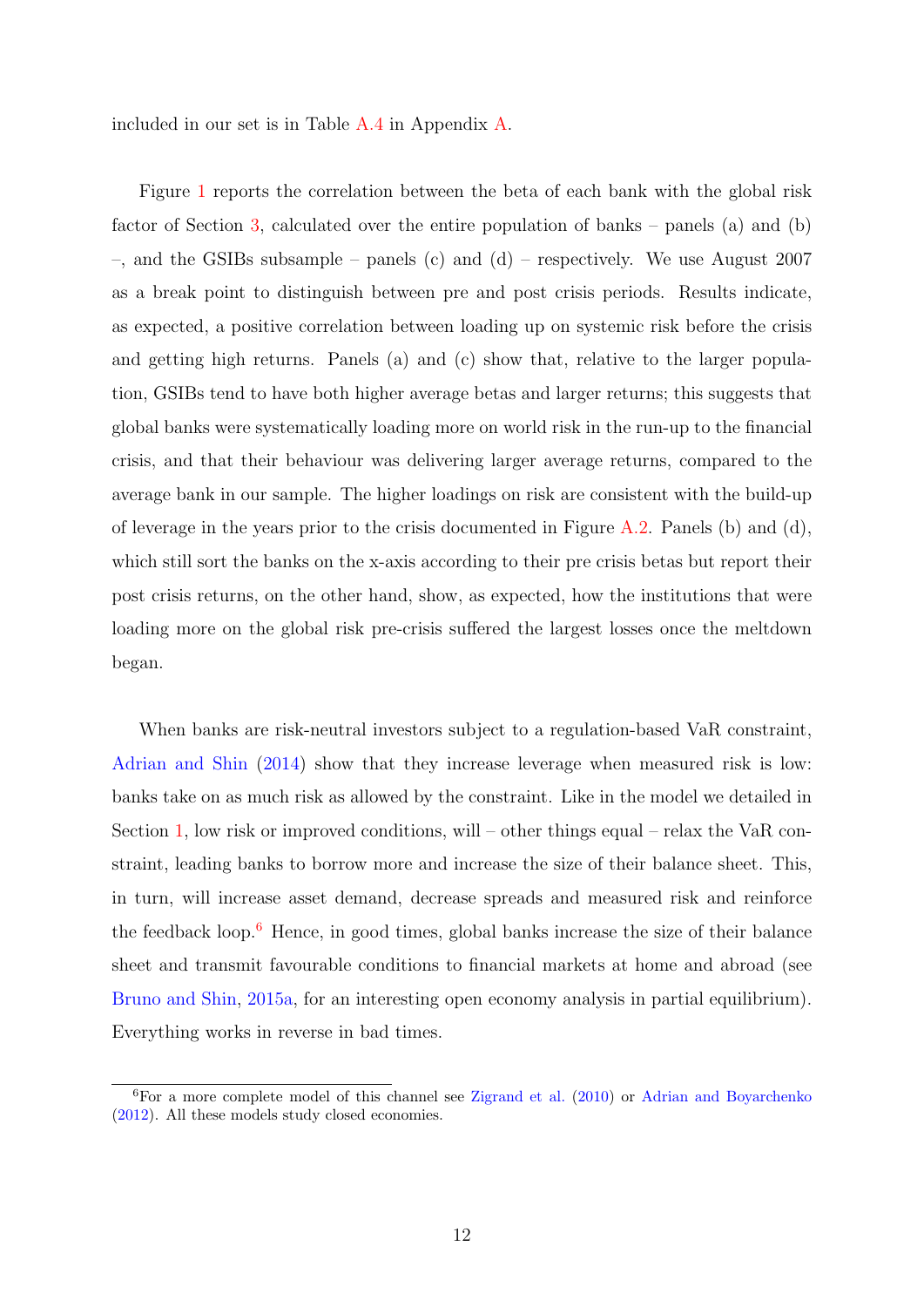<span id="page-13-0"></span>

Figure 1: Correlation between banks' returns and their loading on the Global Factor. In each subplot, the x axis reports the average  $\beta^{BW}$  in the three years preceding the onset of the financial crisis (August  $2007$ ), while the y axis records average returns in percentage points. Filled blue circles highlight GSIBs within the broader population of banks considered (hollow circles); the sign of the correlation is visualised by including a red regression line in each plot. Panels (a) and (b) show the evolution of banks average returns pre (2003-2007) and post (2007-2010) crisis as a function of their pre-crisis betas. Panels (c) and (d) zoom on the relative position of GSIBs. Source: Datastream, authors calculations.

Using US data on quarterly growth rates of both total assets and leverage (defined as total assets over equity, measured at book value), [Adrian and Shin](#page-40-6) [\(2010\)](#page-40-6) show that the positive association between leverage and size of balance sheets (in growth rate) is a particular feature of broker-dealers, which distinguishes them from retail banks and from households. Using balance sheet data for the same international sample of financial institutions we discussed above, we show in Figure [2](#page-14-0) that the positive association between leverage and size of assets goes beyond the US borders. The charts in Figure [2](#page-14-0) show the correlation between quarterly asset growth (percentage points, y axis) and quarterly leverage growth (percentage points, x axis) for four different categories of international financial institutions included in our sample. The procyclicality of leverage is more evident the more the points align with the 45 degrees lines (in red) and is more a feature of the behaviour of financial institutions which engage in global capital markets operations, a subset which includes in particular the former stand alone investment banks. The same holds true for the large European (UK, Switzerland and Euro Area) commercial banks,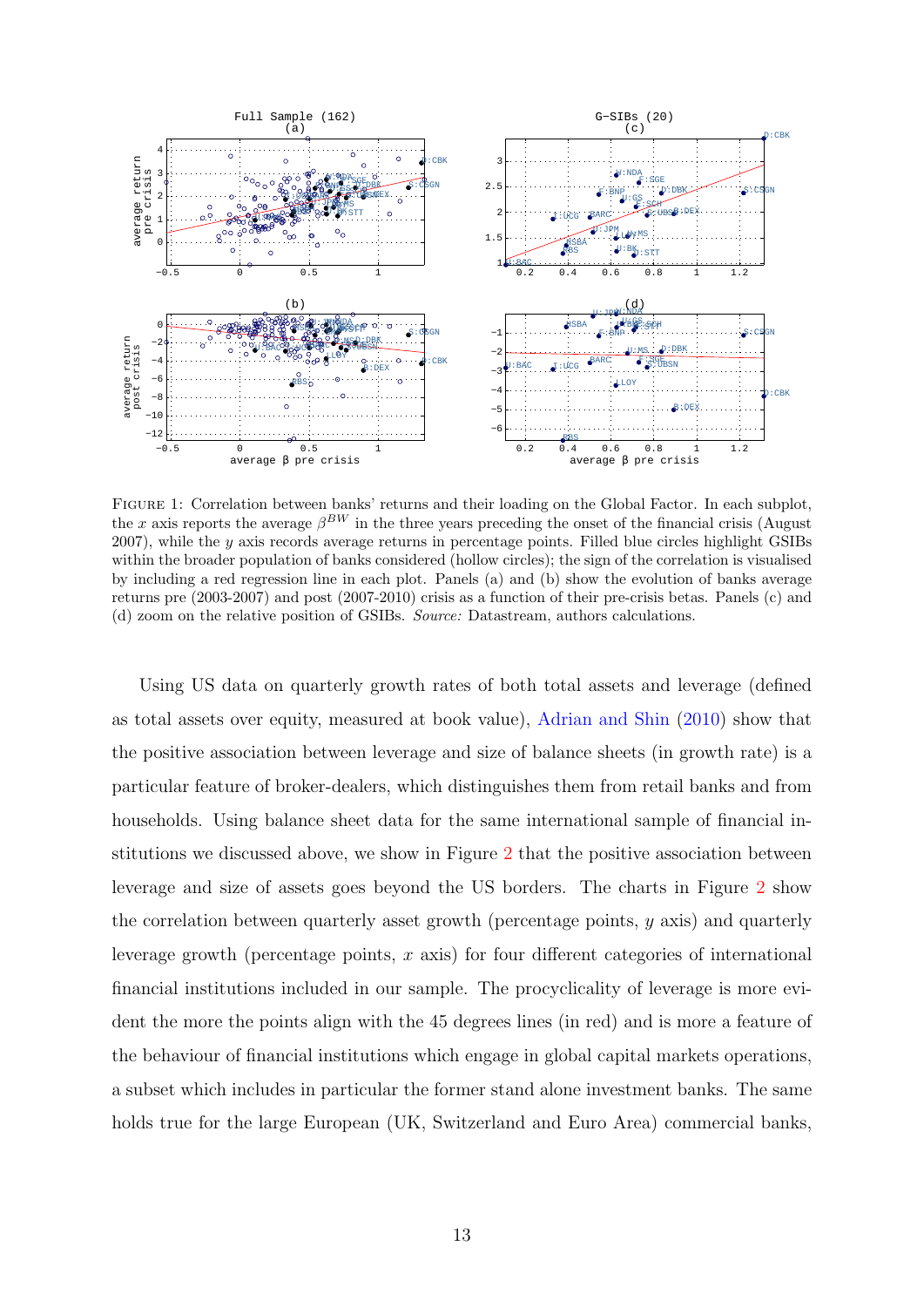<span id="page-14-0"></span>

Figure 2: Quarterly asset growth over quarterly leverage growth across different financial institutions. The red line in each subplot is the 45 degree line. Clockwise, from top left panel, the relationship between balance sheet size and leverage for GISBs, commercial banks, institutions operating in capital markets and other financial institutions. The classification matches GICS industry codes for each entry in the sample. *Source:* Datastream, authors calculations.

whose investment departments have played a central role in channelling US Dollar liquidity worldwide in the years immediately preceding the financial crisis (see [Shin,](#page-45-3) [2012\)](#page-45-3). Many of those large European Banks are GSIBs (see Table [A.4](#page-51-0) in Appendix [A\)](#page-47-0).

One possible interpretation of these data, together with Figure [A.1](#page-47-1) and Figure [A.2](#page-49-0) of the Appendix documenting the growth in worldwide credit and leverage, is that banks operating in global capital markets, through leveraging and deleveraging, influence funding conditions for the global financial system and, ultimately, for the broader international economy. In particular, easier funding or particularly favourable credit conditions can translate into an increase in credit growth, reduction of risk premia and run up of asset prices. Crucial in this process is thus the attitude towards risk of international financial players that, in turn, determines their willingness to provide cross border or foreign currency financing [\(CGFS,](#page-41-9) [2011\)](#page-41-9). Depending on their ability and willingness to take on risk, financial institutions may amplify monetary stimuli introduced by key foreign central banks, as shown using loan level data for Mexico by [Morais et al.](#page-44-2) [\(2015\)](#page-44-2). Sections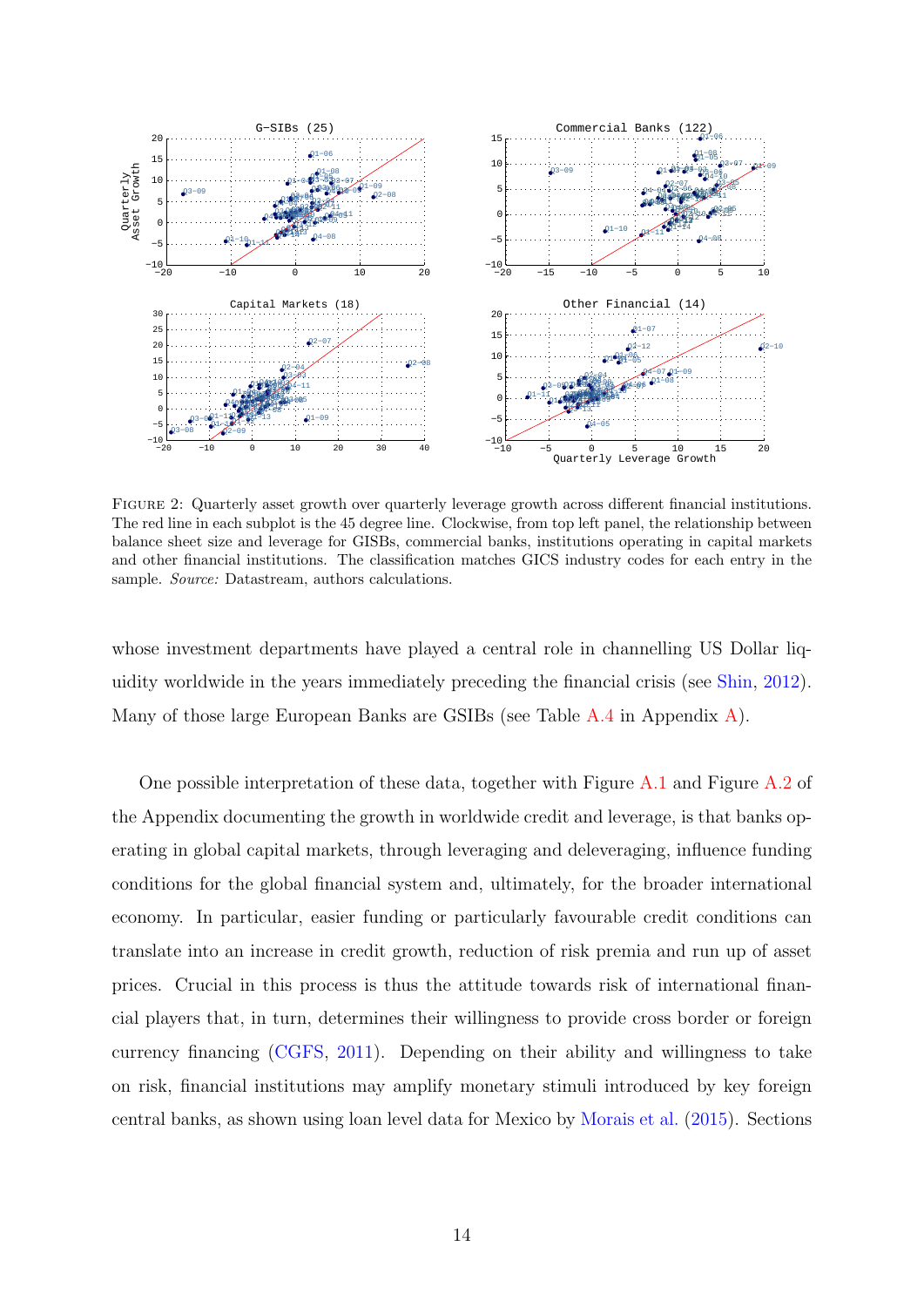[3](#page-15-0) and [4](#page-23-0) check the plausibility of this hypothesis by estimating the response of global financial intermediaries, asset prices and credit flows to US monetary policy shocks.

## <span id="page-15-0"></span>3 Global factor in risky asset returns

In this section we exploit the properties of a panel of heterogeneous risky asset prices to address empirically the implications of the model detailed in Section [1.](#page-7-0) According to equation [\(3\)](#page-10-0) in our model, the return of a risky asset is determined by both global and asset specific factors, with the former being linked to the aggregate market volatility and the degree of risk aversion of the market. A natural way to identify empirically the components just detailed is to assume that the collection of world asset prices has a factor structure;<sup>[7](#page-15-1)</sup> in particular, we specify the factor model such that each price series is determined by a global, a regional, and an asset specific component to isolate the underlying element that is common to all asset categories irrespective of the geographical location of the market in which they are traded or the specific asset class they belong to.

More formally, let  $p_t$  be an  $N \times 1$  vector collecting monthly (log) price series  $p_{i,t}$ , where  $p_{i,t}$  denotes the price for asset i at date t; imposing a factor structure on prices is equivalent to assume that each price series can be decomposed as:

<span id="page-15-2"></span>
$$
p_{i,t} = \mu_i + \Lambda_i F_t + \xi_{i,t},\tag{5}
$$

where  $\mu$  is a vector of N intercepts  $\mu_i$  and  $F_t$  is an  $[r \times 1]$  vector of r common factors that capture common sources of variation among prices. The r factors are loaded via the coefficients in  $\Lambda$  that determine how each price series reacts to the common shocks. Lastly,  $\xi_t$  is a  $N \times 1$  vector of idiosyncratic shocks  $\xi_{i,t}$  that capture price-specific variability or measurement errors. Both the common factors and the idiosyncratic terms are assumed to be zero mean processes. Price dynamics is accounted for both at aggregate and individual level; in particular, we explicitly model the dynamics of both the common and the

<span id="page-15-1"></span> $7\text{Stock}$  and Watson [\(2002a,](#page-45-4)[b\)](#page-45-5); [Bai and Ng](#page-40-7) [\(2002\)](#page-40-7); [Forni et al.](#page-42-5) [\(2000\)](#page-42-5) among others.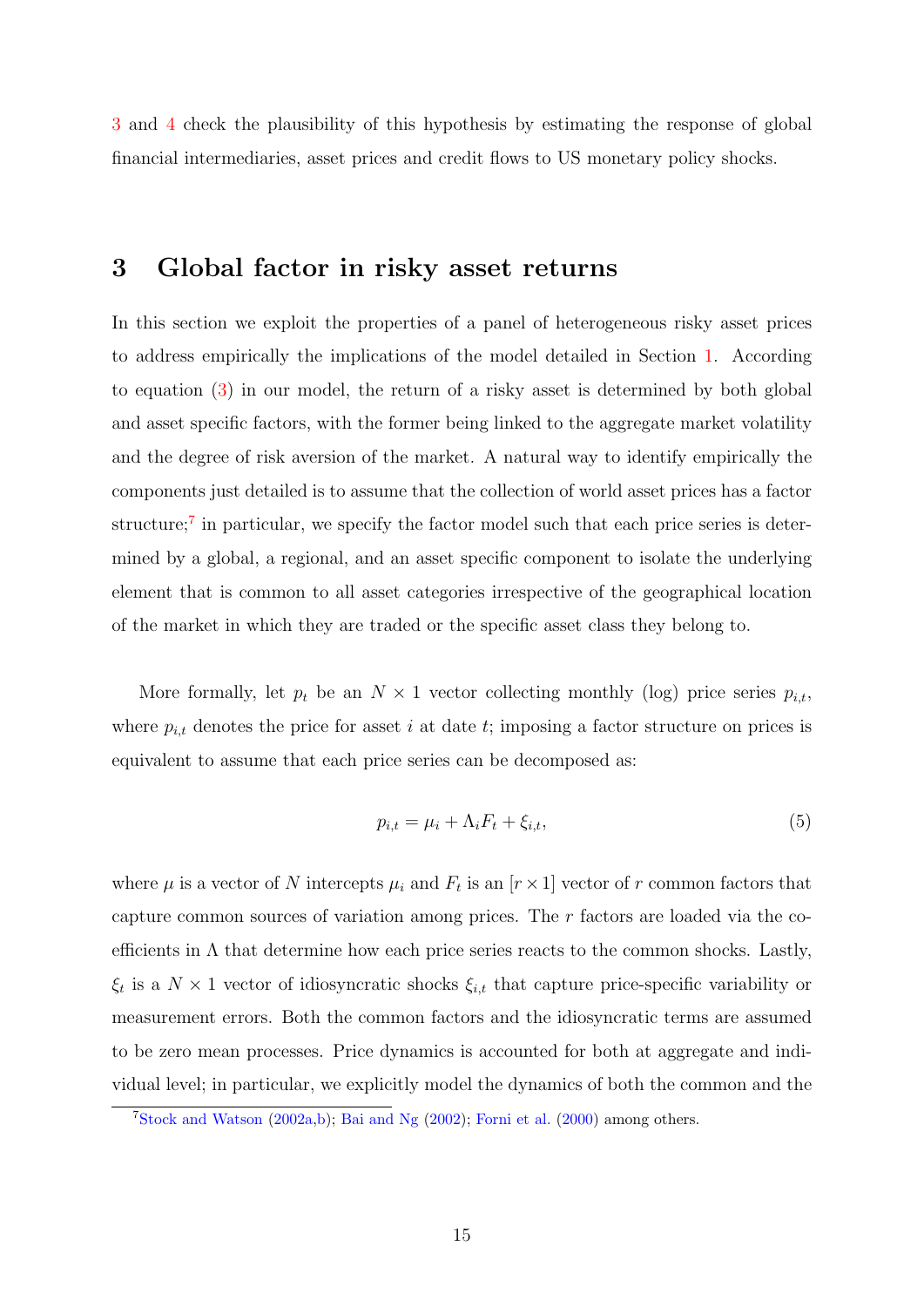idiosyncratic component, allowing the latter to display some degree of autocorrelation, while we rule out pairwise correlation between assets, assuming that all the co-variation is accounted for by the common component.<sup>[8](#page-16-0)</sup>

To identify the different elements at play, we impose further structure on the model in equation [\(5\)](#page-15-2) and additionally decompose the common component  $\Lambda F_t$  into a global factor, common to all variables in our sample, and a set of regional and market-specific factors which are meant to capture commonalities among many but not all price series. More formally, each price series in  $p_t$  is modelled according to:

<span id="page-16-1"></span>
$$
p_{i,t} = \mu_i + \lambda_{i,g} f_t^g + \lambda_{i,m} f_t^m + \xi_{i,t}.
$$
\n
$$
(6)
$$

In equation [\(6\)](#page-16-1)  $p_{i,t}$  is thus a function of the global factor  $(f_t^g)$  $t_i^g$ , that is loaded by all the variables in  $p_t$ , of a regional or market-specific factor  $(f_t^m)$  that is loaded only by the series in  $p_t$  that belong to the same (geographical or asset specific) class m, and of a series-specific component.<sup>[9](#page-16-2)</sup> In the context of the model outlined in equation  $(5)$ , the implementation of the block structure in [\(6\)](#page-16-1) is achieved by imposing restrictions on the coefficients in  $\Lambda$  such that the loadings for blocks to which the price variable  $p_{i,t}$  does not belong to are set to zero. Similar restrictions are imposed on the matrices of coefficients governing the factors' dynamics. A detailed description of the model is reported in Appendix [B](#page-55-0) where the setup, the restrictions on the parameters and the estimation procedure are all discussed.

While the overall setup adopted so far is fairly standard, factor models require the original data to be stationary, a condition that clearly does not apply to log asset prices as such. It is therefore necessary to transform first the series in  $p_t$  to achieve stationarity, and then to recover the factors in [\(6\)](#page-16-1). To this purpose, let  $\tilde{x}_t \equiv \Delta x_t$  denote the first

<span id="page-16-0"></span><sup>&</sup>lt;sup>8</sup>Although this assumption might sound particularly stringent in presence of high degrees of heterogeneity in the data, it does not compromise the estimation of the model. Consistency of the Maximum Likelihood estimator is proven under this type of misspecification in [Doz et al.](#page-42-6) [\(2011\)](#page-42-6).

<span id="page-16-2"></span><sup>&</sup>lt;sup>9</sup>A similar specification has been adopted by [Kose et al.](#page-44-4) [\(2003\)](#page-44-4); they test the hypothesis of the existence of a world business cycle using a Bayesian dynamic latent factor model and discuss the relative importance of world, region and country specific factors in determining domestic business cycle fluctuations.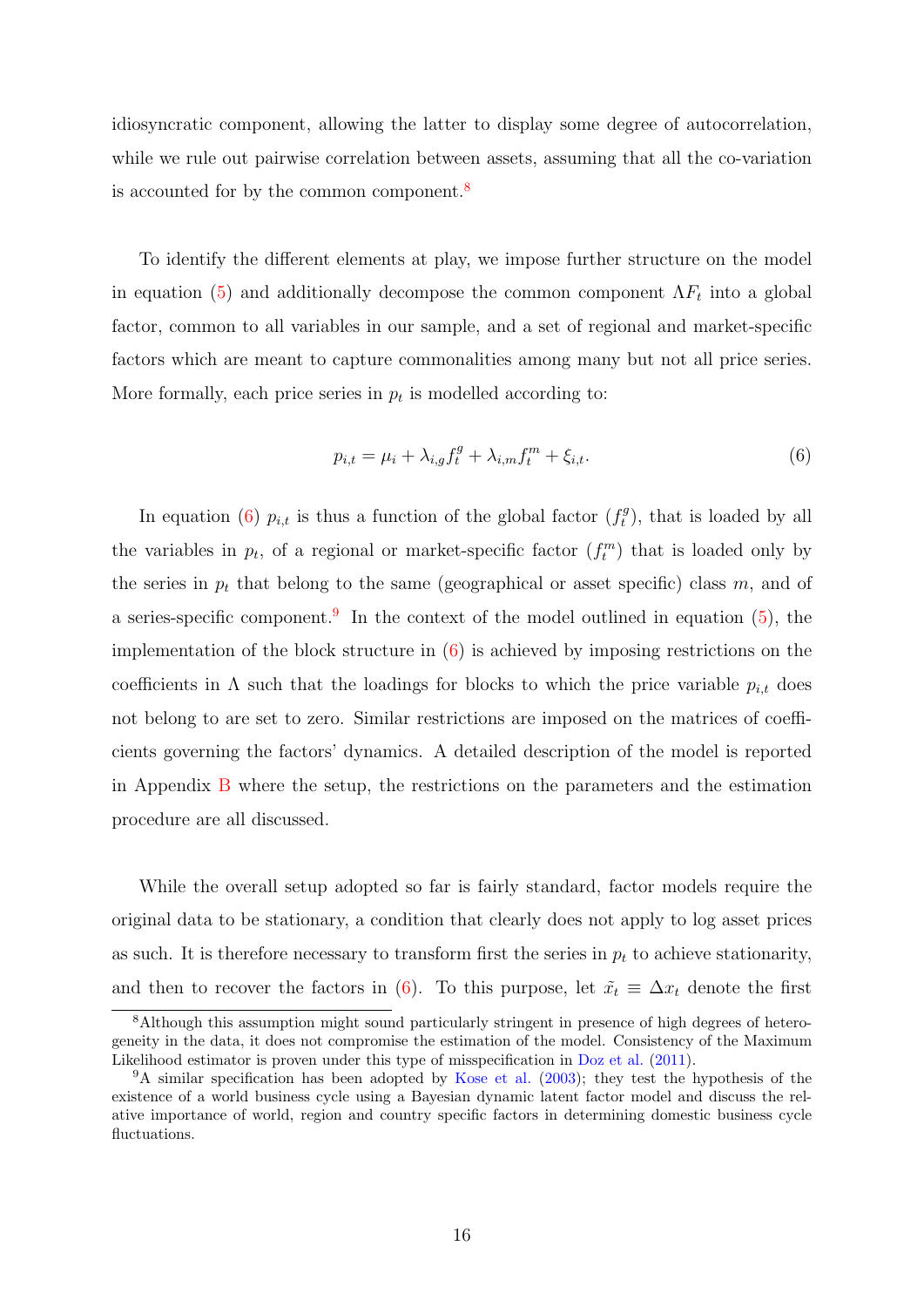difference for any variable  $x_t$ , then consistent estimates of the common factors in  $F_t$  can be obtained by cumulating the factors estimated from the stationary, first-differenced model:

$$
\tilde{p}_t = \Lambda \tilde{F}_t + \tilde{\xi}_t. \tag{7}
$$

In particular,  $\hat{F}_t = \sum_{s=2}^t \hat{\tilde{F}}_s$  and  $\hat{\xi}_t = \sum_{s=2}^t \hat{\tilde{\xi}}_s$ . [Bai and Ng](#page-40-8) [\(2004\)](#page-40-8) show that  $\hat{F}_t$  is a consistent estimate of  $F_t$  up to a scale and an initial condition  $F_0$ .

To ensure consistency with our theoretical formalisation, the model is applied to a vast collection of prices of different risky assets traded on all the major global markets. The geographical areas covered are North America (US and Canada), Europe (Euro Area, UK, Switzerland and the Scandinavian Countries), Asia Pacific (Japan, Hong Kong, Singapore, Korea, Taiwan), and Australia. Stacked to this set, are all major commodities price series and a collection of corporate bond indices.[10](#page-17-0) All price series are taken at monthly frequency using end of month values to reduce the noise in daily figures while preserving the long run characteristics of the series; the time span covered is from January 1990 to December 2012. In order to select the series that are included in the global set we proceed as follows: first, for each market, we pick a representative market index (S&P) and all of its components as of the end of 2012, then we select those that allow us to cover at least 80% of the cross sectional observations by the beginning of 1990, and such that by 1995 we reach a 95% coverage.<sup>[11](#page-17-1)</sup> The procedure allows us to build a final dataset with an overall cross-sectional dimension of  $N = 858$ ; the composition is reported in Table [1](#page-18-0) below, where each identified category (in columns) corresponds to one of the blocks within the structure imposed. While in this instance we prefer cross-sectional heterogeneity over time length to be consistent with the theoretical setup detailed in Section [1,](#page-7-0) we are conscious of the limitations that a short time span might introduce in the analysis we perform later in the paper. To allow more flexibility in that respect, we repeat the estimation on a much smaller set, where only the US, Europe, Japan and commodity prices are included, and that goes back to 1975.

<span id="page-17-1"></span><span id="page-17-0"></span> $10$ The set of commodities considered does not include precious metals.

<sup>11</sup>While estimating the Dynamic Factor Model using Maximum Likelihood does not constrain us to work with a fully balanced panel, we want to ensure that none of the categories included in the set is overrepresented at any point in time.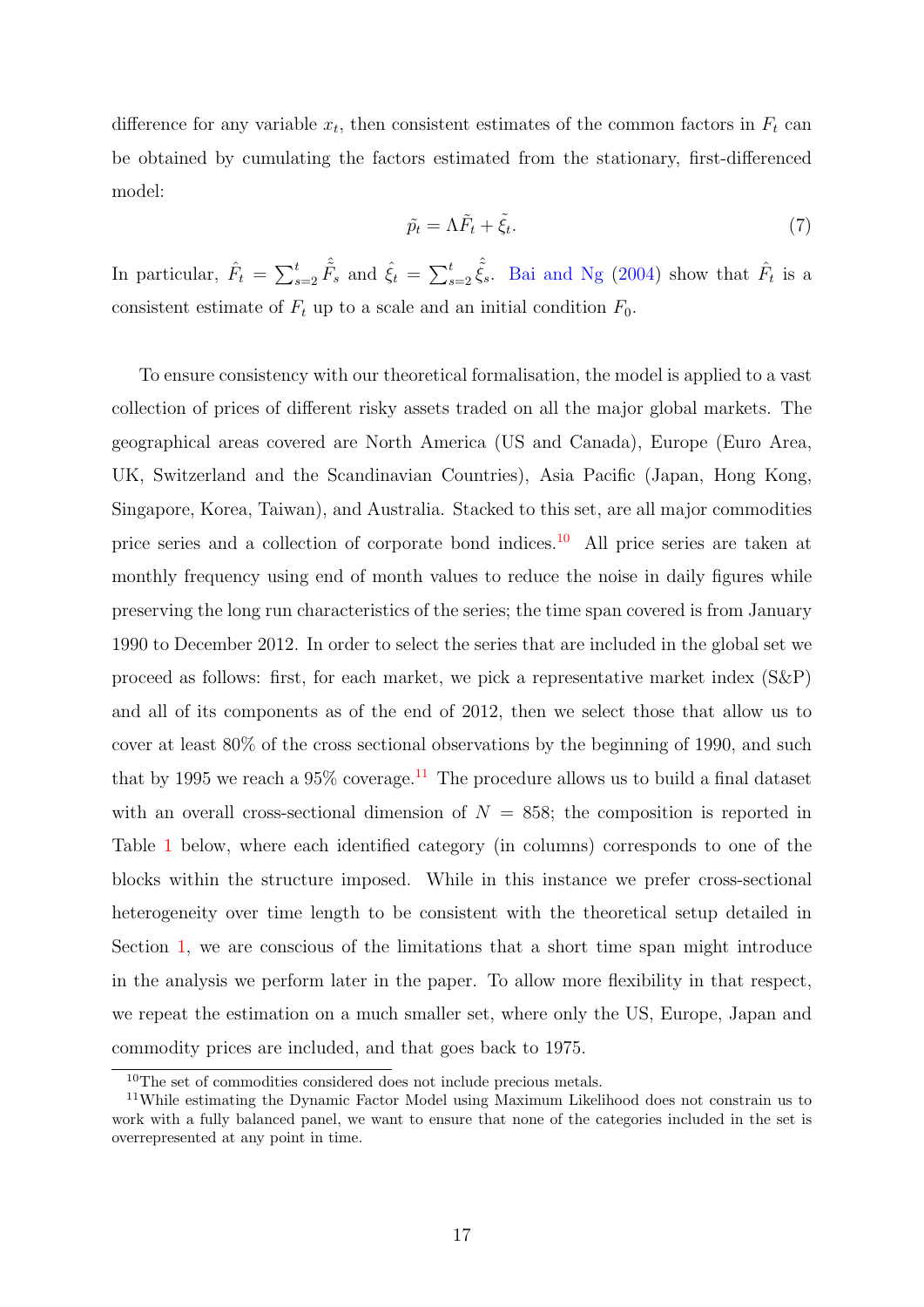<span id="page-18-0"></span>

|           | North America | Latin America Europe Asia Pacific Australia Cmdy Corporate Total |     |     |                                 |    |                          |     |
|-----------|---------------|------------------------------------------------------------------|-----|-----|---------------------------------|----|--------------------------|-----|
| 1975:2010 |               | $\overline{\phantom{m}}$                                         |     | 68  | $\hspace{0.1mm}-\hspace{0.1mm}$ | 39 | $\overline{\phantom{m}}$ | 303 |
| 1990:2012 | 364           | 16                                                               | 200 | 143 |                                 |    | 57                       | 858 |

Table 1: Composition of asset price panels. The table compares the composition of the panels of asset prices used for the estimation of the global factor; columns denote blocks in each set while the number in each cell corresponds to the number of elements in each block.See main text for details.

In each case, we fit to the data a model with one global and one factor per block. The choice is motivated by a set of results which we obtain using both formal tests and a number of different criteria. The test that we implement is the one developed by [Onatski](#page-45-7) [\(2009\)](#page-45-7), where the null of  $r-1$  factors is tested against the alternative of r common factors. We complement this result with the information criteria in [Bai and Ng](#page-40-7) [\(2002\)](#page-40-7), where the residual variance of the idiosyncratic component is minimized subject to a penalty function increasing in r, the percentage of variance that is explained by the  $i$ -th eigenvalue (in decreasing order) of both the covariance matrix and the spectral density matrix. The outcomes for both sets for the number of global factors are collected in Table  $2<sup>12</sup>$  $2<sup>12</sup>$  $2<sup>12</sup>$  According to the figures shown, the largest eigenvalue alone, in both the time and frequency domain, accounts for about 60% of the variability in the data belonging to the longer set and about a fourth of the variation in the shorter, but more heterogeneous set; similarly, the IC criteria reach their minimum when one factor is implemented and the overall picture is confirmed by the the p-values for the Onatski test collected in the last column.

## 3.1 The Global Factor

The global factors estimated from the two sets are plotted in Figure [3.](#page-20-0) The common factors are obtained via cumulation and are therefore consistently estimated only up to a scale and an initial value  $F_0$ ; this implies, in practical terms, that positive and negative values displayed in the chart cannot be interpreted as such and that they do not convey any specific information per se. Rather, it is the overall shape and the turning points

<span id="page-18-1"></span><sup>&</sup>lt;sup>12</sup>Results for the number of regional factors are not reported but available upon request.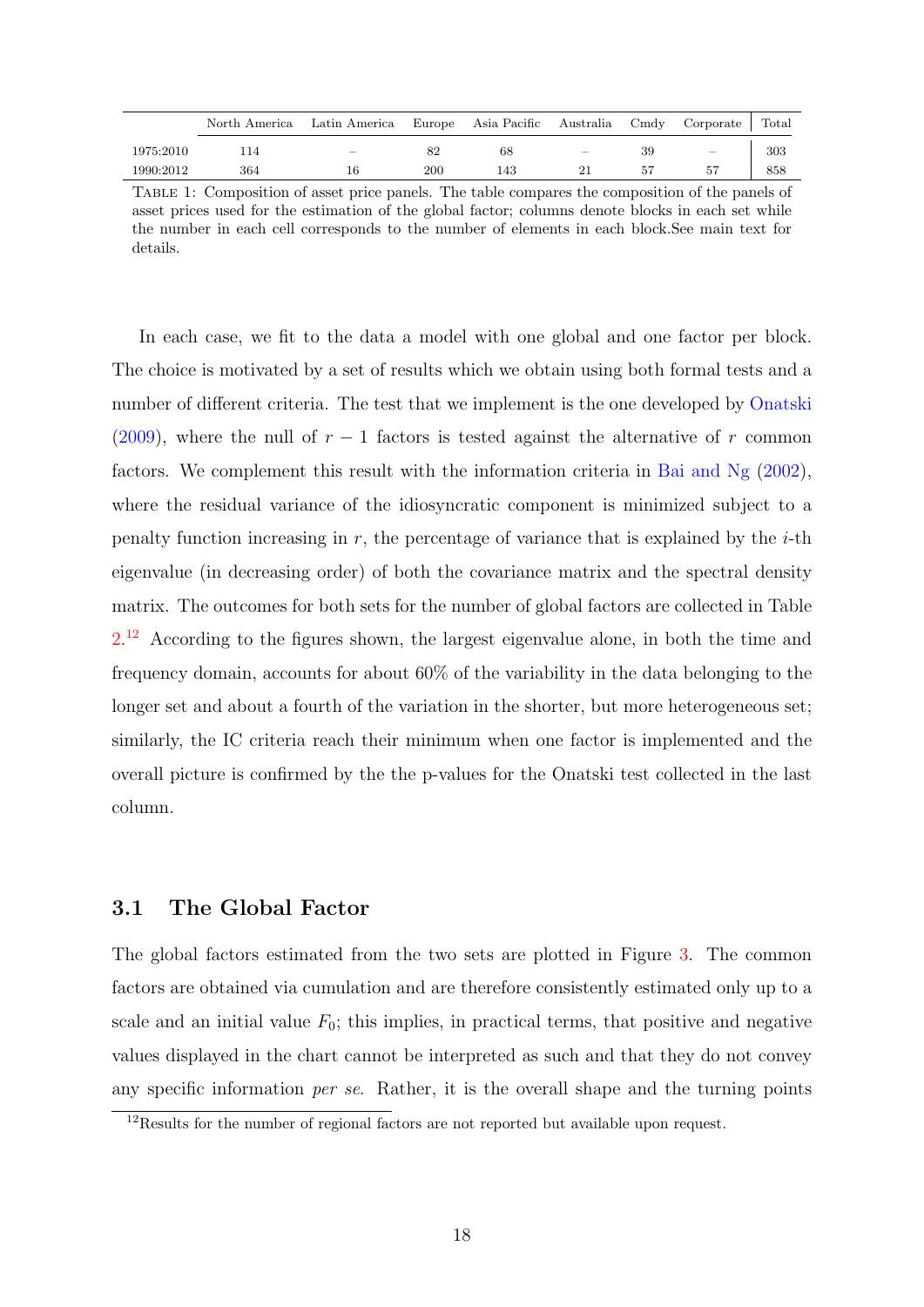<span id="page-19-0"></span>

| $\mathfrak{r}$ | $%$ Cov Mat | % Spec Den | $IC_p1$         | $IC_p2$  | $IC_p3$  | Onatski |  |
|----------------|-------------|------------|-----------------|----------|----------|---------|--|
|                |             |            |                 |          |          |         |  |
|                |             |            | (a) $1975:2010$ |          |          |         |  |
| $\mathbf{1}$   | 0.662       | 0.579      | $-0.207$        | $-0.204$ | $-0.217$ | 0.015   |  |
| $\overline{2}$ | 0.117       | 0.112      | $-0.179$        | $-0.173$ | $-0.198$ | 0.349   |  |
| 3              | 0.085       | 0.075      | $-0.150$        | $-0.142$ | $-0.179$ | 0.360   |  |
| $\overline{4}$ | 0.028       | 0.033      | $-0.121$        | $-0.110$ | $-0.160$ | 0.658   |  |
| $\overline{5}$ | 0.020       | 0.024      | $-0.093$        | $-0.079$ | $-0.142$ | 0.195   |  |
|                |             |            |                 |          |          |         |  |
|                |             |            | (b) $1990:2012$ |          |          |         |  |
| $\mathbf{1}$   | 0.215       | 0.241      | $-0.184$        | $-0.183$ | $-0.189$ | 0.049   |  |
| $\overline{2}$ | 0.044       | 0.084      | $-0.158$        | $-0.156$ | $-0.169$ | 0.064   |  |
| 3              | 0.036       | 0.071      | $-0.133$        | $-0.129$ | $-0.148$ | 0.790   |  |
| 4              | 0.033       | 0.056      | $-0.107$        | $-0.102$ | $-0.128$ | 0.394   |  |
| $\overline{5}$ | 0.025       | 0.049      | $-0.082$        | $-0.075$ | $-0.108$ | 0.531   |  |

TABLE 2: Number of Global Factors. For both sets and each value of  $r$  the table shows the  $\%$  of variance explained by the r-th eigenvalue (in decreasing order) of the covariance matrix of the data, the  $%$  of variance explained by the r-th eigenvalue (in decreasing order) of the spectral density matrix of the data, the value of the  $IC_p$  criteria in [Bai and Ng](#page-40-7) [\(2002\)](#page-40-7) and the p-value for the [Onatski](#page-45-7) [\(2009\)](#page-45-7) test where the null of  $r - 1$  common factors is tested against the alternative of r common factors.

that are of interest and deserve particular attention.

Figure [3](#page-20-0) shows that the factor is consistent with both the US recession periods, as identified by the NBER, and with major worldwide events. The index declines with all the recession episodes but remains relatively stable until the beginning of the nineties, when a sharp and sustained increase is recorded. Such increase lasts until 1997-1998 when major events like the Russian default, the LTCM bailout and the East Asian Crisis reverse the increasing path that was associated with the building up of the dot-com bubble. The downward trend is inverted starting from the beginning of 2003 with the index increasing again until the beginning of the third quarter of 2007 when, triggered by the collapse of the subprime market, the first signals of increased vulnerability of the financial markets become visible. This led to an unprecedented decline that has since only partially been reversed. Although all price series included in the set are taken in US dollars, we verify that the shape of the global factor is not influenced by this choice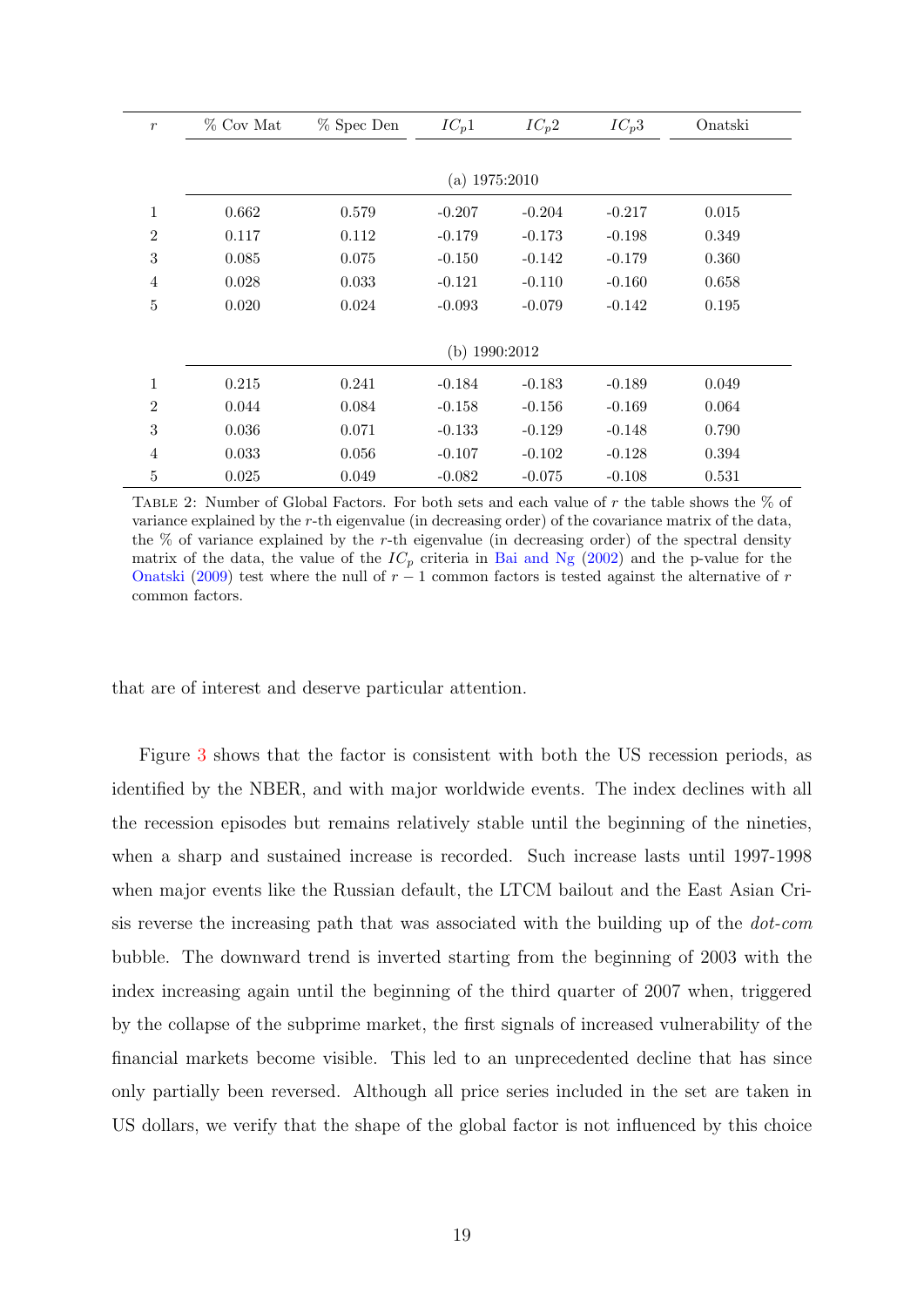<span id="page-20-0"></span>

Figure 3: The Figure plots the estimates of the global factor for the 1975:2010 sample (dotted line) together with the estimates on the wider, shorter sample 1990:2012 (thick line). Shaded areas denote NBER recession dates.

by repeating the same exercise using a set where, instead, we leave unchanged the currency in which the assets are originally traded. The resulting global factor is very similar to the one constructed from the dollar-denominated set both in terms of overall shape and of peaks and troughs that perfectly coincide throughout the time span considered. Intuitively, the robustness of the estimate of the global factor with respect to currency transformations comes directly from the structure imposed in [\(6\)](#page-16-1); looking at Table [1](#page-18-0) it is easy to verify that the blocks roughly coincide with currency areas and that, therefore, this aspect is likely to be captured by the regional factors.

Following the intuition detailed in Section [1,](#page-7-0) the global factor in risky asset prices should be a function of the realised market variance and of the aggregate degree of risk aversion in the market. In Figures [4](#page-21-0) and [5](#page-22-0) we plot the factor against other indicators which are commonly used to measure both markets uncertainty and risk aversion; as such, we expect all of them to be inversely related to our factor.<sup>[13](#page-20-1)</sup> In Figure [4](#page-21-0) we highlight the comovement of the factor with the volatility indices associated to the markets included in the set; specifically, the VIX for the US, VSTOXX and VFTSE for Europe and the

<span id="page-20-1"></span><sup>&</sup>lt;sup>13</sup>The estimated global factors are rotated such that they positively comove with prices; i.e. an increase in the index is interpreted as an increase in asset prices.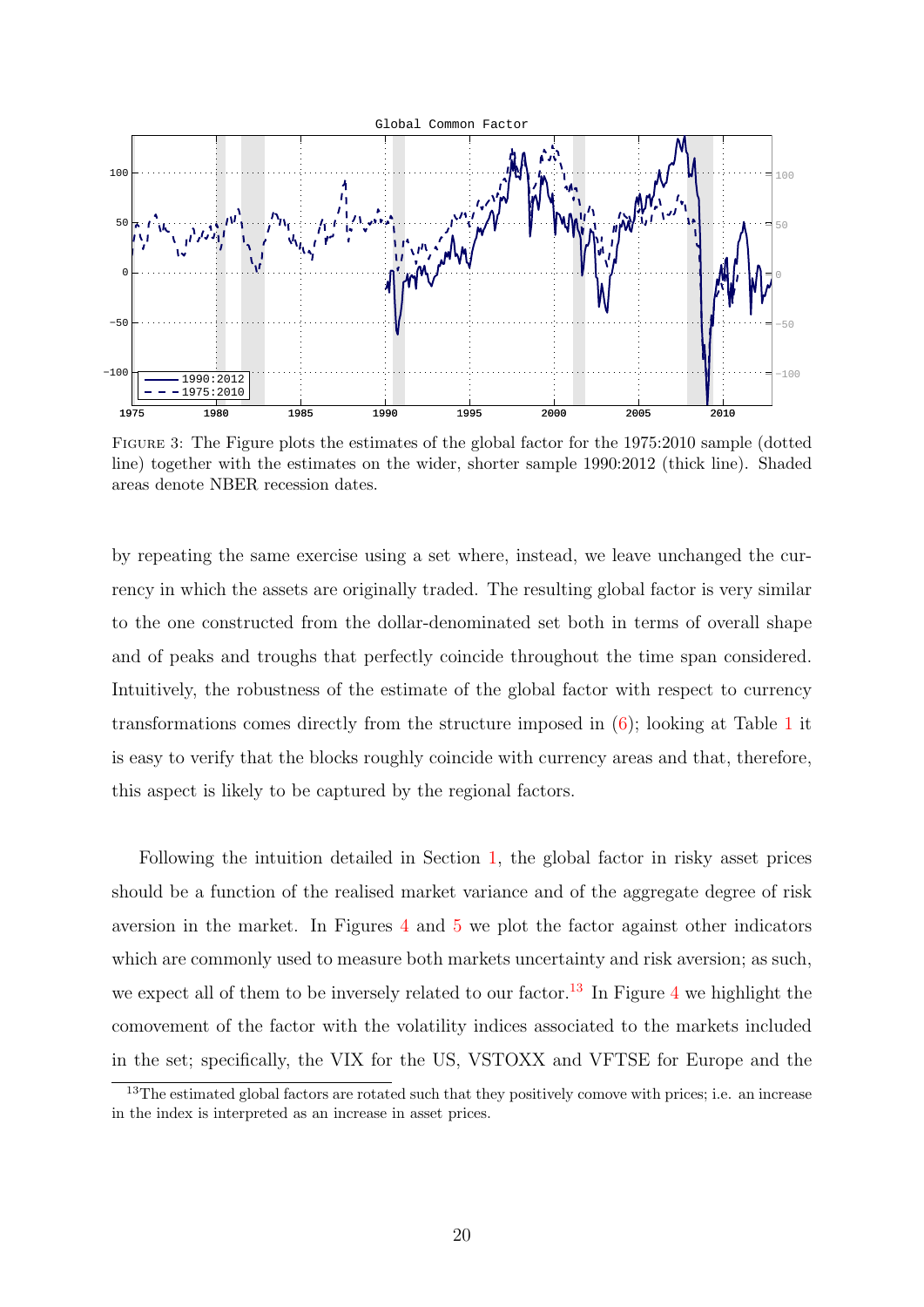<span id="page-21-0"></span>

Figure 4: Clockwise from top-left panel, the global factor (thick line) together with major volatility indices (dotted lines); VIX (US); VSTOXX (EU); VNKY (JP) and VFTSE (UK). Shaded grey areas highlight NBER recession times.

UK respectively, and VNKY for Japan. Volatility indices are explicitly constructed to measure markets' implied volatility and reflect the expectation of future market variance; they are typically regarded as an instrument to assess the degree of strains and risk in financial markets. We note that the factor and the volatility indices display a remarkable common behaviour and peaks consistently coincide within the overlapping samples. While the comparison with the VIX is somehow facilitated by the length of the CBOE index, the same considerations easily extend to all other indices analysed. Finally, Fig-ure [5](#page-22-0) compares the factor with the GZ-spread of Gilchrist and Zakrajšek  $(2012)$  and the Baa-Aaa corporate bond spread, both commonly used as measures of degree of market stress. The GZ-spread is an indicator intended to capture investors' expectation about future economic outcomes; it is constructed as a measure of borrowing costs faced by different firms, as an average of individual spreads themselves calculated as the difference between yield of corporate bonds and a corresponding risk-free security with the same implied cash flow. The three indices clearly also display some commonalities, even if the synchronicity is slightly less obvious than the one we find with respect to the volatility indices.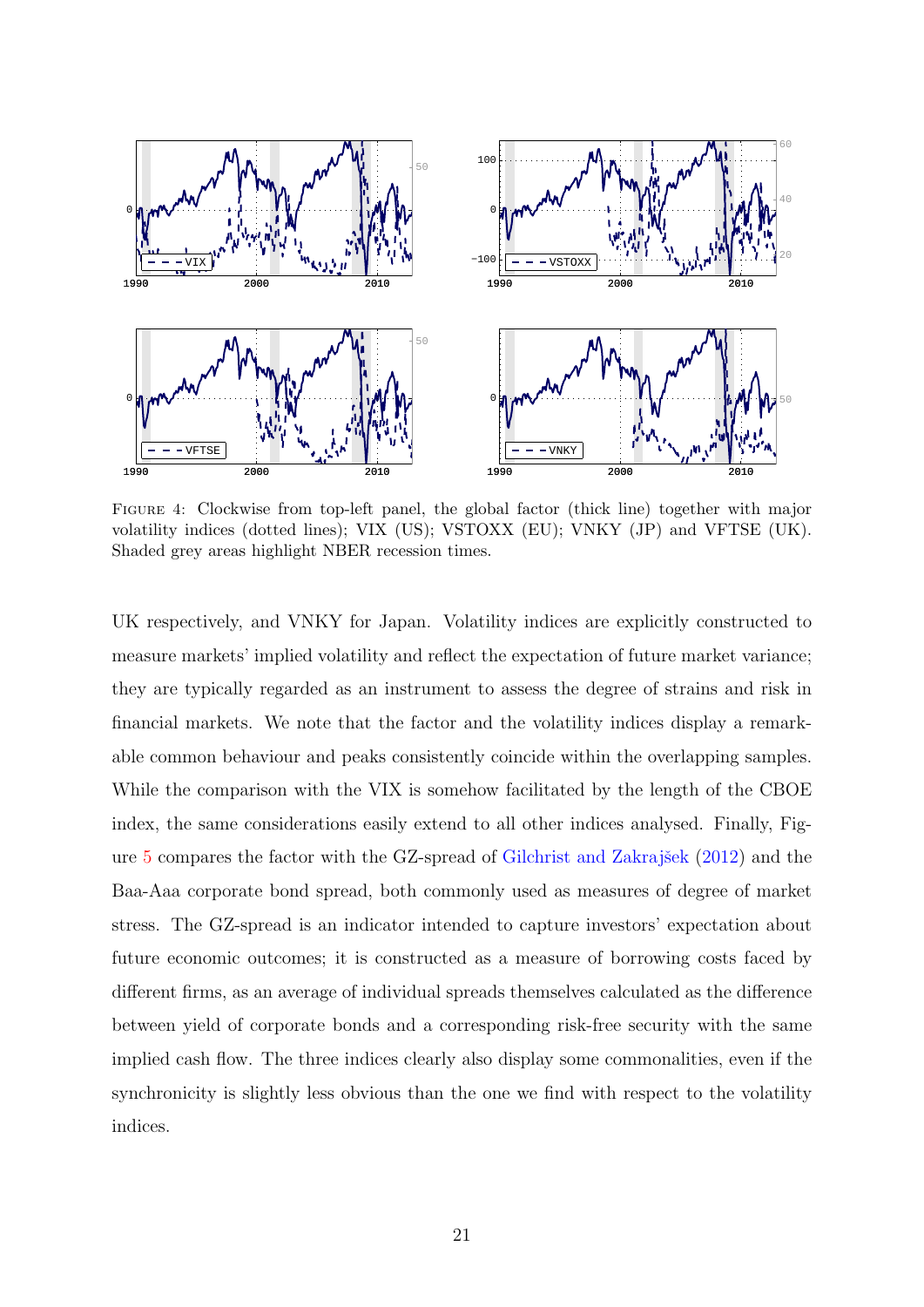<span id="page-22-0"></span>

FIGURE 5: Global factor (thick line) with the GZ spread of Gilchrist and Zakrajšek  $(2012)$  [LEFT] and the Baa-Aaa Corporate bond spread [RIGHT]. Shaded grey areas highlight NBER recession times.

We finally explore the possibility of decomposing the global factor such that the global variance component is separated from the rest which, according to Section [1,](#page-7-0) should be interpreted as a time varying measure of aggregate risk aversion. We construct a raw measure of realised monthly global volatility using daily returns of the MSCI Index.<sup>[14](#page-22-1)</sup>

In standard empirical finance applications, daily measures of realised variance are typically calculated summing over intraday squared returns sampled at very high frequency, a procedure which is shown to provide a very accurate estimation of the true, unobserved return variation [\(Andersen et al.,](#page-40-9) [2001,](#page-40-9) [2003;](#page-40-10) [Barndorff-Nielsen and Shephard,](#page-40-11) [2002;](#page-40-11) [Meddahi,](#page-44-5) [2002\)](#page-44-5); to reduce the distorting effects arising from too fine sampling (microstructure noise), returns are commonly calculated over a window of five minutes. For the purpose of illustrating the properties of the global factor cleared of variance effects, we work under the assumption that monthly realised variances calculated summing over daily returns provide a sufficiently accurate proxy of the global realised market variance at monthly frequency. Figure [6](#page-23-1) summarises the results of this exercise; the top panel reports the values of the global realised variance while the inverse of the centred residual of the projection of the global factor on the realised variance is in the bottom panel. The construction of our proxy for aggregate risk aversion is modelled along the lines

<span id="page-22-1"></span><sup>&</sup>lt;sup>14</sup>This approach follows from applications in e.g. [Bollerslev et al.](#page-41-10)  $(2009)$  where variance risk premia are measured as the difference between implied (expectation under risk neutral probability) and realised variances.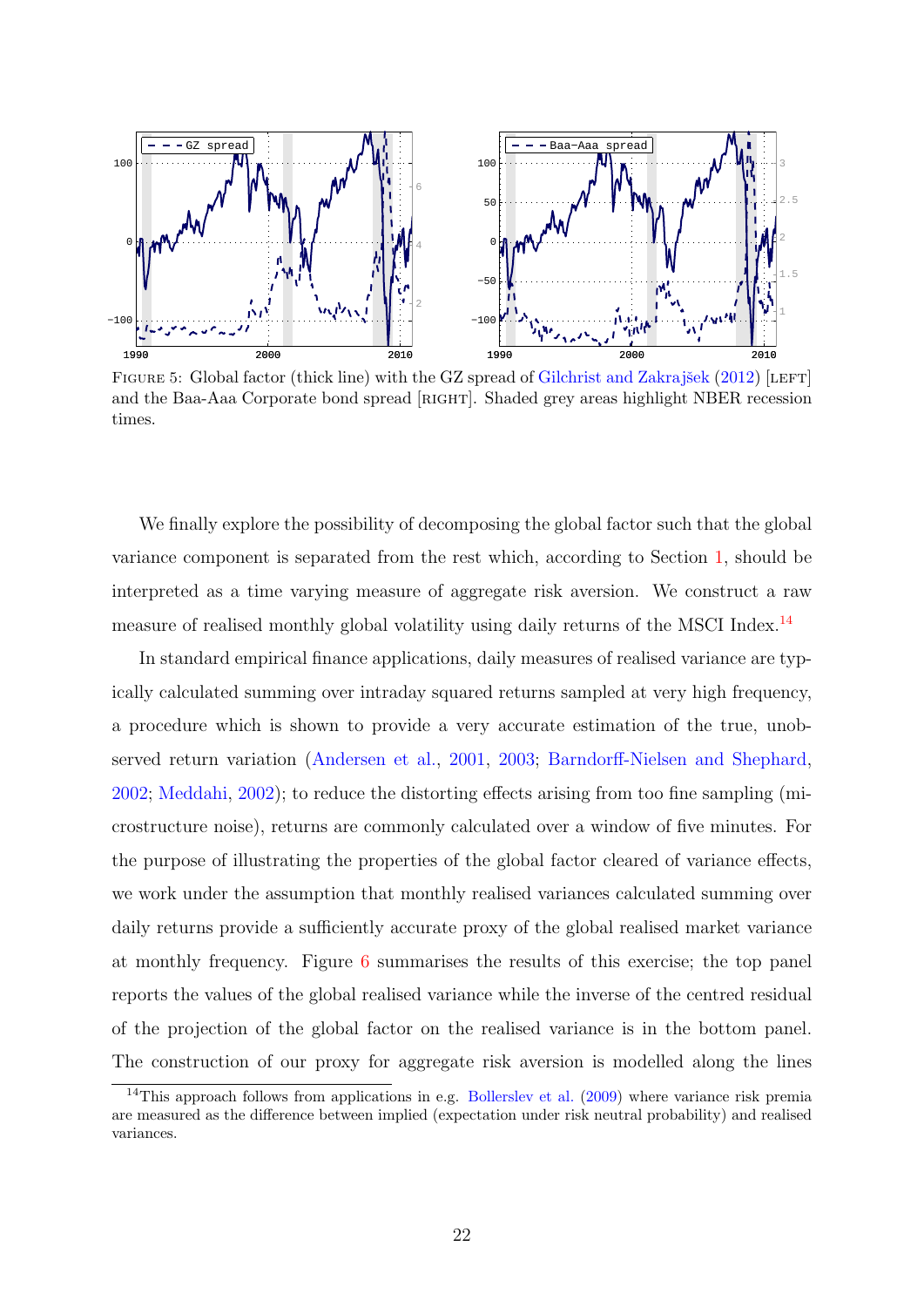<span id="page-23-1"></span>

Figure 6: The top panel of the figure reports an index of global realised variance measured using daily returns of the MSCI Index. We limit the axis scale to enhance readability excluding periods referring to the Credit Crunch episode where the index reached a maximum of 434.70. In the bottom panel we plot an index of aggregate risk aversion calculated as (the inverse of) the residual of the projection of the global factor onto the realised variance. Shaded grey areas highlight NBER recession times.

of [Bollerslev et al.](#page-41-10) [\(2009\)](#page-41-10) and [Bekaert et al.](#page-40-1) [\(2013\)](#page-40-1) that estimate variance risk premia as the difference between a measure for the implied variance (the squared VIX) and an estimated physical expected variance which is primarily a function of realised variances. Very interestingly, the degree of market risk aversion that we recover from this simple decomposition is in continuous decline between 2003 and the beginning of 2007 to very low levels, at a time where volatility was uniformly low. It starts going up during 2007 then jumps up during the financial crisis with the failure of Lehman Brothers and remains persitently at high levels.

# <span id="page-23-0"></span>4 Monetary Policy and the Global Financial Cycle

Taking together the evidence discussed so far, it is natural to ask whether monetary policy could be one of the drivers of the Global Financial Cycle. More precisely, with the US dollar being the currency of global banking (see e.g. [Shin,](#page-45-3) [2012\)](#page-45-3), monetary actions in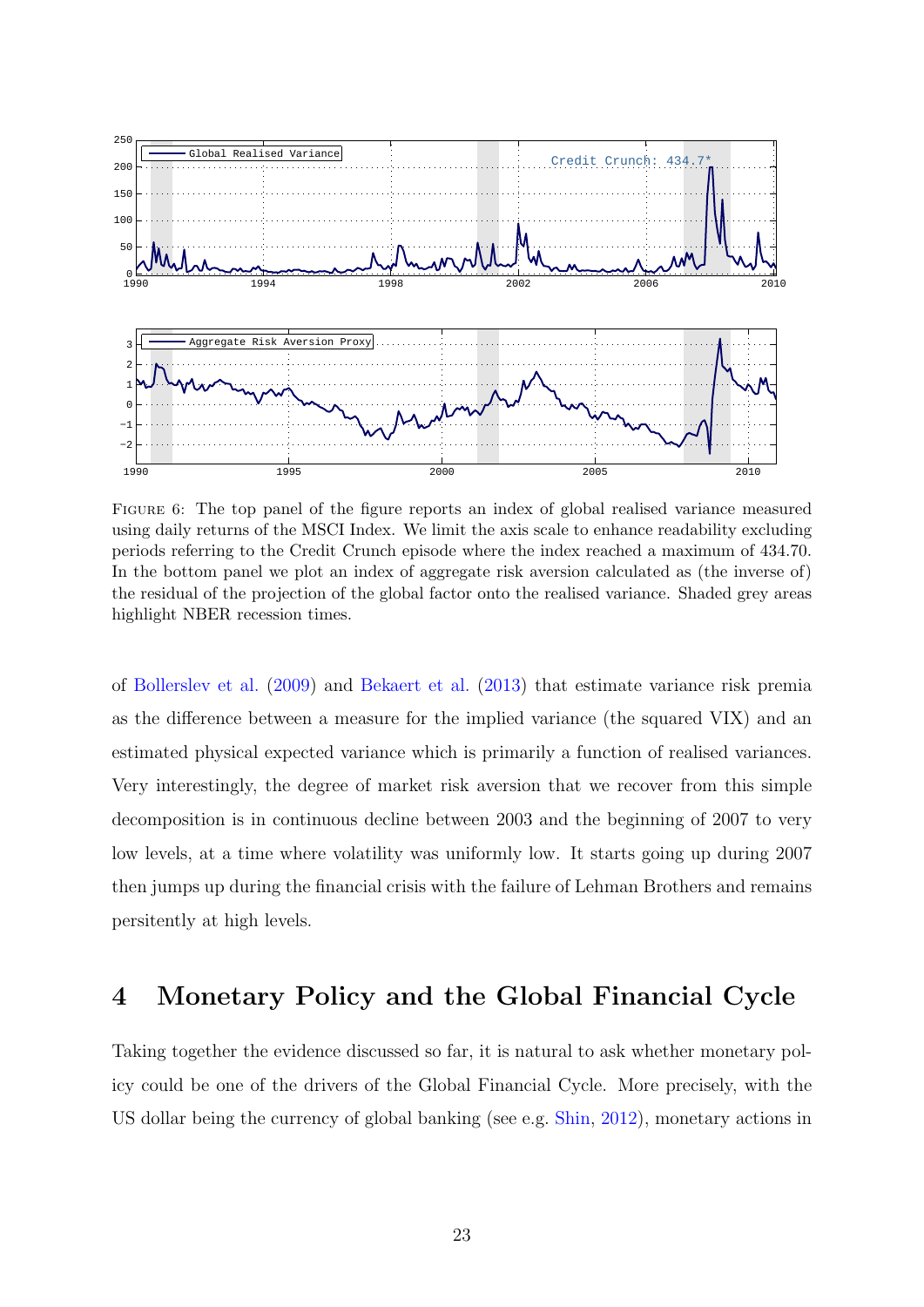the US may directly influence the cycle by altering the cost of funding for major global banks as well as by affecting the pricing of dollar assets, both in the US and in other major financial markets. Furthermore, global banks can transmit monetary conditions from the centre countries through cross-border capital flows, and influence the provision of global credit (see the corroborative evidence for Mexico in [Morais et al.,](#page-44-2) [2015\)](#page-44-2). The discussion in Section [2](#page-11-0) further allows us to include fluctuations in asset prices in the picture, as both cause and consequence of the procyclicality of financial leverage of global banks. Prolonged periods of loose monetary policy may reduce market uncertainty and credit/funding costs, with a boost to asset prices. Rising asset prices might mask fragile foundations of expanding global banks balance sheets, since buoyant times are likely to carry low levels of aggregate risk aversion which might, in turn, induce VaR-constrained investors to build up leverage (see the "volatility paradox" in [Brunnermeier and Sannikov,](#page-41-4) [2014\)](#page-41-4). By the same token, however, evidence of such interactions opens up potentially powerful avenues to maintain financial stability, both locally and at a more global level.

We study the interaction between US monetary policy, leverage of global banks and the Global Financial Cycle using a medium scale Bayesian VAR. To do so, we augment the typical set of macroeconomic variables, including output, inflation, investment, consumer sentiment and labor data, with our global financial variables of interest. As far as we can tell we are the first paper who can study jointly the dynamics of the real economy, credit flows and of the Global Financial Cycle and study the effects of US monetary policy shocks on these variables in a single unified framework. To analyse the risk taking or the credit channel of monetary policy, recent empirical contributions have exclusively employed small-scale VARs. The first paper to study the links between monetary policy and risk aversion in a domestic US context is [Bekaert et al.](#page-40-1) [\(2013\)](#page-40-1) which decompose the VIX index into an uncertainty component, driven by market variance, and a residual proxy for risk aversion. Using monthly data from 1990 to the onset of the 2007 crisis, they set up a VAR which adds to the aforementioned VIX components the industrial production index and the real federal funds rate as the monetary policy variable. They find that loose monetary policy reduces both risk aversion and market uncertainty. [Bruno](#page-41-0) [and Shin](#page-41-0) [\(2015a\)](#page-41-0) put together a four variable VAR with quarterly data, from the end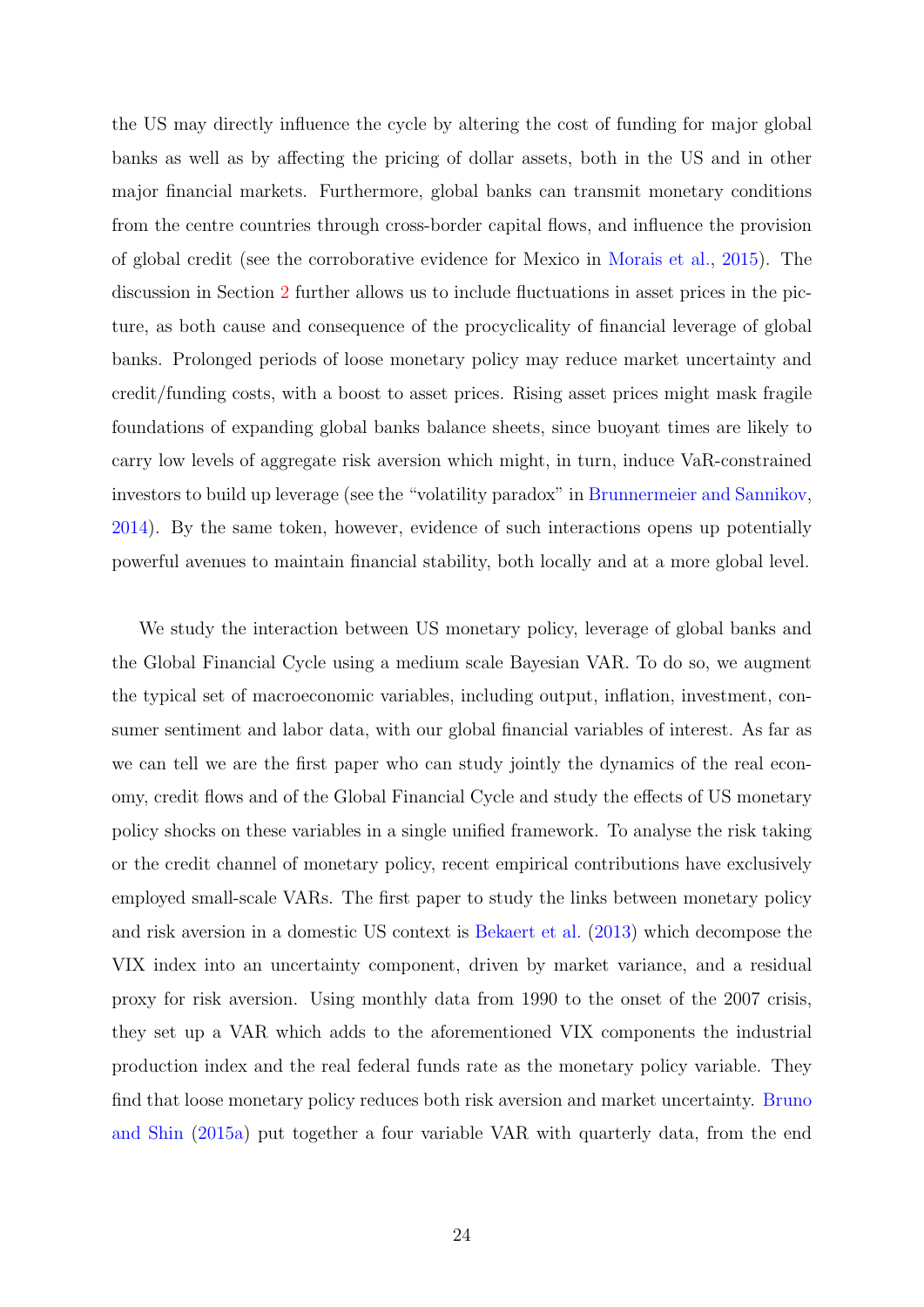of 1995 to the end of 2007, which feature the federal funds rate as the monetary policy variable, a measure of leverage, the VIX index and the US Dollar real effective exchange rate. A recursive Cholesky ordering is used for the identification of the monetary policy shock. The authors find that contractionary monetary policy, while increasing leverage on impact, results in a subsequent significant decrease of leverage at medium horizons and that the VIX tends to increase following a tightening. Similar findings are in [Rey](#page-45-0) [\(2013\)](#page-45-0) that also adds credit to the [Bruno and Shin](#page-41-0) [\(2015a\)](#page-41-0) set.

While these studies have the undoubted merit of addressing in a formal way the role played by monetary policy in the context of risk-building, they are nonetheless subject to an important criticism, that inevitably affects modelling choices which involve only a very small set of variables: the causal links attributed to the variables in the system might be in fact due to other variables which have been excluded from it. The argument in favour of small-scale systems typically levers on the so-called curse of dimensionality; in an unrestricted VAR, the number of free parameters to be estimated rapidly proliferates with the addition of extra variables, and the risks of overparametrisation, and consequent high uncertainty around parameters estimates, are a legitimate source of concern. In particular, with macroeconomic data being sampled at low frequency and available over relatively short time spans, increasing the number of variables might in some instances simply not be feasible. Here we address this issue by using a medium-scale Bayesian VAR as in Ban<sup>o</sup>bura et al.  $(2010)$  where the informativeness of the prior is determined as in [Giannone et al.](#page-43-1)  $(2015)$ .<sup>[15](#page-25-0)</sup> Intuitively, the solution to the problem achieved by Bayesian estimation comes from the use of informative priors which shrink the richly parametrized unrestricted VAR towards a more parsimonious naïve benchmark, thus effectively reducing estimation uncertainty.[16](#page-25-1)

The variables which we include in the baseline BVAR specification are listed in Table

<span id="page-25-0"></span><sup>&</sup>lt;sup>15</sup>As shown in Ban<sup>thura</sup> et al.  $(2010)$ , the information contained in large VARs (counting over hundred variables) can typically be recovered using much smaller medium-scale systems (of comparable size to the one used in this paper) because of the large degree of comovement among macroeconomic variables.

<span id="page-25-1"></span><sup>&</sup>lt;sup>16</sup>Alternatives include the use of factor models and sequential inclusion of individual variables to a core set which remains unchanged. This last method, however, renders comparison of impulse response functions problematic.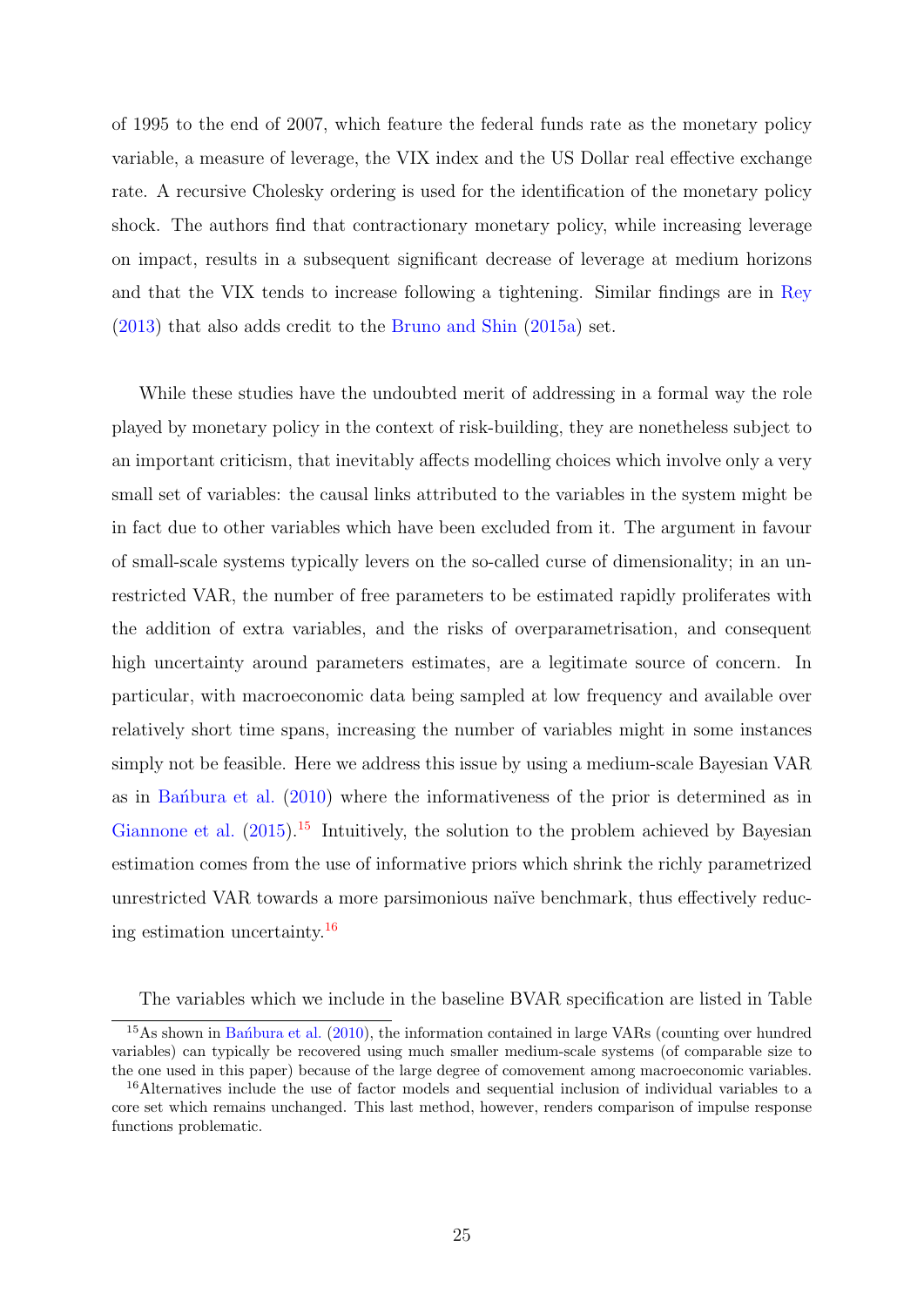<span id="page-26-0"></span>

| ID              | Name                                       | Log | S/F        | RW Prior |  |
|-----------------|--------------------------------------------|-----|------------|----------|--|
| <b>USGDP</b>    | US Real Gross Domestic Product             |     | S          |          |  |
| <b>EUGDP</b>    | <b>EA Real Gross Domestic Product</b>      |     | S          |          |  |
| <b>IPROD</b>    | Industrial Production Index                |     | S          |          |  |
| <b>RPCE</b>     | US Real Personal Consumption Expenditures  |     | S          |          |  |
| <b>RDPI</b>     | Real disposable personal income            |     | S          |          |  |
| <b>RPFIR</b>    | Real private fixed investment: Residential |     | S          |          |  |
| <b>EMPLY</b>    | US Total Nonfarm Payroll Employment        |     | S          |          |  |
| <b>HOUST</b>    | Housing Starts: Total                      |     | S          |          |  |
| <b>CSENT</b>    | University of Michigan: Consumer Sentiment |     | S          |          |  |
| <b>GDPDEF</b>   | US Implicit Price GDP Deflator             |     | S          |          |  |
| <b>PCEDEF</b>   | US Implicit PCE Deflator                   |     | S          |          |  |
| <b>FEDFUNDS</b> | Effective Federal Funds Rate               |     | <b>MPV</b> |          |  |
| GDC             | Global Domestic Credit                     |     | $_{\rm F}$ |          |  |
| GCB             | Global Inflows To Banks                    |     | F          |          |  |
| <b>GCNB</b>     | Global Inflows To Non-Bank                 |     | F          |          |  |
| <b>USBLEV</b>   | US Banking Sector Leverage                 |     | F          |          |  |
| <b>EUBLEV</b>   | EU Banking Sector Leverage                 |     | F          |          |  |
| <b>EURATE</b>   | EA Policy Rate                             |     | F          |          |  |
| <b>UKRATE</b>   | UK Policy Rate                             |     | F          |          |  |
| <b>USDEUR</b>   | US Dollar to 1 Euro                        |     | F          |          |  |
| <b>USDGBP</b>   | US Dollar to 1 Sterling                    |     | F          |          |  |
| <b>TSPREAD</b>  | Term Spread                                |     | F          |          |  |
| <b>GRVAR</b>    | MSCI Realised Variance Annualised          |     | F          |          |  |
| <b>GFAC</b>     | Global Factor                              |     | F          |          |  |
| <b>GZEBP</b>    | GZ Excess Bond Premium                     |     | F          |          |  |

Table 3: Variables in Baseline BVAR. The table lists the variables included in the baseline BVAR specification together with transformation applied, ordering, and selection for the random walk prior. S and F denote slow-moving and fast-moving variables respectively; MPV stands for monetary policy variable. The last column highlights the variables for which we assume a random walk prior.

[3](#page-26-0) together with transformations applied prior to the estimation, and ordering for the identification of the monetary policy shock in the standard case based on causal ordering; we will also use an external proxy as a second identification scheme. The sample considered is 1980Q1 to 2010Q4.

## 4.1 Identification of the monetary policy shock

We present our results under two alternative identification strategies for the monetary policy shock; in the first, standard case (see e.g. [Christiano et al.,](#page-41-8) [1999\)](#page-41-8), the identifying assumption is that it takes at least one quarter for the slow-moving variables, such as output and price indices (such as CPI, PCE deflator), to react to monetary surprises,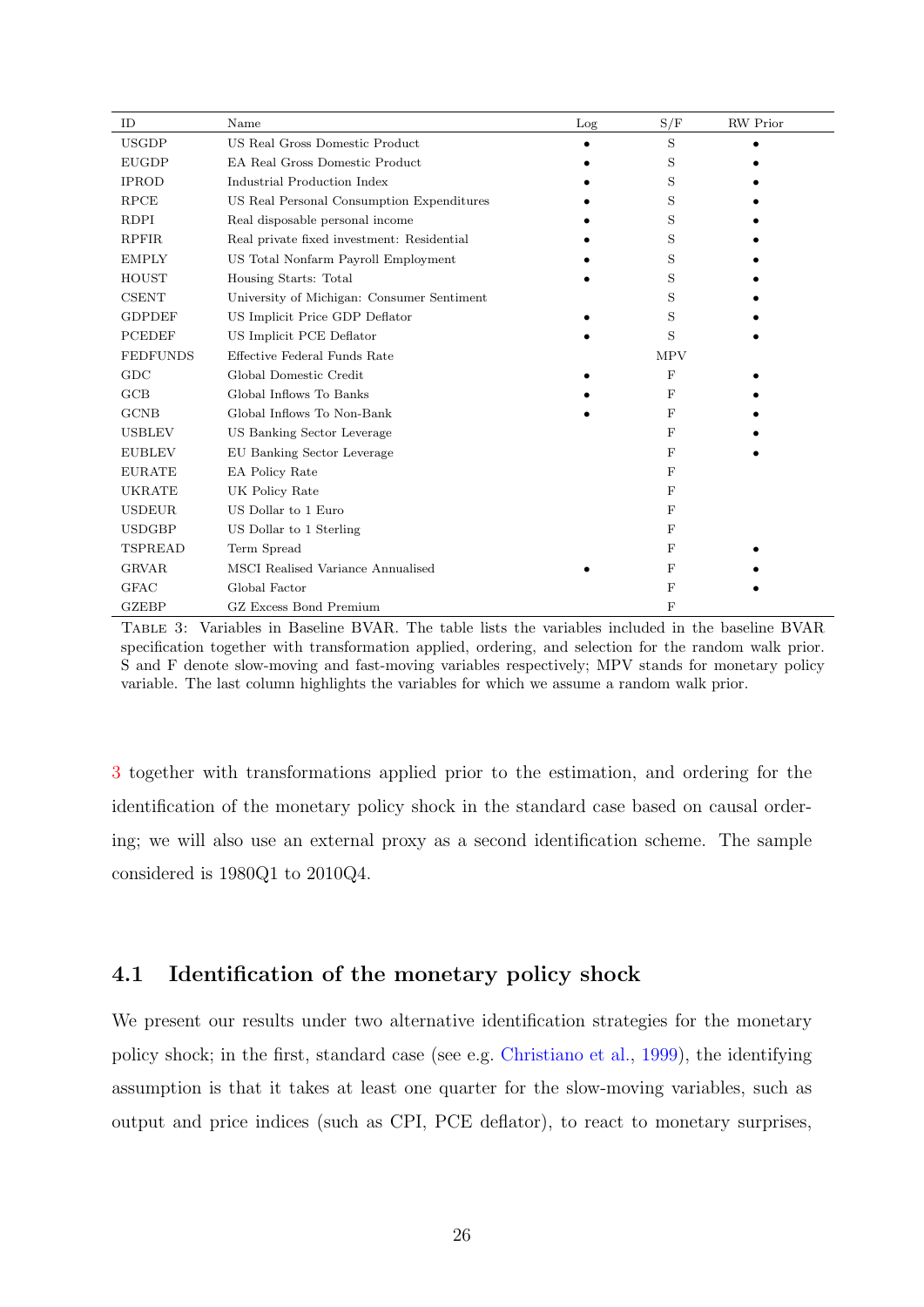and that the information set of the monetary authority, at the time in which decisions are taken, only includes past observations of the fast-moving ones. The second identification scheme, on the other hand, relaxes the timing restrictions which might be difficult to rationalise when, as in the present case, financial variables are also included in the conditioning set, and backs out the transmission coefficients using a proxy variable which is interpreted as an instrument for the unobserved structural shock of interest [\(Stock and](#page-46-1) [Watson,](#page-46-1) [2012;](#page-46-1) [Mertens and Ravn,](#page-44-3) [2013\)](#page-44-3); the Proxy SVAR identification is discussed in more detail in Appendix [D.](#page-60-0)

One of the crucial elements in the application of the proxy-variable-based identification scheme is, naturally, the choice of the instrument. Table [4](#page-29-0) summarises a series of results which we used to guide our choice of the best instrument, conditional on the information set, sampling frequency and span of the baseline BVAR with 4 lags. The candidate instruments are all intended to capture monetary policy surprises and are constructed using different methods which, in all cases, yield what can be considered as a measure, potentially with error, of the monetary policy shock. Our first candidate is a narrative-based proxy constructed extending the narrative shock first proposed in [Romer](#page-45-6) [and Romer](#page-45-6)  $(2004)$  up to 2009, following the instructions detailed in Appendix  $D^{17}$  $D^{17}$  $D^{17}$ . The variable captures those changes in the target federal funds rate that deviate from the intended funds rate changes set around FOMC meetings, and that are independent from monetary policy actions taken in response to information about future economic developments. Other candidate instruments are instead constructed using market-based reactions to FOMC announcements measured within a tight 30 minutes window around the announcement itself; namely, we use the Target and Path factors of Gürkaynak et al. [\(2005\)](#page-43-8), and their underlying components, whose validity as instruments for the monetary policy shock is analysed, at monthly frequency, in [Gertler and Karadi](#page-42-2) [\(2015\)](#page-42-2).[18](#page-27-1) In Table [4,](#page-29-0) MP1 and FF4 are the monetary policy surprises implied by changes in the current-

<span id="page-27-0"></span><sup>&</sup>lt;sup>17</sup>Technically, the narrative-based measure of unexpected Federal Fund Rates changes can be extended to include more recent periods; with rates reaching the ZLB in 2009Q1, however, the interpretation of this measure becomes more problematic, therefore we decide to exclude post 2008 observations from the calculation of the instrument.

<span id="page-27-1"></span><sup>&</sup>lt;sup>18</sup>Other applications of high-frequency futures data to the transmission of monetary policy shocks include among others [Nakamura and Steinsson](#page-44-6) [\(2013\)](#page-44-6) and [Krishnamurthy and Vissing-Jorgensen](#page-44-7) [\(2011\)](#page-44-7).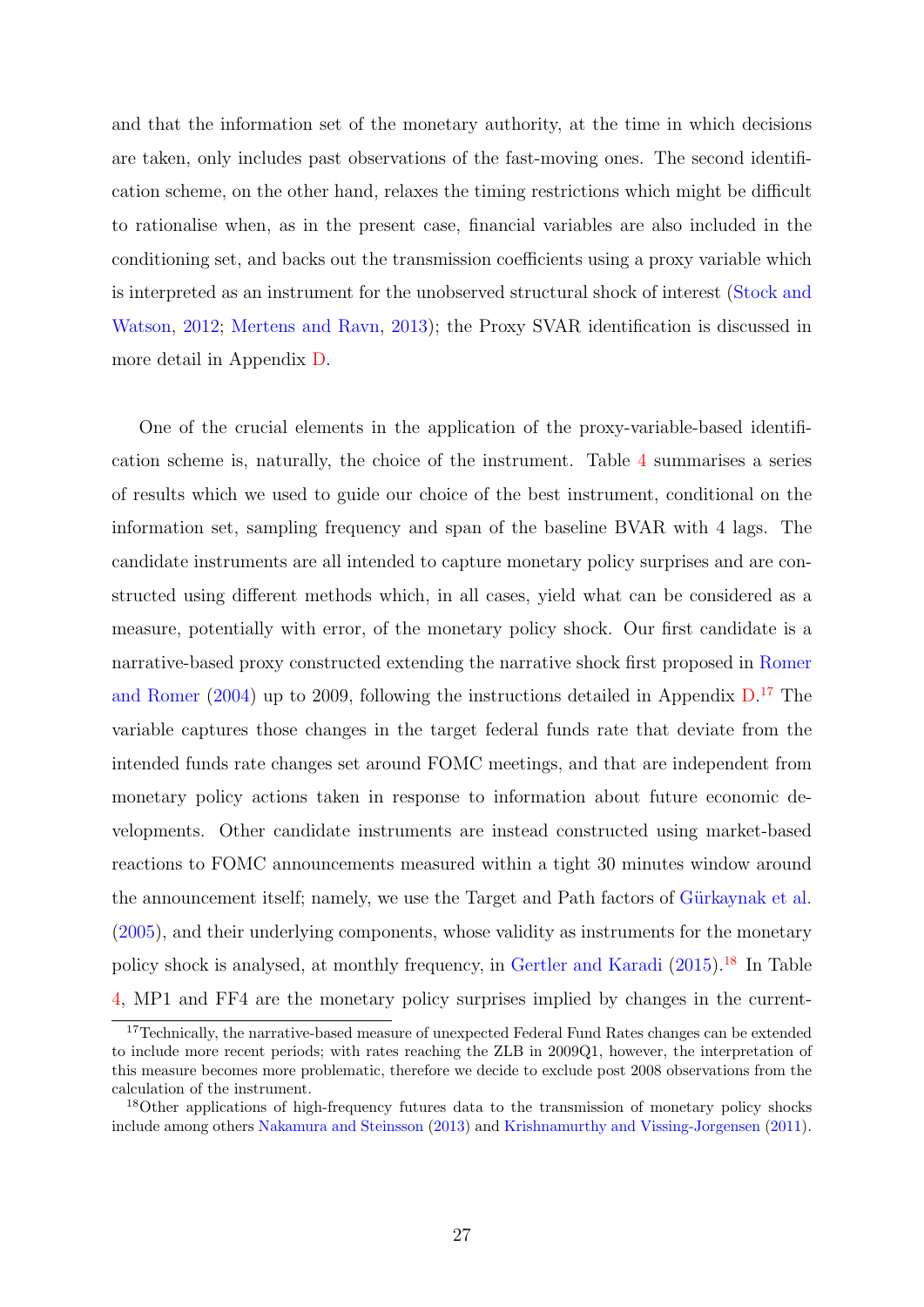month and the three-months-ahead federal fund futures respectively, while ED2, ED3 and ED4 are the surprises in the second, third, and fourth eurodollar futures contracts, which have 1.5, 2.5, and 3.5 quarters to expiration on average. The Target and Path factors are obtained as a rotation of the first two principal components of the surprises in the five instruments above; in particular, the rotation is such that the Target factor is interpreted as the surprise changes in the current federal fund rate target, while the Path factor measures changes in the future path of policy which are orthogonal to changes in the current target (Gürkaynak et al.,  $2005$ ).

The first stage in the implementation of the proxy-based identification requires regressing the VAR innovation corresponding to the monetary policy variable – FEDFUNDS in our case – onto the selected instrument. For each of the candidate instruments, Table [4](#page-29-0) reports the  $t$  and  $F$  statistics associated to the first stage regression, a measure of the scalar reliability of the instrument, bounded between zero and 1, discussed in [Mertens](#page-44-3) [and Ravn](#page-44-3) [\(2013\)](#page-44-3), and the implied correlation between the instrument and the policy shock.<sup>[19](#page-28-0)</sup> We follow [Stock et al.](#page-46-2) [\(2002\)](#page-46-2) and require the F statistic to be above ten, for the instrument not to be considered as weak. The results displayed in the table show how, given the VAR innovations resulting from our estimates, the only instrument which is safely above the threshold is the narrative-based one. All the remaining cases are well below the critical value, even if there exists a reasonable correlation between them and the policy shock; these numbers confirm the findings of [Stock and Watson](#page-46-1) [\(2012\)](#page-46-1).[20](#page-28-1)

Given the evidence just discussed, we think it is appropriate to drop the market-based measures and select the narrative-based surprise variable as the preferred instrument. [Miranda-Agrippino](#page-44-8) [\(2015\)](#page-44-8) performs a more detailed analysis of the use of raw market-

<span id="page-28-0"></span><sup>&</sup>lt;sup>19</sup>When the number of structural shocks of interest is equal to one, the statistical reliability is interpreted as the fraction of the variance in the measured variable (i.e. the instrument) which is explained by the latent shock, or, stated differently, it is the implied squared correlation between the instrument and the latent structural shock [\(Mertens and Ravn,](#page-44-3) [2013\)](#page-44-3).

<span id="page-28-1"></span><sup>&</sup>lt;sup>20</sup>To construct quarterly surprise measures from the basic FOMC-dated series, we maintain the same assumption used for monthly instruments in both Gürkaynak et al. [\(2005\)](#page-43-8) and [Gertler and Karadi](#page-42-2) [\(2015\)](#page-42-2) about the implied duration of each surprise; in particular, for any given quarter, the total monetary surprise is constructed as a weighted sum of the surprises registered within that quarter, where weights are proportional to the day within the quarter in which the announcement is made. In this respect, the only difference between the market-based instruments used here, and those in Gürkaynak et al. [\(2005\)](#page-43-8); [Gertler and Karadi](#page-42-2) [\(2015\)](#page-42-2) is in the frequency of the instrument.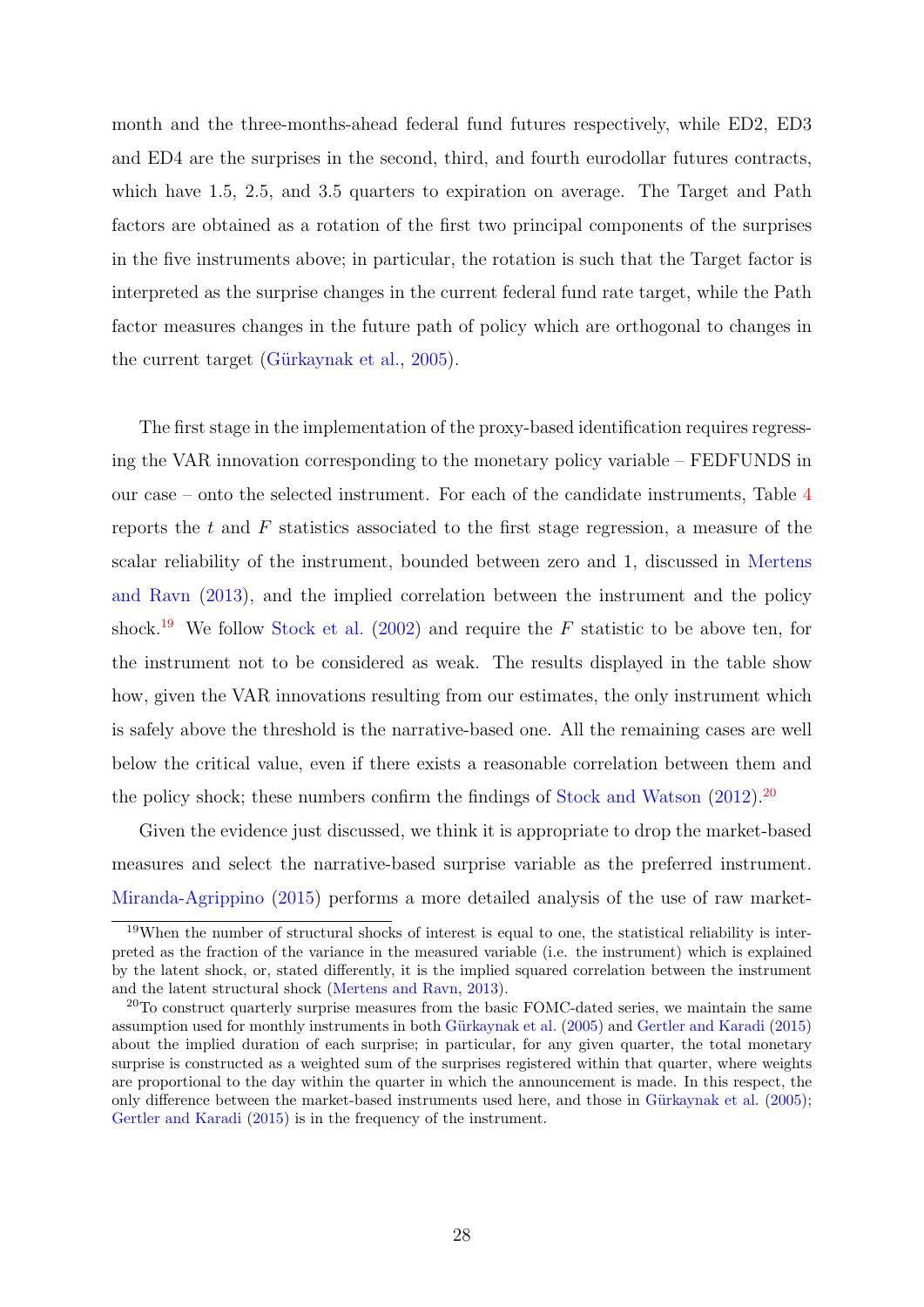<span id="page-29-0"></span>

| instrument       | t stat   | F stat | reliability | correlation |
|------------------|----------|--------|-------------|-------------|
| Narrative $(07)$ | 4.256    | 17.776 | 0.250       | 0.500       |
| Narrative $(09)$ | 4.527    | 20.121 | 0.290       | 0.538       |
| Target Factor    | 2.519    | 6.186  | 0.512       | 0.716       |
| Path Factor      | $-0.552$ | 0.297  | 0.383       | 0.619       |
| MP1              | 2.395    | 5.589  | 0.432       | 0.657       |
| FF4              | 2.516    | 6.172  | 0.436       | 0.660       |
| ED2              | 2.370    | 5.475  | 0.368       | 0.607       |
| ED3              | 2.191    | 4.677  | 0.345       | 0.588       |
| ED4              | 1.917    | 3.581  | 0.344       | 0.587       |

Table 4: Tests for instruments validity. For each of the candidate instruments the table reports the t and  $F$  statistics associated to the first stage regression of the VAR policy innovation onto the instrument, a measure of instrument reliability, bounded between zero and 1, and the implied estimated correlation between the instrument and the monetary policy shock. Candidate instruments are: a narrative-based measure of monetary surprises constructed extending the work of [Romer and Romer](#page-45-6) [\(2004\)](#page-45-6) up to 2009 and 2007 (first two rows); the Target and Path factors of Gürkaynak et al. [\(2005\)](#page-43-8), and the surprises in the current-month (MP1) and three-months-ahead (FF4) federal fund futures, and in the second (ED2), third (ED3) and fourth (ED4) eurodollar futures. VAR innovations are from a BVAR(4) on the variables listed in Table [3](#page-26-0) from 1980Q1 to 2010Q4.

based surprises as instruments for monetary policy shocks in Proxy SVARs and reaches a similar conclusion. The chosen variable is plotted in Figure [7](#page-30-0) against the actual changes in the FFR.

## 4.2 Discussion of the Results

Results using both identification schemes are displayed in the form of impulse response functions (IRFs) and are obtained estimating a BVAR that includes 4 lags of the endogenous variables (using 3 and 5 lags leads to virtually identical responses). In each of the plots that follow, we report modal responses to the monetary policy shock together with  $68\%$  posterior coverage bands; the shock is normalised to induce a 100 bp increase in the effective federal funds rate  $(EFFR).<sup>21</sup>$  $(EFFR).<sup>21</sup>$  $(EFFR).<sup>21</sup>$  In each plot, dark blue lines refer to the recursively identified monetary policy shock, whereas light blue lines are for responses obtained using the proxy-based identification with the narrative instrument. Results are robust to a number of changes in the VAR lag structure, set composition, and length

<span id="page-29-1"></span> $^{21}$ While 1 standard deviation posterior coverage bands are fairly common, we verify that our results survive when 90% coverage bands are used instead.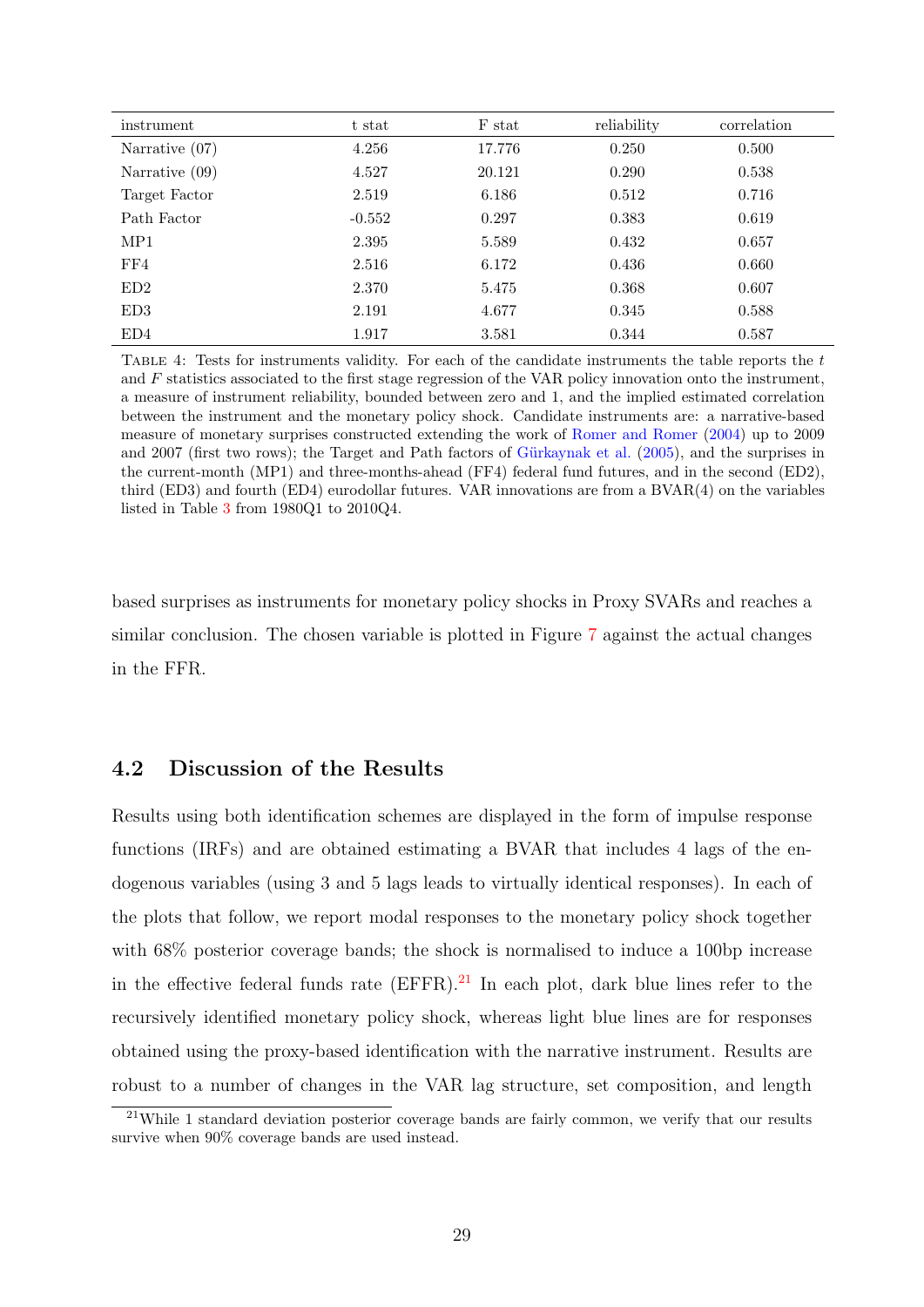<span id="page-30-0"></span>

Figure 7: Narrative-based instrument for monetary policy shock in the US (light blue line) versus actual changes in the Federal Fund Rates (blue dotted line) over the same sample. The proxy variable is constructed at quarterly frequency as those changes in rates which deviate from intended rates set around FOMC meetings and are orthogonal to monetary intervention in response to information about current and future economic developments. The variable is constructed extending the work of [Romer and Romer](#page-45-6) [\(2004\)](#page-45-6) for the period 1969-2009; December 2007 marks a discontinuity in the methodology adopted due to data availability described in Appendix [D.](#page-60-0)

of the sample considered, for which additional charts are reported in Appendix  $E$  at the end of the paper. The appendix also contains the full set of responses from which Figures [8](#page-32-0) to [11](#page-36-0) have been extracted. The IRFs corresponding to the narrative proxybased identification are obtained using data for the instrument up to the end of 2007, where the endpoint is chosen to avoid the discontinuity in the methodology discussed in the appendix and the Zero Lower Bound zone which begins in 2009Q1. Results obtained using the full length of the instrument are similar, and are part of our robustness checks. A detailed description of the BVAR, estimation and priors used is in Appendix [C.](#page-56-0)

The variables of interest in our analysis can be classified in three main groups. First, we look at credit provision both domestically and internationally; in both cases, we compute global variables as the cross-sectional sum of country-specific equivalents which are in turn constructed following the instructions detailed in Appendix [A.](#page-47-0) Global inflows are here intended as direct cross-border credit provided by foreign banks to both banks and non-banks in the recipient country [\(Avdjiev et al.,](#page-40-12) [2012\)](#page-40-12). Second, we look at banks'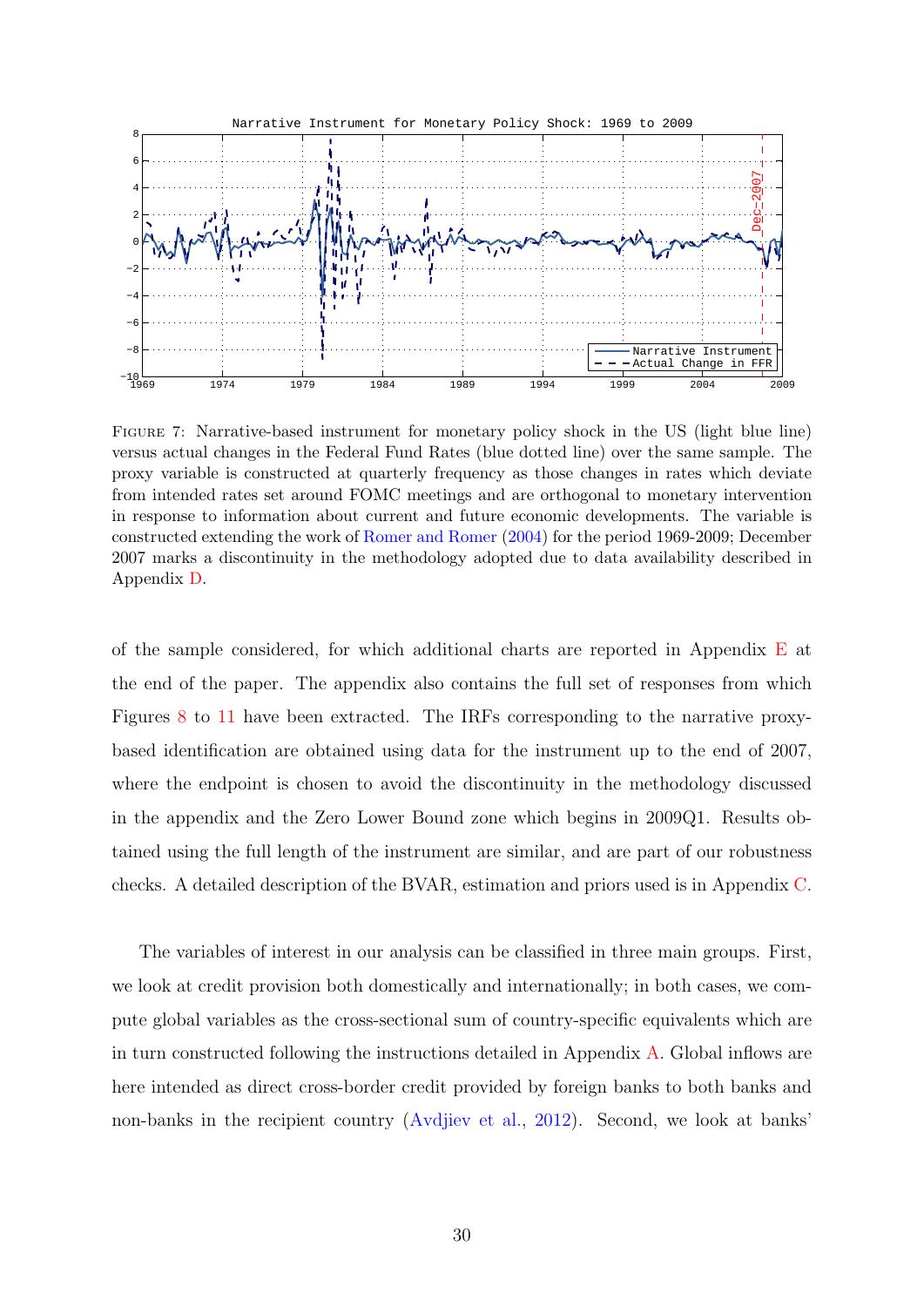leverage. In this respect, following the differences highlighted in Section [2,](#page-11-0) we distinguish between the banking sector as a whole (baseline specification) and globally systemic US and European banks.<sup>[22](#page-31-0)</sup> Finally, we analyse the role played by monetary policy in the context of risk building, financial stability and credit costs by looking at the responses of global asset prices (summarised by the global factor estimated in Section [3\)](#page-15-0), financial market uncertainty (proxied by the index of global realised market variance described in the same Section), the term spread (calculated as the spread between the 10-year and 1-year constant maturity Treasury rates) and the GZ excess bond premium of [Gilchrist](#page-43-7) and Zakrajšek  $(2012)$ . Following [Gertler and Karadi](#page-42-2)  $(2015)$ , we measure credit costs using both the term premia and credit spreads. While in a world with frictionless financial markets, for a given maturity, the return on private securities equals that on government bonds, financial frictions create room for a credit channel in which monetary policy not only impacts borrowing rates, but also affects the external finance premium (see [Gertler](#page-43-4) [and Kiyotaki,](#page-43-4) [2010\)](#page-43-4). Responses of these variables to a monetary policy shock are shown in Figures [8](#page-32-0) and [9.](#page-33-0)

The responses of real economic variables to monetary policy shocks and subsequent dynamics are consistent with economic theory (see Figure [E.1\)](#page-64-0): US GDP, industrial production and consumption contract, and so do private residential investment, non farm payroll employment and housing starts. European GDP first increases (possibly due to an expenditure switching effect) and then contracts with delay. Price inflation whether measured by the GDP deflator or the PCE deflator goes down. Consumer sentiment declines. Importantly, the responses of both global domestic and global cross-border credit data in Figure [8](#page-32-0) highlight how monetary actions in the US influence global financial conditions; following a monetary tightening, credit provision at a global level significantly contracts and remains low for up to five years after the shock. Results on global domestic credit are not driven merely by US data, as is visible in Figure [10,](#page-34-0) where global domestic credit is split into US and rest of the world components. The decline in credit, both domestic and cross-border, whether we look at flows to banks or to non-banks, is in the order of several percentage points and thus economically significant. Furthermore, after an initial

<span id="page-31-0"></span><sup>&</sup>lt;sup>22</sup>Details on the construction of the aggregate banking sector leverage are in Appendix [A.](#page-47-0)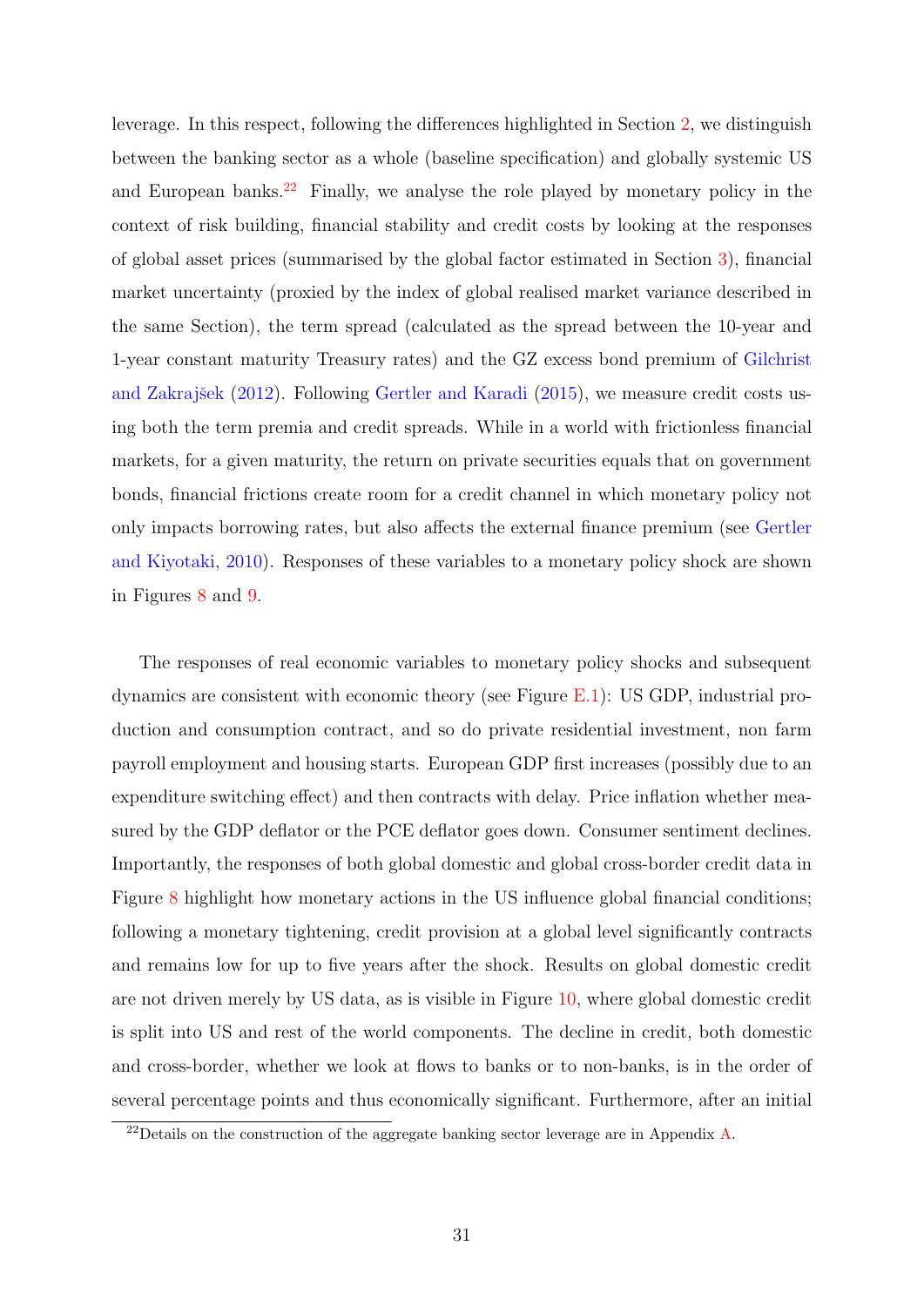<span id="page-32-0"></span>

Figure 8: Response of global domestic credit and international cross-border credit (top row) and banking sector leverage (bottom row) to a monetary policy shock inducing a 100 basis point increase in the EFFR. Banking sector leverage is measured at country level as the ratio between claims on private sectors and deposits of depository corporations excluding central banks. Details on the construction of credit and leverage variables are in Appendix [A.](#page-47-0) The chart compares responses obtained when the monetary policy shock is identified using a recursive scheme (dark blue line) with those resulting from a Proxy SVAR with narrative-based instrument (light blue line). Dotted lines limit the 68% posterior coverage bands.

increase, the leverage of US banks first and EU banks afterwards decreases significantly (Figure [8\)](#page-32-0). Figure [9](#page-33-0) shows that the global factor in world asset prices and the global realised variance have a symmetrical response to the shock, volatility compresses on impact and then increases after about 6 quarters, while asset prices significantly decrease with a lag; however, while the medium-term increase in volatility is short lived, the decrease in the global factor is markedly more persistent. Risk premia move much in the same direction as market variance; they increase at medium horizons following a contractionary monetary policy shock, while, on the other hand, the term spread decreases significantly on impact to rebound in the medium/long horizon.

The full set of results are thus coherent with the theoretical effects of monetary policy: following an unexpected tightening by the Fed, we witness a contraction of national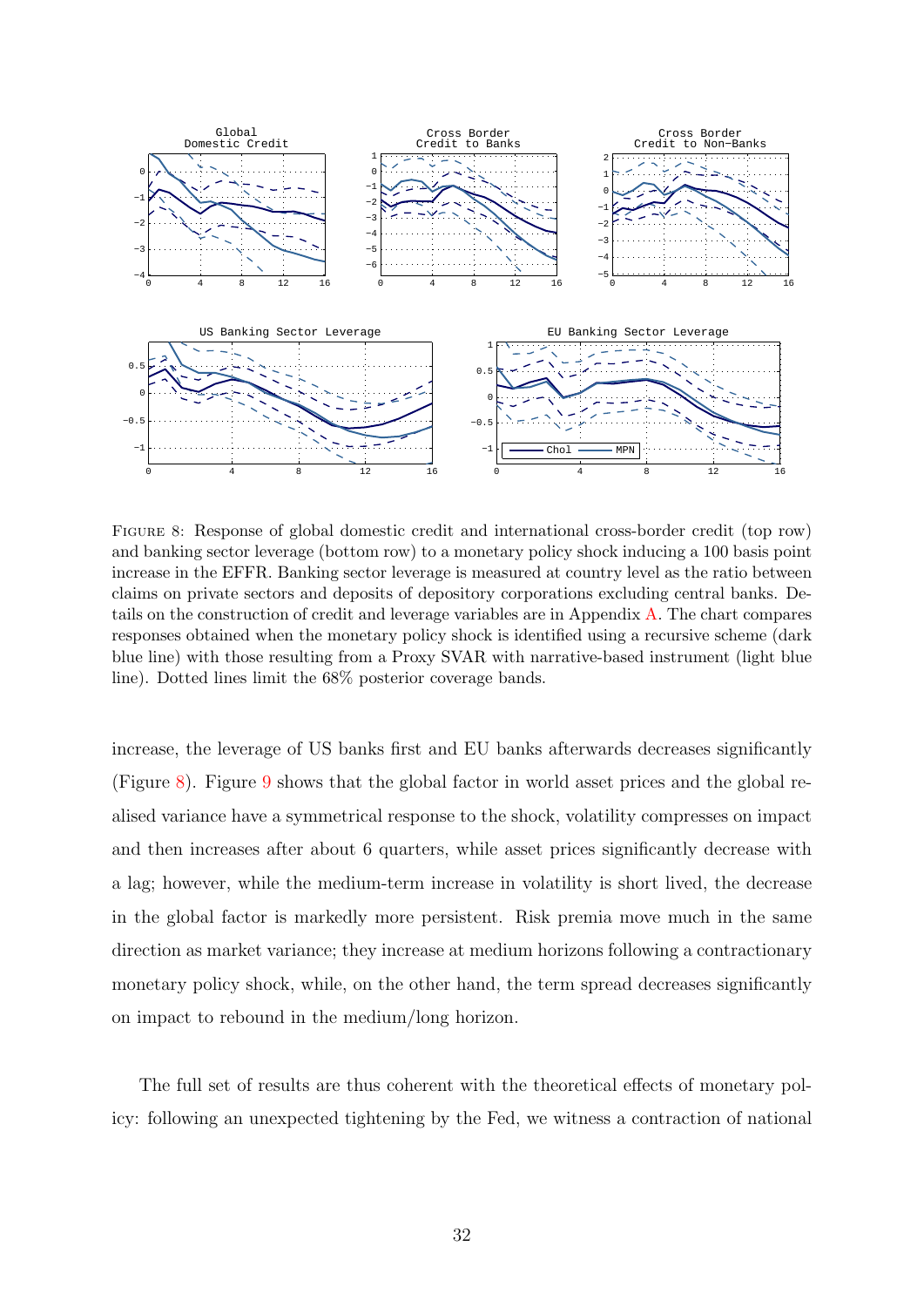<span id="page-33-0"></span>

Figure 9: The figure highlights the role of monetary policy in the context of risk building, financial stability and credit costs. Clockwise from top left panel the plots report responses of global realized market variance, the global asset prices factor, the term spread and the GZ excess bond premium to a monetary policy shock inducing a 100 basis point increase in the EFFR. The chart compares responses obtained when the monetary policy shock is identified using a recursive scheme (dark blue line) with those resulting from a Proxy SVAR with narrative-based instrument (light blue line). Dotted lines limit the 68% posterior coverage bands.

real activity (gross output, industrial production, housing construction and employment) and prices (GDP and personal consumption expenditures deflators); furthermore, consumption and income decrease as do investment and consumers sentiment. Monetary aggregates (M2) contract, as expected, and we tend to see an appreciation of the US dollar vis- $\alpha$ -vis both the Euro and the Sterling on impact of about 1% going down to about 2% after 6 months (point estimate) under the recursive identification scheme. The response is however not always significant when we use the proxy VAR; exchange rates are about the only variables for which the identification scheme matters.<sup>[23](#page-33-1)</sup> Banking sector leverage increases on impact both in the US and Europe but then significantly decreases at medium horizons; this holds true for US banks and, to a lesser extent, for European banks.

<span id="page-33-1"></span><sup>&</sup>lt;sup>23</sup>For periods preceding the introduction of the Euro, we use the German Mark as the relevant European benchmark currency and convert it using the fixed exchange rate with the Euro rate chosen at the time of introduction of the common currency.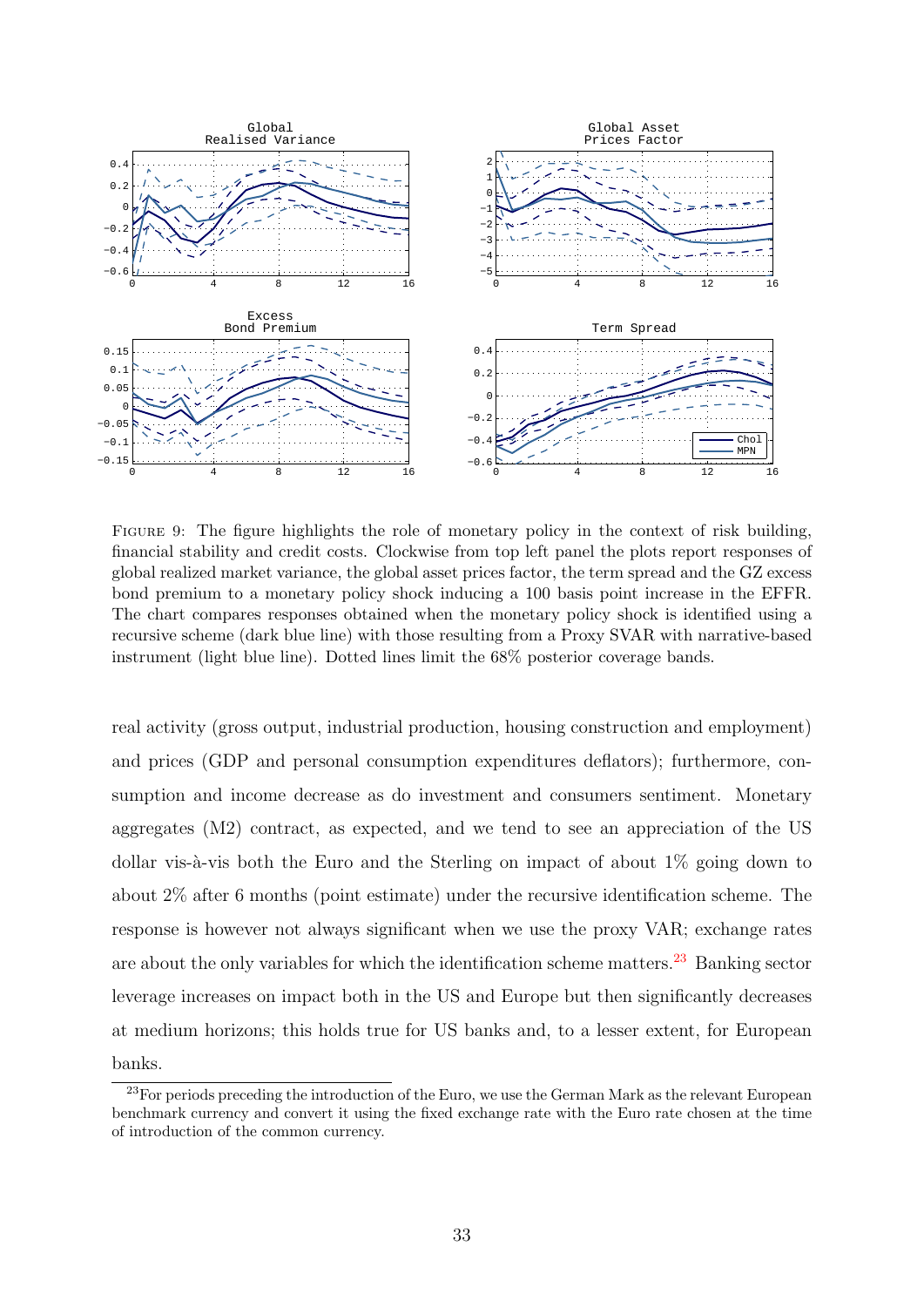<span id="page-34-0"></span>

Figure 10: Response of global credit variables to a monetary policy shock inducing a 100 basis point increase in the EFFR. Detail on US versus ROW domestic credit measures. The responses are obtained from a BVAR(4) estimated on the set reported in Table [3](#page-26-0) where Global Domestic Credit is split between US and rest of the world domestic credit. The complete set of responses are in Figure [E.4,](#page-67-0) Appendix [E.](#page-63-0) The chart compares responses obtained when the monetary policy shock is identified using a recursive scheme (dark blue line) with those resulting from a Proxy SVAR with narrative-based instrument (light blue line). Dotted lines limit the 68% posterior coverage bands.

While we display results obtained estimating the BVAR using data up to 2010Q4, with the narrative instrument built either until December 2007 (Figure [E.1\)](#page-64-0) or until March 2009 (Figure  $E.2$ ), we verify that our conclusions are not driven by the crisis episode of 2007/2008 by repeating the estimation using data only up to  $2007Q2$  (Figure [E.3\)](#page-66-0). Responses are computed again using both identification schemes discussed above and are virtually identical to the ones presented.<sup>[24](#page-34-1)</sup> This seems to imply that the 2007 financial crisis, while having had unquestionable disruptive effects on the financial markets and having been followed by severe recession episodes worldwide, has not in fact altered the fundamental macroeconomic dynamics and transmission mechanisms both at the national and international levels; a similar conclusion has been reached using national US data by [Stock and Watson](#page-46-1) [\(2012\)](#page-46-1).

Given the fundamental differences in risk attitude and balance sheet adjustments that characterize global banks with respect to national or more traditional financial institutions, in a last exercise we substitute the US and European banking sector leverage with

<span id="page-34-1"></span> $^{24}$ In fact, it is very hard to see the difference between the two sets of IRFs except for the exchange rates: the initial appreciation of the dollar tends to be more precisely estimated in Figure [E.3.](#page-66-0)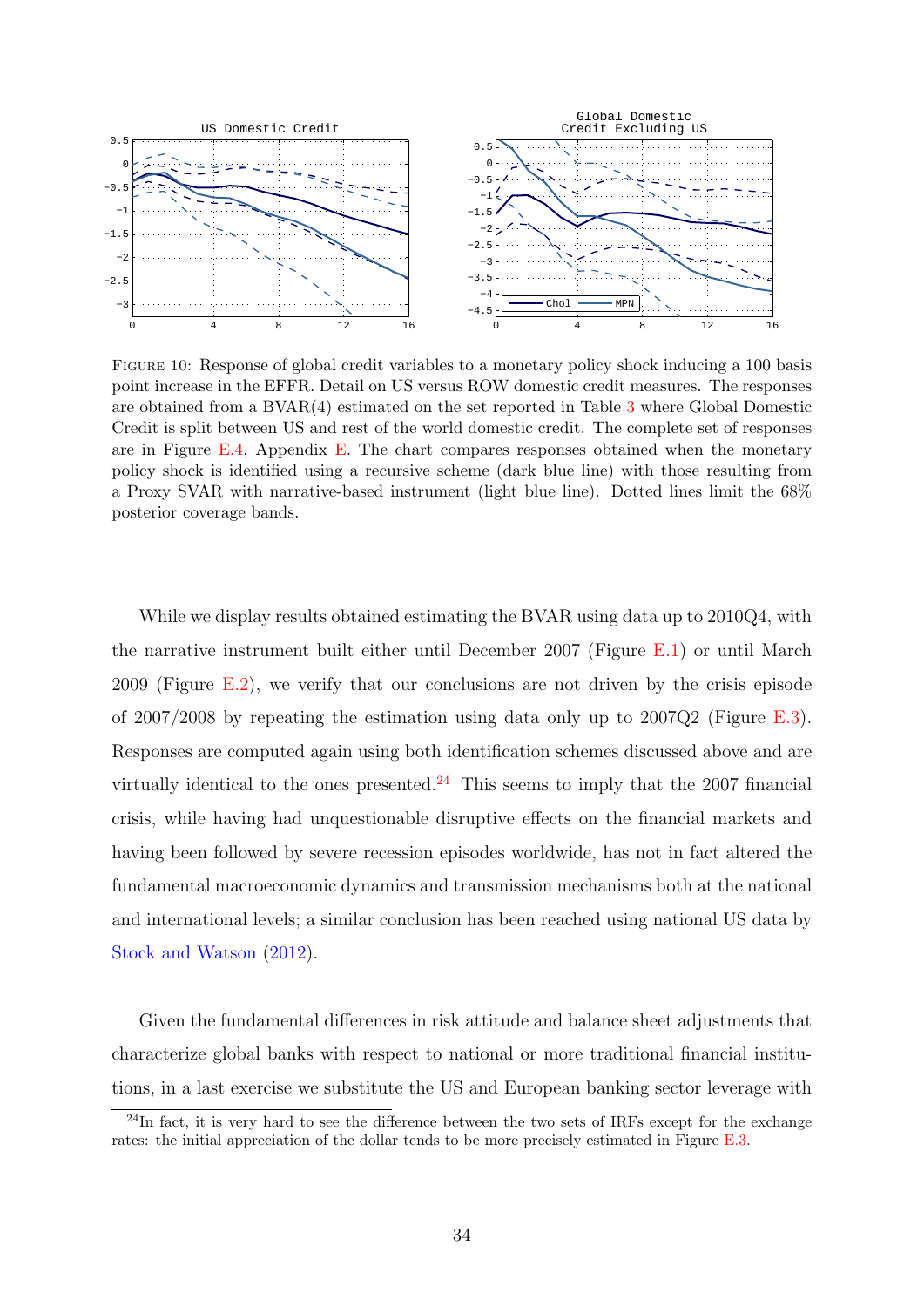leverage ratios calculated for US Security Brokers and Dealers (USBD) and GSIBs operating in the Euro Area and the UK. Data on total financial assets and liabilities for USBD are from the Flow of Funds of the Federal Reserve Board, while the aggregate leverage ratios for global banks in the EA and the UK are constructed following the instructions detailed in Appendix [A.](#page-47-0) Responses of these variables to a monetary shock inducing a 100bp increase in the US FFR are displayed in Figure [11.](#page-36-0) While the data limitations encountered in their calculation impose some caution in the evaluation of their responses, we find nonetheless some interesting results. Following a contractionary US monetary policy shock, these institutions, who fund themselves partly in US dollars, respond immediately by reducing their leverage, before the broader banking aggregates previously studied. The first to react are the US broker-dealers; they are then followed by the Euro Area GSIBs and, less significantly, by the UK GSIBs. As shown before, it is only after that the decrease in leverage transmits itself to the broader banking aggregates.

Lastly, and very interestingly, Figure [11](#page-36-0) reports responses of the UK and Euro Area policy rates (bottom panels); the responses are extracted from the specification in Figure [E.5,](#page-68-0) where the set in Table [3](#page-26-0) is modified such that GSIBs leverage is substituted for the more generic banking sector leverage, but are robust to the alternative specifications reported in Figures [E.1](#page-64-0) - [E.4.](#page-67-0) Results suggest that a contractionary move in the US is likely to be followed by stricter monetary policy both in the UK and the Euro Area. Increases in the policy rates are both positive and significant, and peak to about 50 and 40bp respectively, with some delay. They are consistent with both a "fear of floating" argument (see [Calvo and Reinhart,](#page-41-11) [2002\)](#page-41-11) and with endogenous developments in the UK and European economies.

Table [5](#page-37-1) reports the forecast error variance decomposition for a selection of the vari-ables included in the BVAR.<sup>[25](#page-35-0)</sup> At first glance, the percentages shown might be interpreted as being relatively small, however, considering the number of variables included in the system, this should not be at all surprising. The assessment of the systematic component of monetary policy depends on the conditioning information set used in the analysis,

<span id="page-35-0"></span><sup>&</sup>lt;sup>25</sup>Variance decomposition for the full list is reported in Table [E.1](#page-63-1) in Appendix [E.](#page-63-0)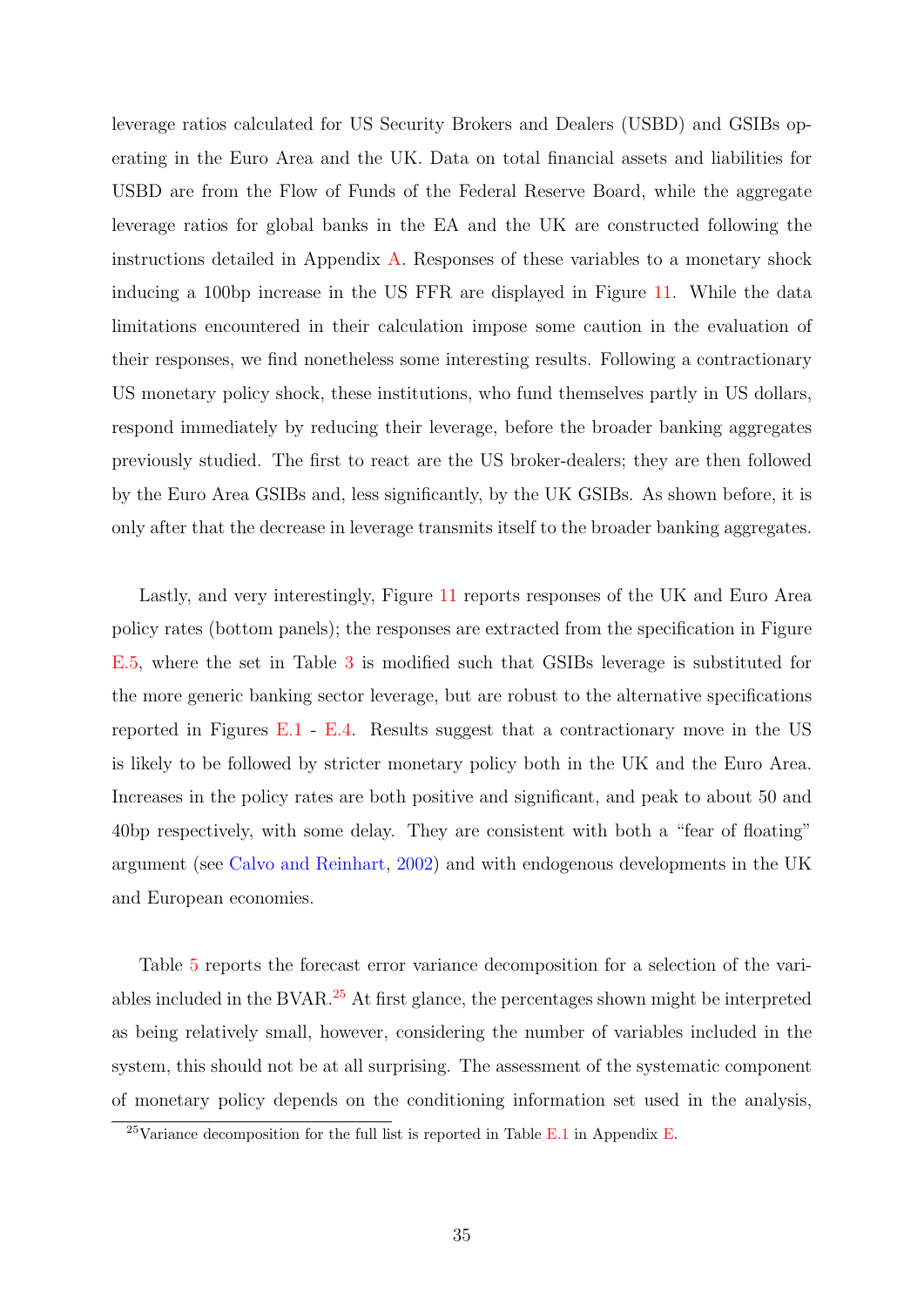<span id="page-36-0"></span>

Figure 11: Response of global banks leverage (top panels) and of policy rates (bottom panels) to a monetary policy shock inducing a 100 basis point increase in the EFFR. Leverage ratios of UK and EA GSIBs are constructed as the median bank-specific leverage, in turn computed as the ratio between assets and equity, as detailed in Appendix [A.](#page-47-0) The responses are obtained from a BVAR(4) estimated on the set reported in Table [3](#page-26-0) where US and EU banking sector leverage measures are replaced with US Broker -dealers, UK and EA G-SIBs leverage ratios. The complete set of responses are in Figure [E.5,](#page-68-0) Appendix [E.](#page-63-0) The chart compares responses obtained when the monetary policy shock is identified using a recursive scheme (dark blue line) with those resulting from a Proxy SVAR with narrative-based instrument (light blue line). Dotted lines limit the 68% posterior coverage bands.

so it should be taken to be reasonably close to the one used by policy makers. If a plausible information set is not used, monetary policy shocks may well be confused with mis-specification errors; once, on the other hand, more realistic conditioning information sets are used, then the size of the unsystematic component of monetary policy is reduced. That said, we still find that monetary policy explains a far from trivial fraction of the forecast error variance of banks' leverage, credit flows and financial markets-related variables. We also find that the variance of the real variables such as GDP and inflation explained by the monetary policy shock increases with the horizon and reaches significant levels.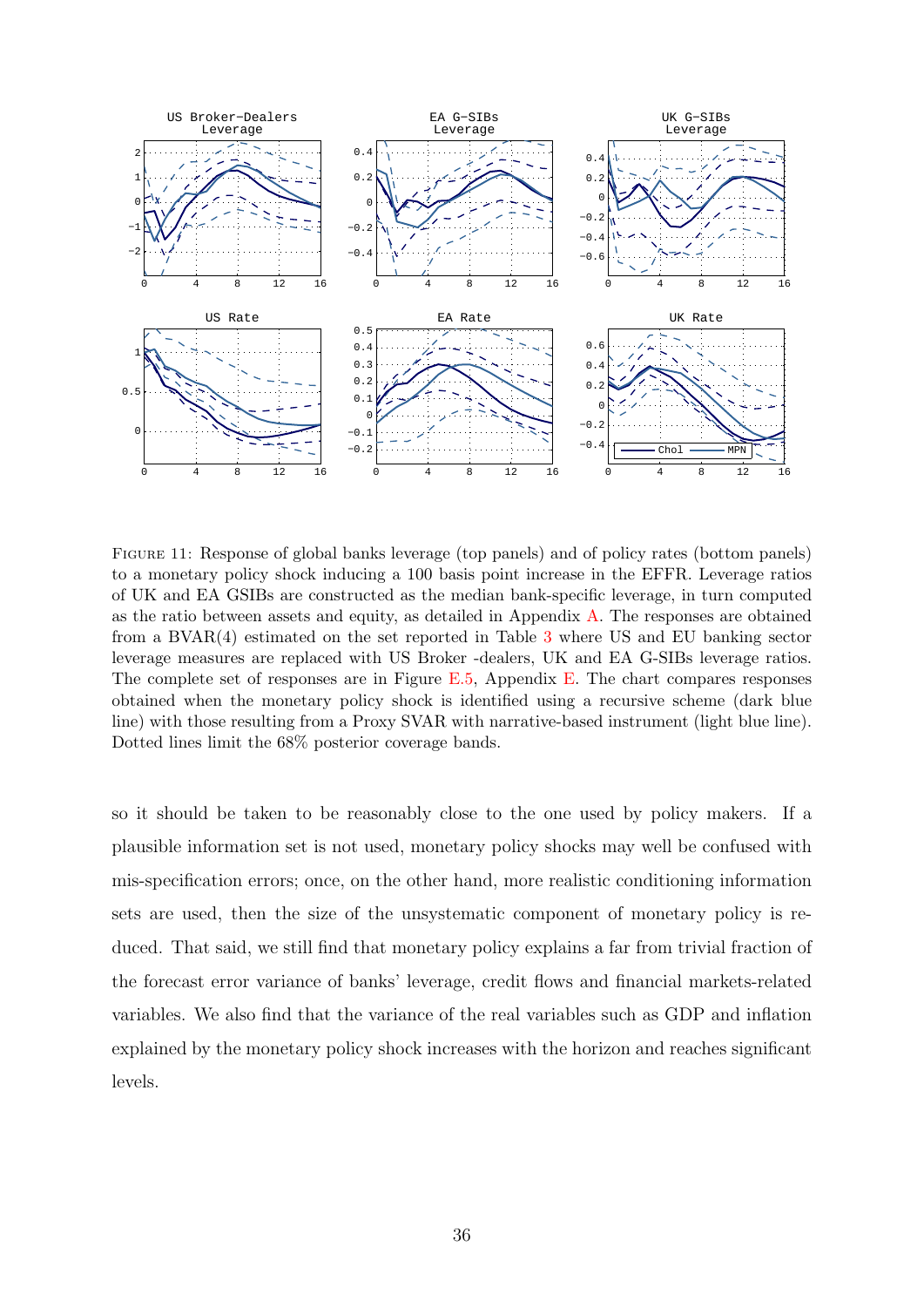<span id="page-37-1"></span>

|                 |                  |             |      | Horizon |      |      |
|-----------------|------------------|-------------|------|---------|------|------|
|                 | $\mathbf{0}$     | $\mathbf 1$ | 4    | 8       | 16   | 20   |
| <b>USGDP</b>    | $\mathbf{0}$     | $0.4\,$     | 1.4  | 4.1     | 12.3 | 13.3 |
| <b>EMPLY</b>    | $\boldsymbol{0}$ | 0.3         | 0.3  | 0.3     | 5.1  | 9.4  |
| <b>GDPDEF</b>   | $\theta$         | 1.3         | 1.8  | 7.9     | 19.7 | 19.6 |
| <b>FEDFUNDS</b> | 77.8             | 67.2        | 42.4 | 26.5    | 18.2 | 14.6 |
| GDC             | 9.1              | 7.9         | 13.1 | 12.1    | 11.5 | 16.0 |
| GCB             | 8.9              | 12.9        | 13.9 | 7.3     | 10.0 | 15.6 |
| <b>GCNB</b>     | 5.9              | 4.7         | 4.5  | 2.7     | 8.1  | 17.0 |
| <b>USBLEV</b>   | 0.1              | 2.3         | 2.8  | 3.9     | 5.7  | 6.3  |
| <b>EUBLEV</b>   | 1.3              | 2.0         | 2.9  | 2.1     | 5.0  | 5.0  |
| <b>TSPREAD</b>  | 44.4             | 42.5        | 23.3 | 14.3    | 11.2 | 8.9  |
| <b>GRVAR</b>    | 0.6              | 1.1         | 4.2  | 6.7     | 9.0  | 8.1  |
| <b>GFAC</b>     | 1.3              | 0.8         | 1.8  | 1.7     | 6.5  | 8.8  |
| <b>GZEBP</b>    | 0.0              | 0.1         | 3.6  | 5.3     | 6.8  | 6.9  |

Table 5: Variance Decomposition: Selected Variables. The table reports the forecast error variance decomposition in the baseline  $BVAR(4)$ , for the variables listed in Table [3,](#page-26-0) when the monetary policy shock is identified under the recursive Cholesky scheme. Forecast horizons, in columns, are expressed in quarters. Shares of variance of the variables of the first column explained by the monetary innovations are expressed in percentage points.

# <span id="page-37-0"></span>5 Conclusions

This paper establishes the importance of US monetary policy as a driver of the Global Financial Cycle. First, we show that one global factor explains an important part of the variance of a large cross section of returns of risky asset prices around the world. Using a stylised model we find that this factor can be interpreted as reflecting movements in aggregate volatility on world equity markets and time-varying market risk aversion. As such it is closely correlated with the VIX and similar indices in the Euro Area, the UK or Japan. We find in particular evidence of sinificant decline in effective risk aversion between 2003 and the beginning of 2007. Second, we investigate the links of the Global Financial Cycle with US monetary policy, as the dollar is an important funding currency for global intermediaries and a large portion of portfolios worldwide are denominated in dollars. Because we use a medium-scale Bayesian VAR, we are able to look meaningfully at the joint behaviour of the real economy and international financial variables in a single comprehensive modelling framework. Responses to a monetary policy shock in the US are identified using standard recursive schemes and via external instruments in a Proxy SVAR. We perform numerous robustness checks for the specification of our VAR.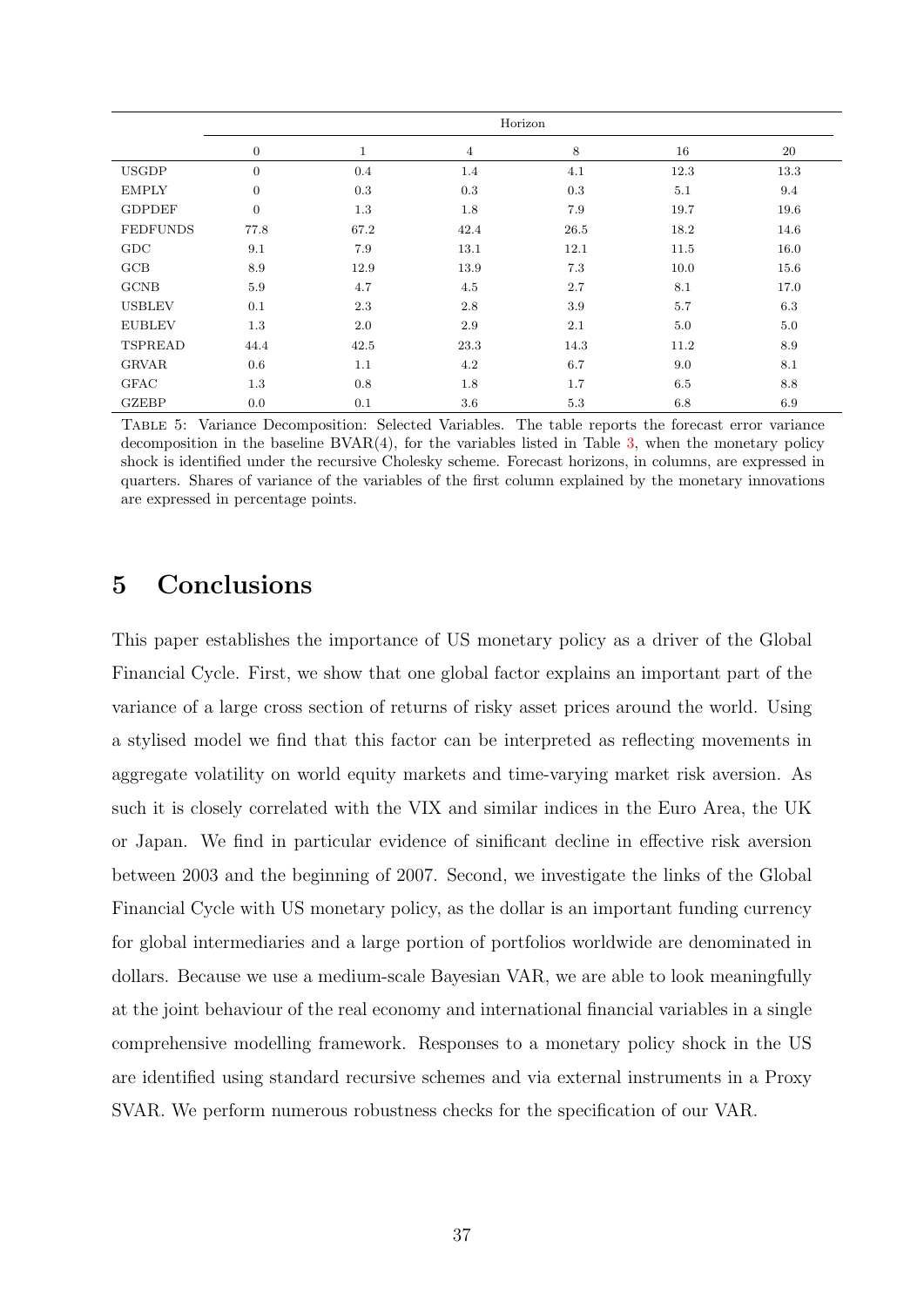We find evidence of powerful monetary policy spillovers from the US to the rest of the world. When the US Federal Reserve tightens, domestic output, investment, and inflation contract. But, importantly, we see also significant movements in international financial variables: the global factor in asset prices goes down, spreads go up, global domestic and cross-border credit go down very significantly and leverage decreases, first among US broker-dealers and for global banks in the Euro area and the UK, then among the broader banking sector in the US and in Europe. We also find evidence of an endogenous reaction of monetary policy rates in the UK and in the Euro area. Hence, we find that US mone-tary policy is an important driver of the Global Financial Cycle.<sup>[26](#page-38-0)</sup> This is an important result as it challenges the degree of monetary policy independence enjoyed by countries around the world, even those who have flexible exchange rates such as the UK or the Euro Area. This fits with the claim of [Rey](#page-45-0) [\(2013\)](#page-45-0) that the Mundellian trilemma may have really morphed into a dilemma: as long as capital flows across borders are free and macro prudential tools are not used to control credit growth, monetary conditions in any country, even one with a flexible exchange rate, are partly dictated by the monetary policy of the centre country (the US). In other words, exchange rate movements cannot insulate a country from US monetary policy shocks and a flexible exchange rate country cannot run a fully independent monetary policy. This of course does not mean that exchange rate regimes do not matter at all, as [Klein and Shambaugh](#page-43-9)  $(2013)$  rightly point out.<sup>[27](#page-38-1)</sup> This international transmission mechanism of monetary policy is a priori consistent with models where financial market imperfections play a role via Value-at-Risk limits, or models with net worth or equity constraints, all of which have been developed or revived recently.

It still remains to be seen though whether open economy extensions of these models would be able to generate a Global Financial Cycle whose features would match closely the empirical regularities uncovered in this paper.<sup>[28](#page-38-2)</sup> Understanding more finely the in-

<span id="page-38-0"></span> $26$ We note that our results do not depend on the inclusion of the crisis in our sample, suggesting that the fundamental dynamics of macroeconomic variables and the transmission channels of monetary policy have not been noticeably altered by the financial collapse of 2007-8.

<span id="page-38-1"></span> $27$ For an interesting theoretical modelling of the challenges of the trilemma even in a standard neo-Keynesian model, see [Farhi and Werning,](#page-42-7) [2012,](#page-42-7) [2013\)](#page-42-8). For recent empirical discussions of the Trilemma based on deviations from uncovered interest parity, see [Obstfeld](#page-44-9) [\(2015\)](#page-44-9).

<span id="page-38-2"></span><sup>&</sup>lt;sup>28</sup>For a more detailed discussion of the theoretical challenges when modelling international monetary policy transmission channels, see [Rey](#page-45-8) [\(forthcoming\)](#page-45-8)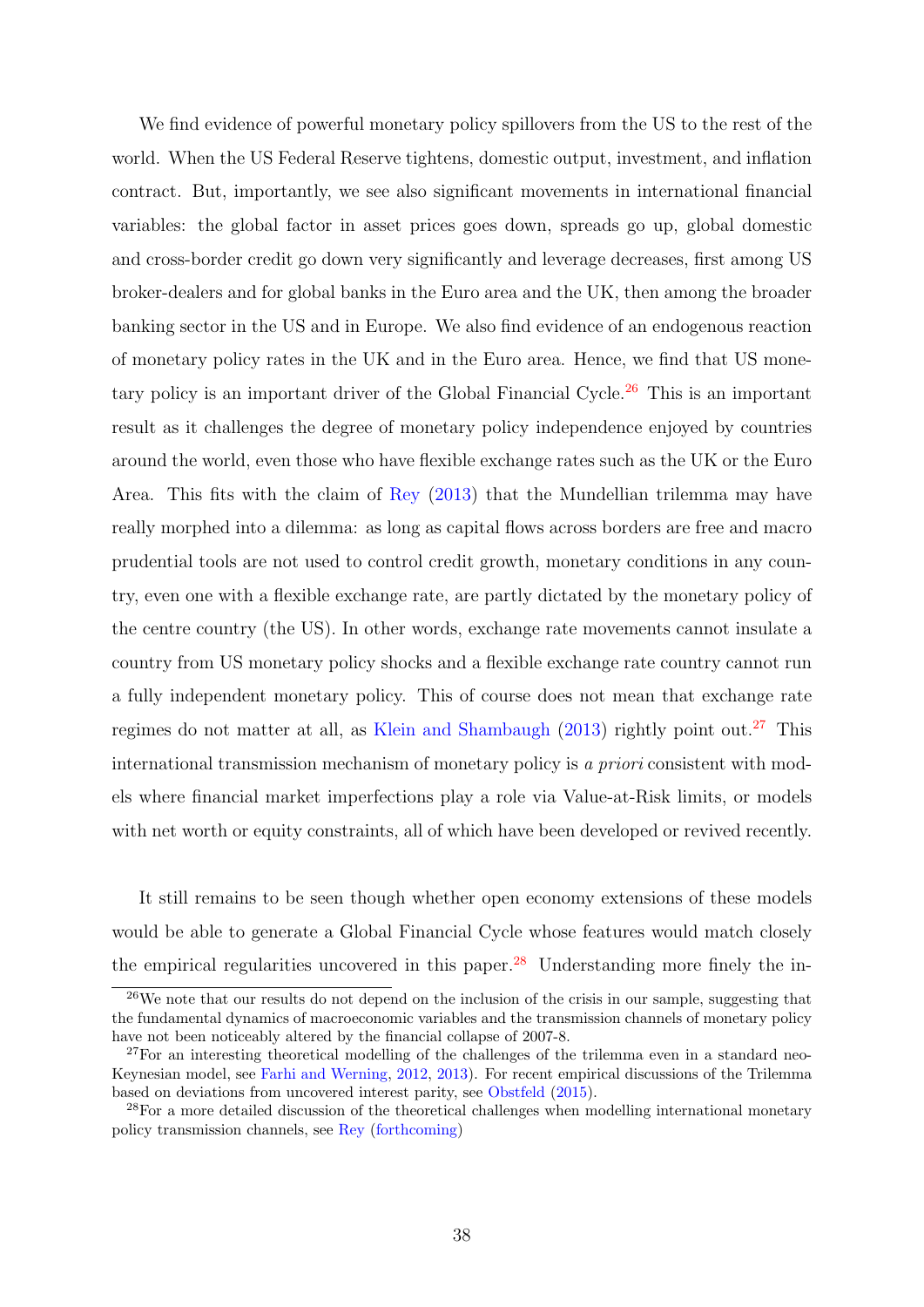ternational transmission channels of monetary policy is, in our view, a key challenge for Central Bankers and market participants alike. It is hard to see at this point how the Global Financial Cycle and the Mundellian trilemma can fully coexist.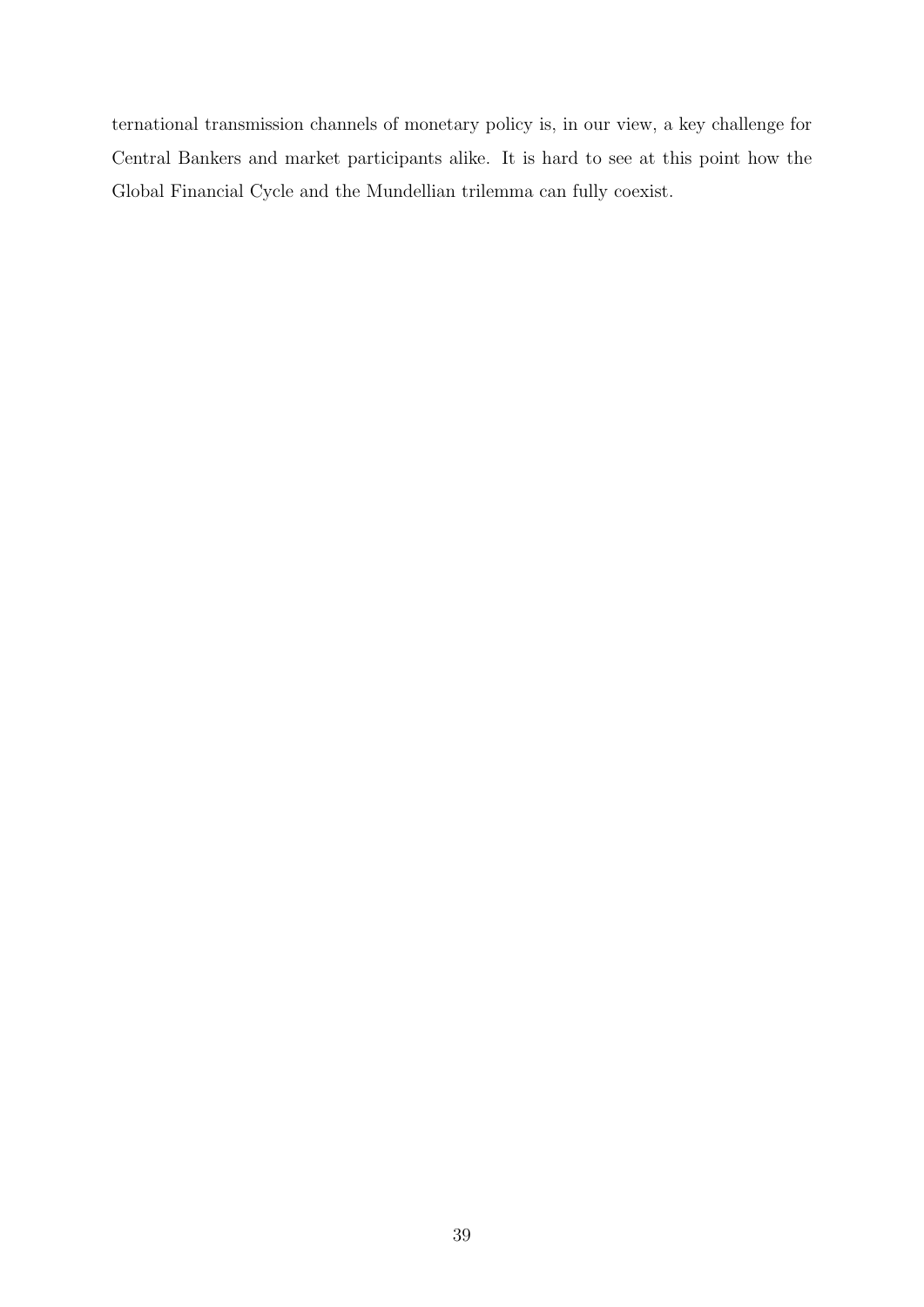# References

- <span id="page-40-5"></span><span id="page-40-3"></span>Adrian, Tobias and Nina Boyarchenko (2012) "Intermediary leverage cycles and financial stability," Staff Reports 567, Federal Reserve Bank of New York.
	- (2014) "Liquidity policies and systemic risk," Staff Reports 661, Federal Reserve Bank of New York.
- <span id="page-40-6"></span>Adrian, Tobias and Hyun Song Shin (2010) "Liquidity and leverage," Journal of Financial Intermediation, Vol. 19, No. 3, pp. 418–437, July.
- <span id="page-40-2"></span>(2014) "Procyclical Leverage and Value-at-Risk," Review of Financial Studies, Vol. 27, No. 2, pp. 373–403.
- <span id="page-40-9"></span>Andersen, Torben G, Tim Bollerslev, Francis X Diebold, and Paul Labys (2001) "The Distribution of Realized Exchange Rate Volatility," Journal of the American Statistical Association, Vol. 96, No. 453, pp. 42–55.
- <span id="page-40-10"></span>Andersen, Torben G., Tim Bollerslev, Francis X. Diebold, and Paul Labys (2003) "Modeling and Forecasting Realized Volatility," Econometrica, Vol. 71, No. 2, pp. 579–625.
- <span id="page-40-12"></span>Avdjiev, Stefan, Robert McCauley, and Patrick McGuire (2012) "Rapid credit growth and international credit: Challenges for Asia," BIS Working Papers 377, Bank for International Settlements.
- <span id="page-40-7"></span>Bai, Jushan and Serena Ng (2002) "Determining the Number of Factors in Approximate Factor Models," Econometrica, Vol. 70, No. 1, pp. 191–221.
- <span id="page-40-8"></span>(2004) "A PANIC Attack on Unit Roots and Cointegration," *Econometrica*, Vol. 72, No. 4, pp. 1127–1177.
- <span id="page-40-0"></span>Bañbura, Marta, Domenico Giannone, and Lucrezia Reichlin (2010) "Large Bayesian vector auto regressions," Journal of Applied Econometrics, Vol. 25, No. 1, pp. 71–92.
- <span id="page-40-4"></span>- (2011) "Nowcasting," in Michael P. Clements and David F. Hendry eds. The Oxford Handbook of Economic Forecasting: Oxford University Press, Chap. 7.
- <span id="page-40-11"></span>Barndorff-Nielsen, Ole E. and Neil Shephard (2002) "Estimating quadratic variation using realized variance," Journal of Applied Econometrics, Vol. 17, No. 5, pp. 457–477.
- <span id="page-40-1"></span>Bekaert, Geert, Marie Hoerova, and Marco Lo Duca (2013) "Risk, uncertainty and monetary policy," Journal of Monetary Economics, Vol. 60, No. 7, pp. 771 – 788.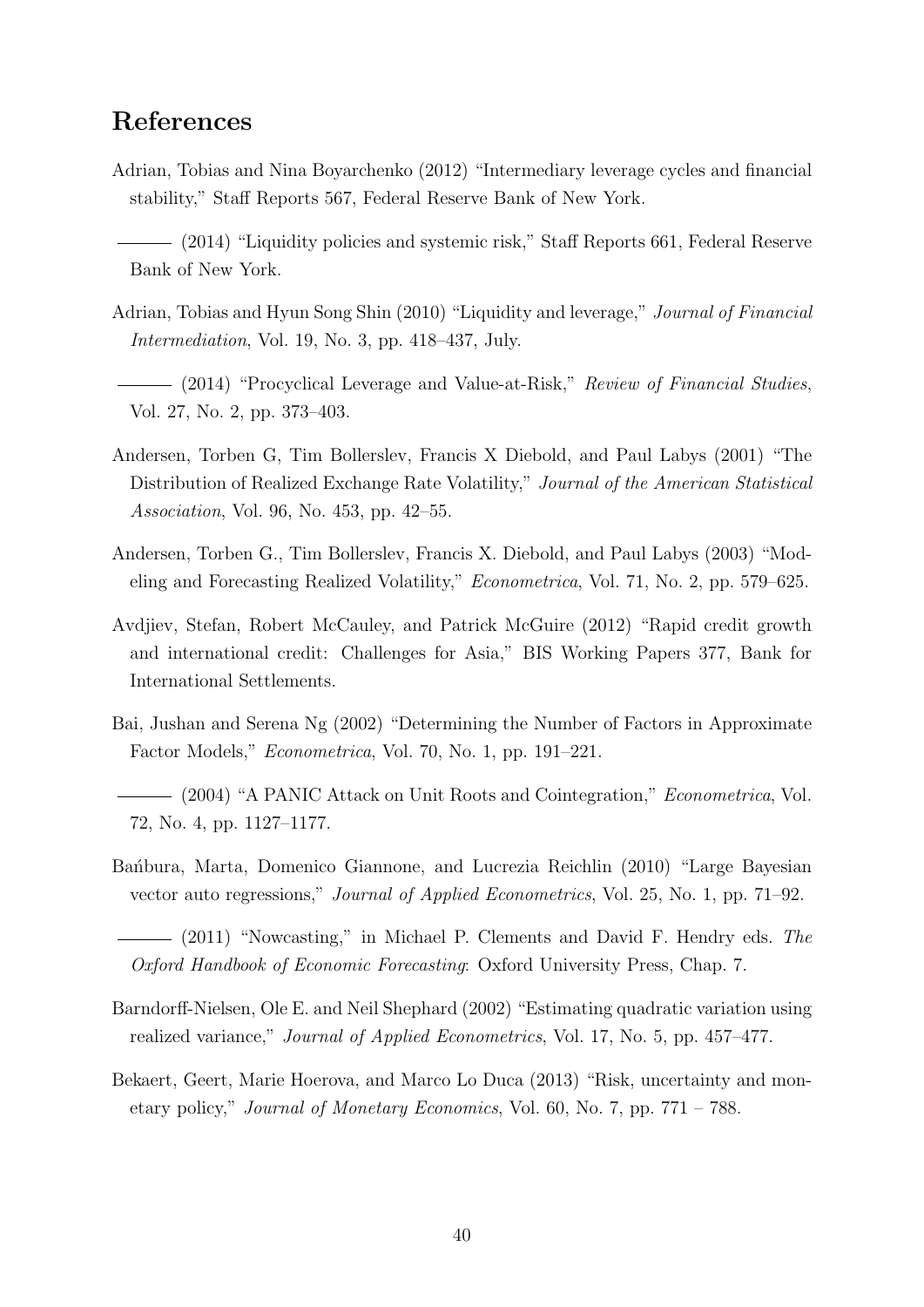- <span id="page-41-6"></span>Bernanke, Ben and Mark Gertler (1989) "Agency Costs, Net Worth, and Business Fluctuations," American Economic Review, Vol. 79, No. 1, pp. 14–31, March.
- <span id="page-41-7"></span>Bernanke, Ben, Mark Gertler, and Simon Gilchrist (1996) "The Financial Accelerator and the Flight to Quality," The Review of Economics and Statistics, Vol. 78, No. 1, pp. 1–15, February.
- <span id="page-41-10"></span>Bollerslev, Tim, George Tauchen, and Hao Zhou (2009) "Expected Stock Returns and Variance Risk Premia," Review of Financial Studies, Vol. 22, No. 11, pp. 4463–4492.
- <span id="page-41-4"></span>Brunnermeier, Markus K. and Yuliy Sannikov (2014) "A Macroeconomic Model with a Financial Sector," American Economic Review, Vol. 104, No. 2, pp. 379–421.
- <span id="page-41-0"></span>Bruno, Valentina and Hyun Song Shin (2015a) "Capital flows and the risk-taking channel of monetary policy," Journal of Monetary Economics, Vol. 71, No. C, pp. 119–132.
- <span id="page-41-5"></span>- (2015b) "Cross-Border Banking and Global Liquidity," Review of Economic Studies, Vol. 82, No. 2, pp. 535–564.
- <span id="page-41-11"></span>Calvo, Guillermo A. and Carmen M. Reinhart (2002) "Fear Of Floating," The Quarterly Journal of Economics, Vol. 117, No. 2, pp. 379–408, May.
- <span id="page-41-2"></span>Calvo, Guillermo A., Leonardo Leiderman, and Carmen M. Reinhart (1996) "Inflows of Capital to Developing Countries in the 1990s," Journal of Economic Perspectives, Vol. 10, No. 2, pp. 123–139.
- <span id="page-41-1"></span>Cerutti, Eugenio, Stijn Claessens, and Lev Ratnovski (2014) "Global Liquidity and Drivers of Cross-Border Bank Flows," IMF Working Papers 14/69, International Monetary Fund.
- <span id="page-41-3"></span>Cetorelli, Nicola and Linda S. Goldberg (2012) "Banking Globalization and Monetary Transmission," The Journal of Finance, Vol. 67, No. 5, pp. 1811–1843.
- <span id="page-41-9"></span>CGFS (2011) "Global Liquidity – Concept, Measurement and Policy Implications," Committee on the Global Financial System Papers 45, Bank for International Settlements.
- <span id="page-41-8"></span>Christiano, Lawrence J., Martin Eichenbaum, and Charles L. Evans (1999) "Monetary policy shocks: What have we learned and to what end?," in J. B. Taylor and M. Woodford eds. Handbook of Macroeconomics, Vol. 1 of Handbook of Macroeconomics: Elsevier, Chap. 2, pp. 65–148.
- <span id="page-41-12"></span>Coibion, Olivier, Yuriy Gorodnichenko, Lorenz Kueng, and John Silvia (2012) "Innocent Bystanders? Monetary Policy and Inequality in the U.S," NBER Working Papers 18170, National Bureau of Economic Research, Inc.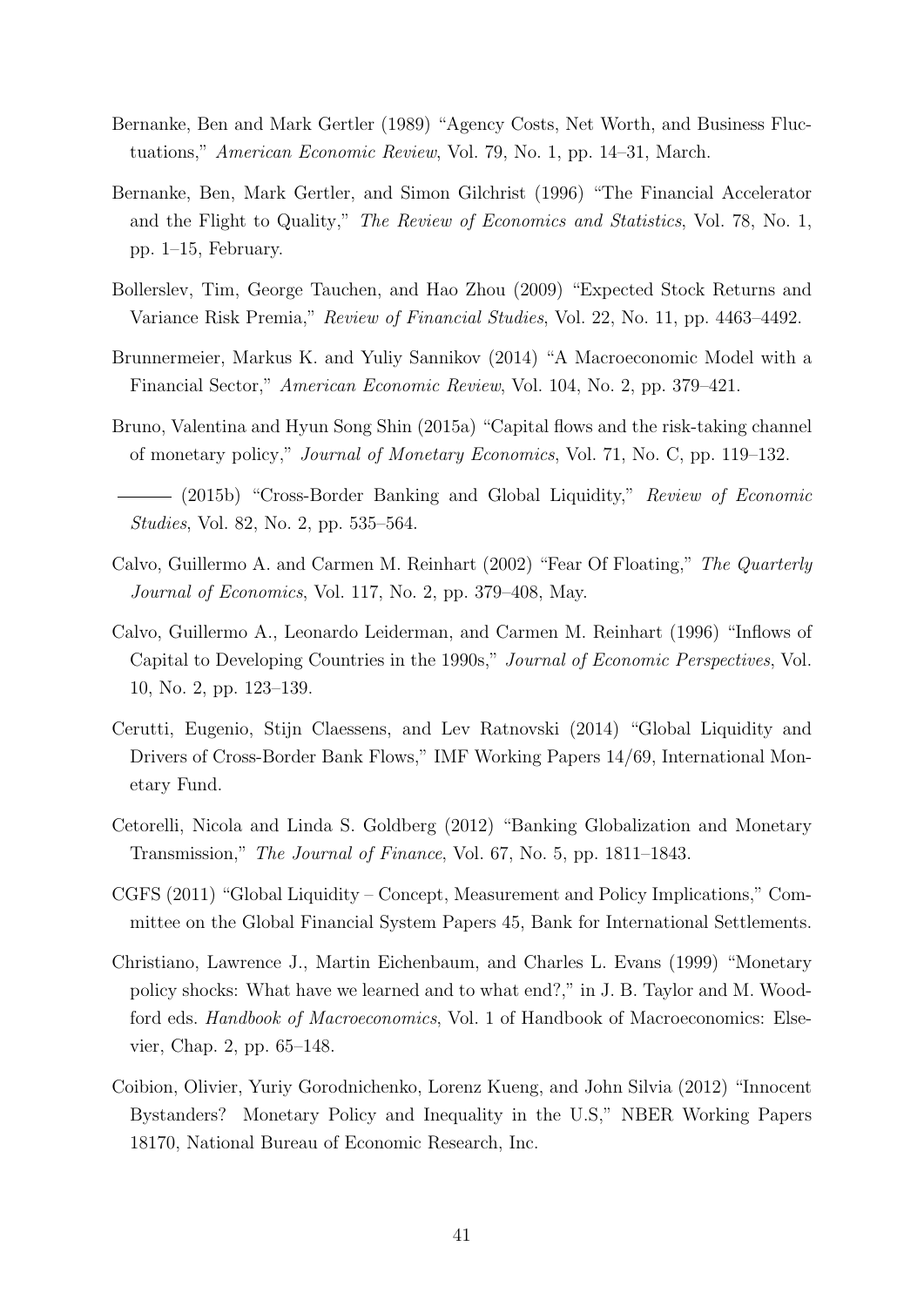- <span id="page-42-11"></span>Doan, Thomas, Robert B. Litterman, and Christopher A. Sims (1983) "Forecasting and Conditional Projection Using Realistic Prior Distributions," NBER Working Papers 1202, National Bureau of Economic Research, Inc.
- <span id="page-42-6"></span>Doz, Catherine, Domenico Giannone, and Lucrezia Reichlin (2011) "A Quasi–Maximum Likelihood Approach for Large, Approximate Dynamic Factor Models," Review of Economics and Statistics, Vol. 94, No. 4, pp. 1014–1024.
- <span id="page-42-10"></span>Engle, Robert and Mark W. Watson (1981) "A One-Factor Multivariate Time Series Model of Metropolitan Wage Rates," Journal of the American Statistical Association, Vol. 76, No. 376, pp. 774–781.
- <span id="page-42-3"></span>Etula, Erkko (2013) "Broker-Dealer Risk Appetite and Commodity Returns," Journal of Financial Econometrics, Vol. 11, No. 3, pp. 486–521.
- <span id="page-42-7"></span>Farhi, Emmanuel and Ivan Werning (2012) "Dealing with the Trilemma: Optimal Capital Controls with Fixed Exchange Rates," Working Paper 18199, National Bureau of Economic Research.
- <span id="page-42-8"></span>(2013) "Dilemma not Trilemma? Capital Controls and Exchange Rates with Volatile Capital Flows," Working Paper 133566, Harvard University OpenScholar.
- <span id="page-42-9"></span>Forbes, Kristin J. (2012) "The "Big C": identifying and mitigating contagion," *Proceed*ings - Economic Policy Symposium - Jackson Hole, pp. 23–87.
- <span id="page-42-1"></span>Forbes, Kristin J. and Francis E. Warnock (2012) "Capital flow waves: Surges, stops, flight, and retrenchment," *Journal of International Economics*, Vol. 88, No. 2, pp. 235–251.
- <span id="page-42-5"></span>Forni, Mario, Marc Hallin, Marco Lippi, and Lucrezia Reichlin (2000) "The Generalized Dynamic-Factor Model: Identification and Estimation," Review of Economics and Statistics, Vol. 82, No. 4, pp. 540–554.
- <span id="page-42-4"></span>Fostel, Ana and John Geanakoplos (2008) "Leverage Cycles and the Anxious Economy," American Economic Review, Vol. 98, No. 4, pp. 1211–44.
- <span id="page-42-0"></span>Fratzscher, Marcel (2012) "Capital flows, push versus pull factors and the global financial crisis," Journal of International Economics, Vol. 88, No. 2, pp. 341–356.
- <span id="page-42-2"></span>Gertler, Mark and Peter Karadi (2015) "Monetary Policy Surprises, Credit Costs, and Economic Activity," American Economic Journal: Macroeconomics, Vol. 7, No. 1, pp. 44–76.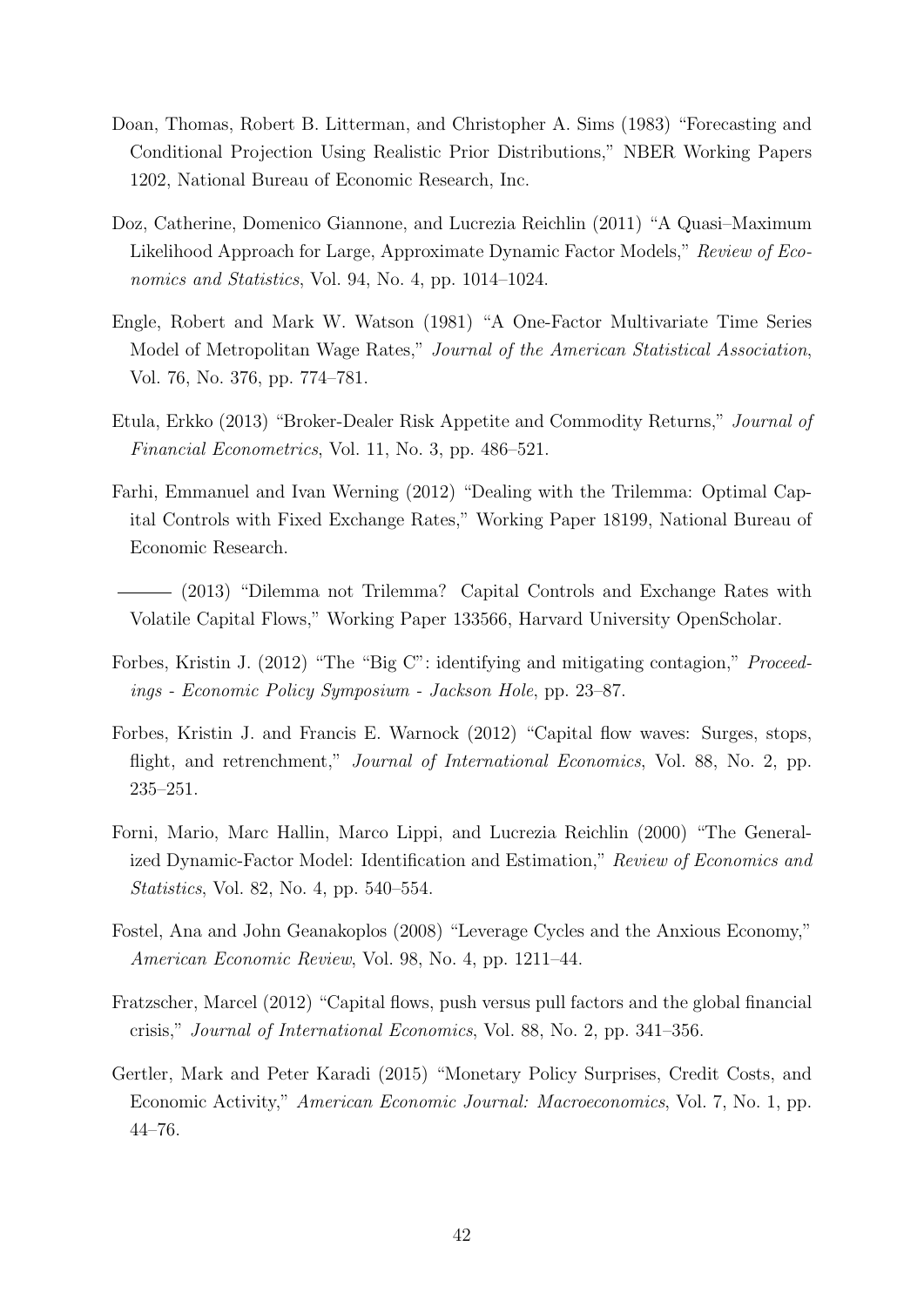- <span id="page-43-4"></span>Gertler, Mark and Nobuhiro Kiyotaki (2010) "Financial Intermediation and Credit Policy in Business Cycle Analysis," in Benjamin M. Friedman and Michael Woodford eds. Handbook of Monetary Economics, Vol. 3: Elsevier, pp. 547 – 599.
- <span id="page-43-1"></span>Giannone, Domenico, Michele Lenza, and Giorgio E. Primiceri (2015) "Prior Selection for Vector Autoregressions," Review of Economics and Statistics, Vol. 97, No. 2, pp. 436–451.
- <span id="page-43-7"></span>Gilchrist, Simon and Egon Zakrajšek (2012) "Credit Spreads and Business Cycle Fluctuations," American Economic Review, Vol. 102, No. 4, pp. 1692–1720.
- <span id="page-43-2"></span>Gourinchas, Pierre-Olivier and Maurice Obstfeld (2012) "Stories of the Twentieth Century for the Twenty-First," American Economic Journal: Macroeconomics, Vol. 4, No. 1, pp. 226–65.
- <span id="page-43-0"></span>Gourinchas, Pierre-Olivier and Hélène Rey (2013) "External Adjustment, Global Imbalances and Valuation Effects," NBER Working Papers 19240, National Bureau of Economic Research, Inc.
- <span id="page-43-8"></span>Gürkaynak, Refet S., Brian Sack, and Eric Swanson (2005) "Do Actions Speak Louder Than Words? The Response of Asset Prices to Monetary Policy Actions and Statements," International Journal of Central Banking, Vol. 1, No. 1, May.
- <span id="page-43-5"></span>He, Zhiguo and Arvind Krishnamurthy (2013) "Intermediary Asset Pricing," American Economic Review, Vol. 103, No. 2, pp. 732–70.
- <span id="page-43-3"></span>Jordà, Oscar, Moritz Schularick, and Alan M. Taylor (2015) "Leveraged Bubbles," Working Paper 21486, National Bureau of Economic Research.
- <span id="page-43-11"></span>Kadiyala, K. Rao and Sune Karlsson (1997) "Numerical Methods for Estimation and Inference in Bayesian VAR-Models," Journal of Applied Econometrics, Vol. 12, No. 2, pp. 99–132.
- <span id="page-43-10"></span>Kalemli-Ozcan, Sebnem, Bent Sorensen, and Sevcan Yesiltas (2012) "Leverage across firms, banks, and countries," Journal of International Economics, Vol. 88, No. 2, pp. 284–298.
- <span id="page-43-6"></span>Kiyotaki, Nobuhiro and John Moore (1997) "Credit Cycles," Journal of Political Economy, Vol. 105, No. 2, pp. 211–48, April.
- <span id="page-43-9"></span>Klein, Michael W. and Jay C. Shambaugh (2013) "Rounding the Corners of the Policy Trilemma: Sources of Monetary Policy Autonomy," NBER Working Papers 19461, National Bureau of Economic Research, Inc.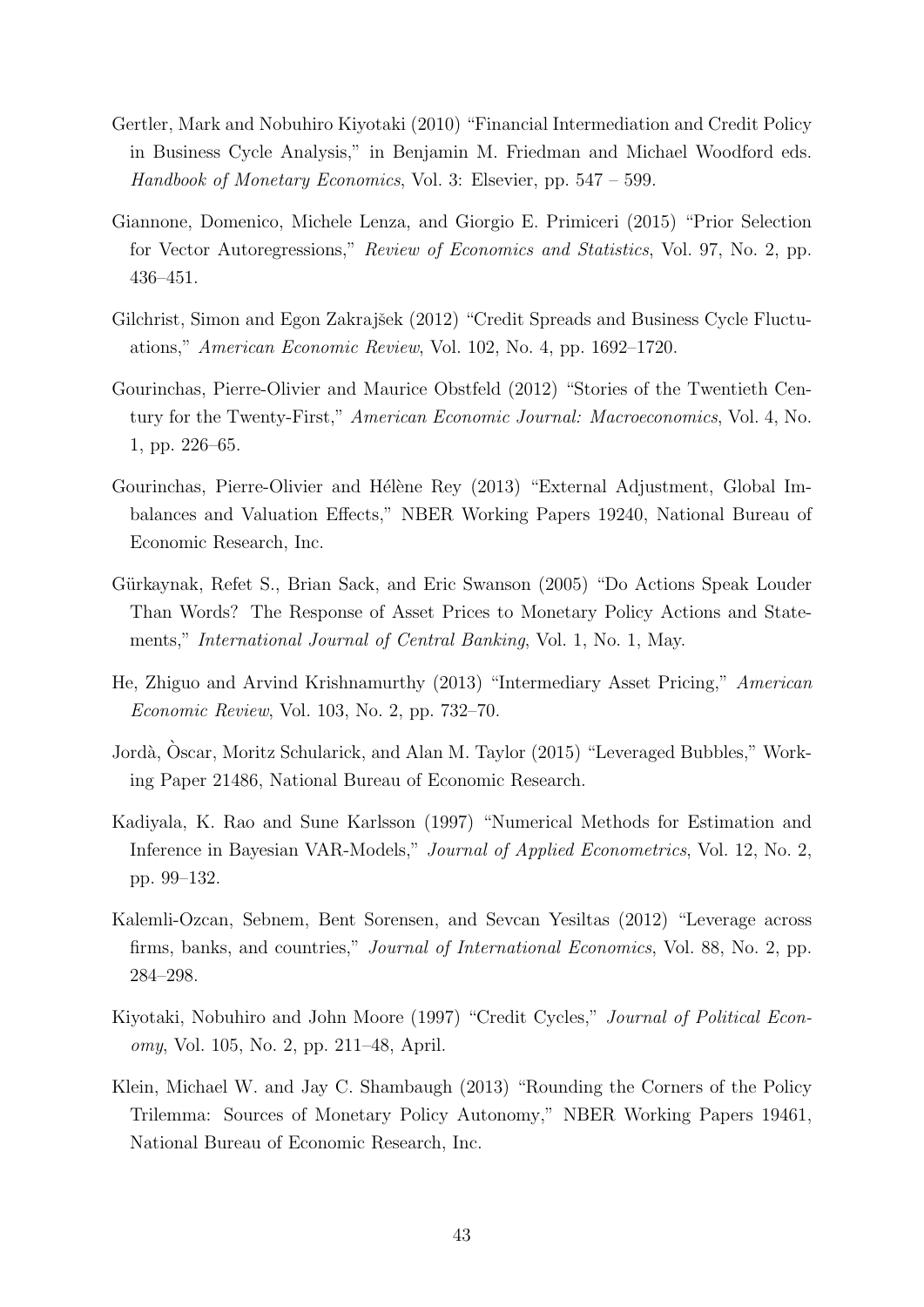- <span id="page-44-4"></span>Kose, M. Ayhan, Christopher Otrok, and Charles H. Whiteman (2003) "International Business Cycles: World, Region, and Country-Specific Factors," American Economic Review, Vol. 93, No. 4, pp. 1216–1239.
- <span id="page-44-7"></span>Krishnamurthy, Arvind and Annette Vissing-Jorgensen (2011) "The Effects of Quantitative Easing on Interest Rates: Channels and Implications for Policy," Brookings Papers on Economic Activity, Vol. 43, No. 2 (Fall), pp. 215–287.
- <span id="page-44-0"></span>Lane, Philip R. and Gian Maria Milesi-Ferretti (2007) "The external wealth of nations mark II: Revised and extended estimates of foreign assets and liabilities, 1970-2004," Journal of International Economics, Vol. 73, No. 2, pp. 223–250, November.
- <span id="page-44-10"></span>Litterman, Robert B (1986) "Forecasting with Bayesian Vector Autoregressions-Five Years of Experience," *Journal of Business & Economic Statistics*, Vol. 4, No. 1, pp. 25–38, January.
- <span id="page-44-1"></span>Lowe, Philip and Claudio Borio (2002) "Asset prices, financial and monetary stability: exploring the nexus," BIS Working Papers 114, Bank for International Settlements.
- <span id="page-44-5"></span>Meddahi, Nour (2002) "A theoretical comparison between integrated and realized volatility," Journal of Applied Econometrics, Vol. 17, No. 5, pp. 479–508.
- <span id="page-44-3"></span>Mertens, Karel and Morten O. Ravn (2013) "The Dynamic Effects of Personal and Corporate Income Tax Changes in the United States," American Economic Review, Vol. 103, No. 4, pp. 1212–47.
- <span id="page-44-8"></span>Miranda-Agrippino, Silvia (2015) "Unsurprising Shocks: Measuring Responses to Monetary Announcements using High-Frequency Data," mimeo, Bank of England.
- <span id="page-44-2"></span>Morais, Bernardo, Jose Luis Peydro, and Claudia Ruiz (2015) "The International Bank Lending Channel of Monetary Policy Rates and QE: Credit Supply, Reach-for-Yield, and Real Effects," International Finance Discussion Papers 1137, Board of Governors of the Federal Reserve System (U.S.).
- <span id="page-44-6"></span>Nakamura, Emi and Jón Steinsson (2013) "High Frequency Identification of Monetary Non-Neutrality," NBER Working Papers 19260, National Bureau of Economic Research, Inc.
- <span id="page-44-9"></span>Obstfeld, Maurice (2015) "Trilemmas and Tradeoffs: Living with Financial Globalization," in Claudio Raddatz, Diego Saravia, and Jaume Ventura eds. Global Liquidity, Spillovers to Emerging Markets and Policy Responses, Vol. 20 of Central Banking,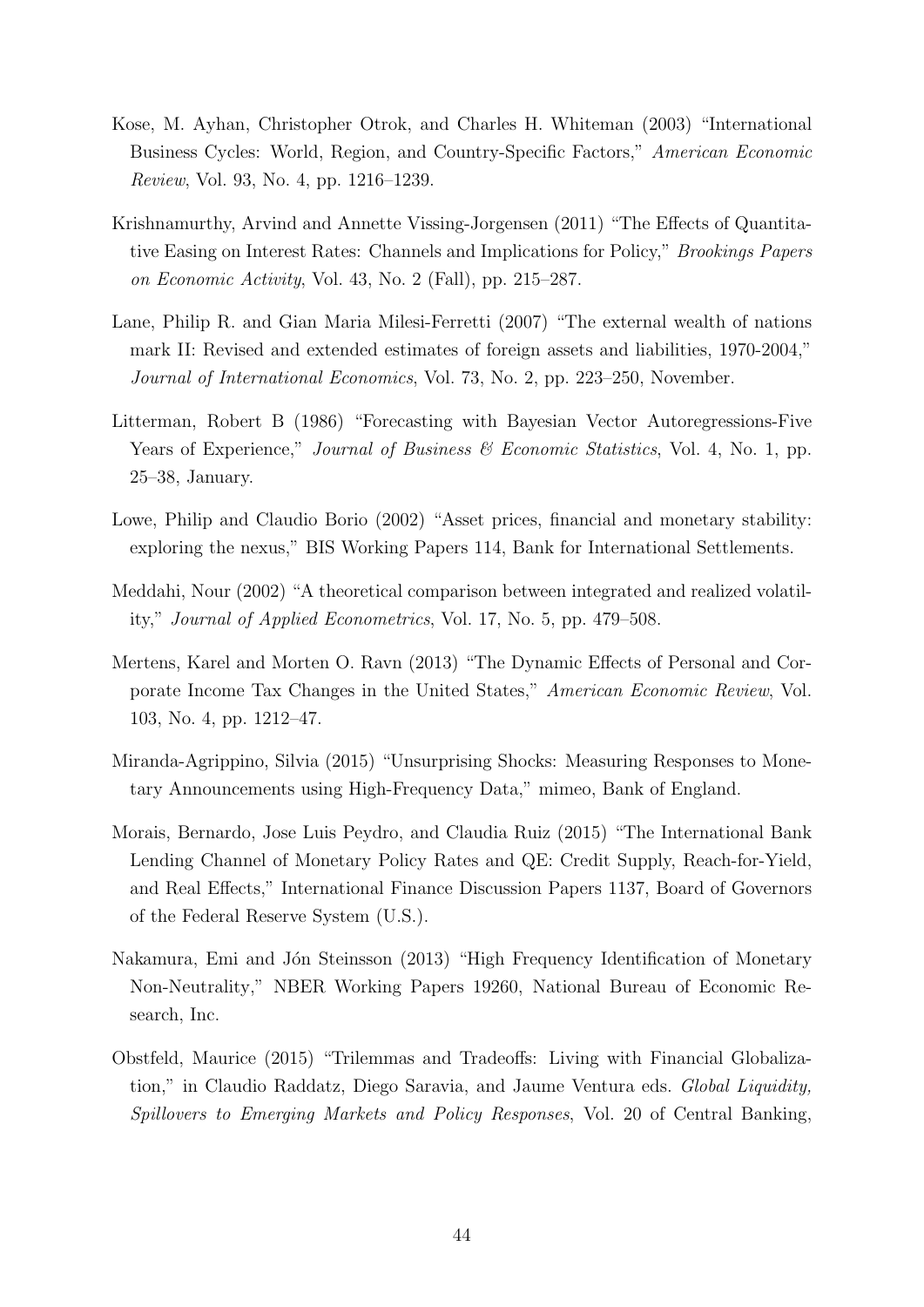Analysis, and Economic Policies Book Series: Central Bank of Chile, Chap. 2, pp. 013–078.

- <span id="page-45-7"></span>Onatski, Alexei (2009) "Testing Hypotheses About the Number of Factors in Large Factor Models," Econometrica, Vol. 77, No. 5, pp. 1447–1479.
- <span id="page-45-2"></span>Passari, Evgenia and Hélène Rey (2015) "Financial Flows and the International Monetary System," The Economic Journal, Vol. 125, No. 584, pp. 675–698.
- <span id="page-45-9"></span>Reis, Ricardo and Mark W. Watson (2010) "Relative Goods' Prices, Pure Inflation, and the Phillips Correlation," American Economic Journal: Macroeconomics, Vol. 2, No. 3, pp. 128–57.
- <span id="page-45-0"></span>Rey, Hélène (2013) "Dilemma not trilemma: the global cycle and monetary policy independence," Proceedings - Economic Policy Symposium - Jackson Hole, pp. 1–2.
- <span id="page-45-8"></span>(forthcoming) "Mundell-Fleming Lecture," IMF Economic Review.
- <span id="page-45-6"></span>Romer, Christina D. and David H. Romer (2004) "A New Measure of Monetary Shocks: Derivation and Implications," American Economic Review, Vol. 94, No. 4, pp. 1055– 1084.
- <span id="page-45-1"></span>Schularick, Moritz and Alan M. Taylor (2012) "Credit Booms Gone Bust: Monetary Policy, Leverage Cycles, and Financial Crises, 1870-2008," American Economic Review, Vol. 102, No. 2, pp. 1029–61.
- <span id="page-45-3"></span>Shin, Hyun Song (2012) "Global Banking Glut and Loan Risk Premium," IMF Economic Review, Vol. 60, No. 2, pp. 155–192, July.
- <span id="page-45-11"></span>Sims, Christopher A. (1993) "A Nine-Variable Probabilistic Macroeconomic Forecasting Model," in Business Cycles, Indicators and Forecasting: National Bureau of Economic Research, Inc, pp. 179–212.
- <span id="page-45-10"></span>Sims, Christopher A and Tao Zha (1998) "Bayesian Methods for Dynamic Multivariate Models," International Economic Review, Vol. 39, No. 4, pp. 949–68, November.
- <span id="page-45-4"></span>Stock, James H. and Mark W. Watson (2002a) "Forecasting Using Principal Components from a Large Number of Predictors," Journal of the American Statistical Association, Vol. 97, p. 1167–1179.
- <span id="page-45-5"></span>- (2002b) "Macroeconomic Forecasting Using Diffusion Indexes," *Journal of Busi*ness & Economic Statistics, Vol. 20, No. 2, pp. 147–162.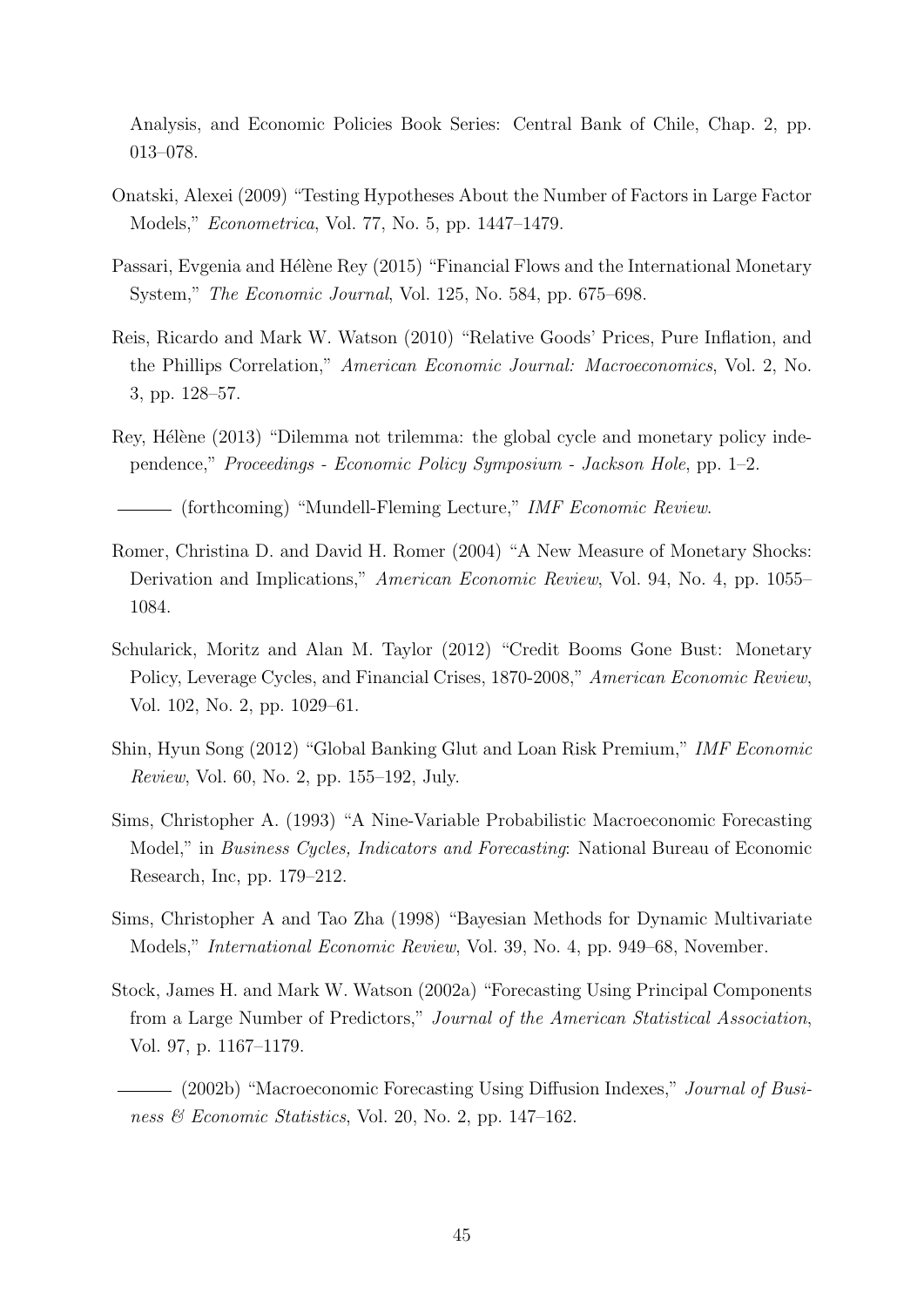<span id="page-46-1"></span>(2012) "Disentangling the Channels of the 2007-09 Recession," *Brookings Papers* on Economic Activity, Vol. 44, No. 1 (Spring, pp. 81–156.

- <span id="page-46-2"></span>Stock, James H, Jonathan H Wright, and Motohiro Yogo (2002) "A Survey of Weak Instruments and Weak Identification in Generalized Method of Moments," Journal of Business & Economic Statistics, Vol. 20, No. 4, pp. 518–29, October.
- <span id="page-46-3"></span>Theil, Henri and A. S. Goldberger (1961) "On Pure and Mixed Statistical Estimation in Economics," Internatonal Economic Review, Vol. 2, No. 1, pp. 65–78.
- <span id="page-46-0"></span>Zigrand, Jean-Pierre, Hyun Song Shin, and Jon Danielsson (2010) "Risk Appetite and Endogenous Risk," FMG Discussion Papers dp647, Financial Markets Group.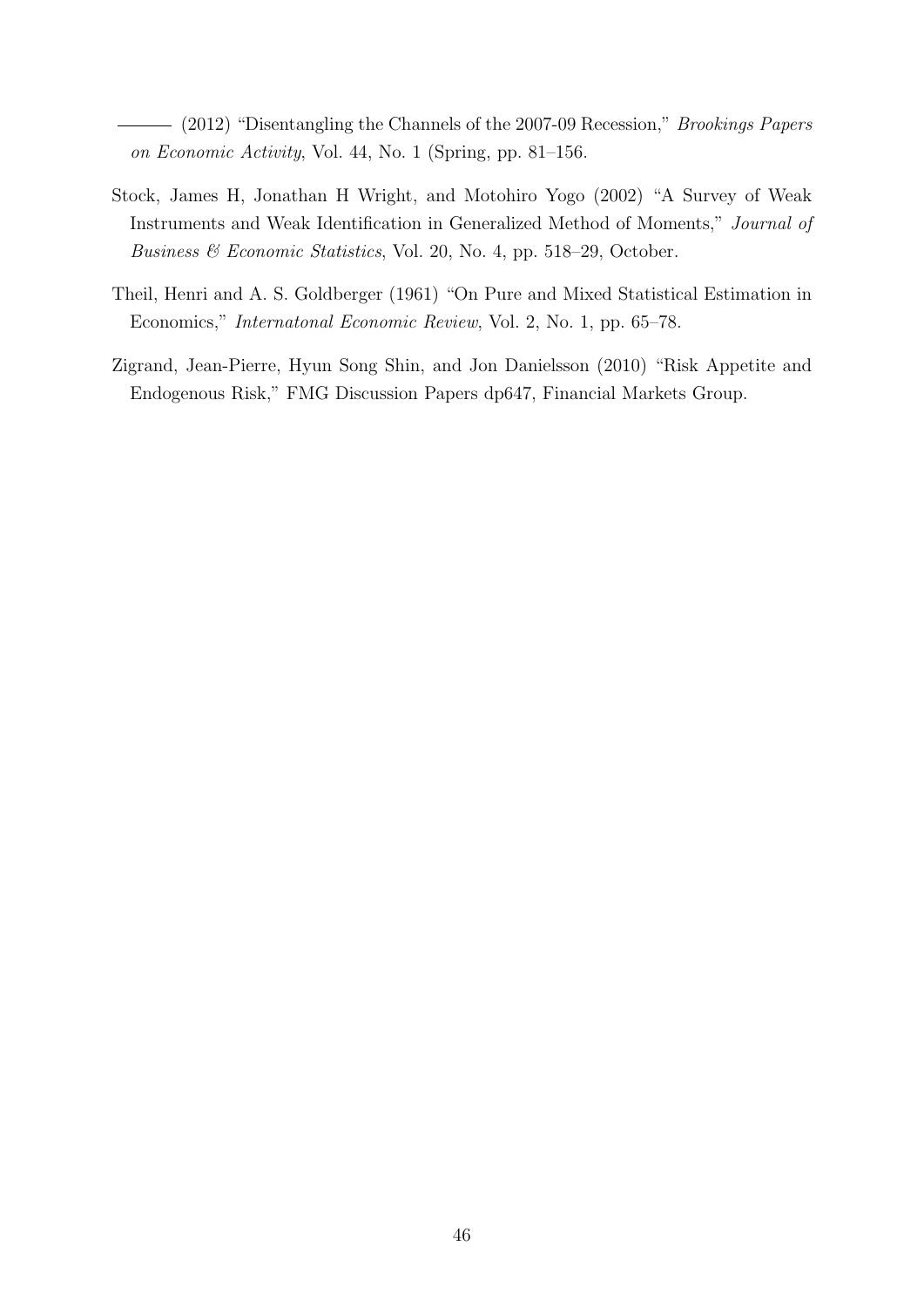# <span id="page-47-0"></span>A Credit and Banking Data

## A.1 Domestic and Cross-Border Credit

Credit data, both domestic and cross-border, are constructed using original raw data collected and distributed by the IMF's International Financial Statistics (IFS) and the Bank for International Settlements (BIS) databases respectively, for the countries listed in table [A.1](#page-48-0) below.

<span id="page-47-1"></span>

Figure A.1: The Figure plots Global Domestic Credit and Global Cross-Border Inflows constructed as the cross sectional sum of country-specific credit variables. The unit in both plots is Billion USD.

Following [Gourinchas and Obstfeld](#page-43-2) [\(2012\)](#page-43-2) we construct National Domestic Credit for each country as the difference between Domestic Claims to All Sectors and Net Claims to Central Government reported by each country's financial institutions; however, we only consider claims of depository corporations excluding central banks. Specifically, we refer to the Other Depository Corporation Survey available within the IFS database and construct Claims to All Sectors as the sum of Claims On Private Sector, Claims on Public Non Financial Corporations, Claims on Other Financial Corporations and Claims on State And Local Government; while Net Claims to Central Government are calculated as the difference between Claims on and Liabilities to Central Government. This classification was adopted starting from 2001, prior to that date we refer to the Deposit Money Banks Survey. Raw data are quarterly and expressed in national currency, we convert them in Billion USD equivalents using end of period exchange rates again available within the IFS. Whenever there exists a discontinuity between data available under the old and new classifications we interpolate the missing observations. Global Domestic Credit is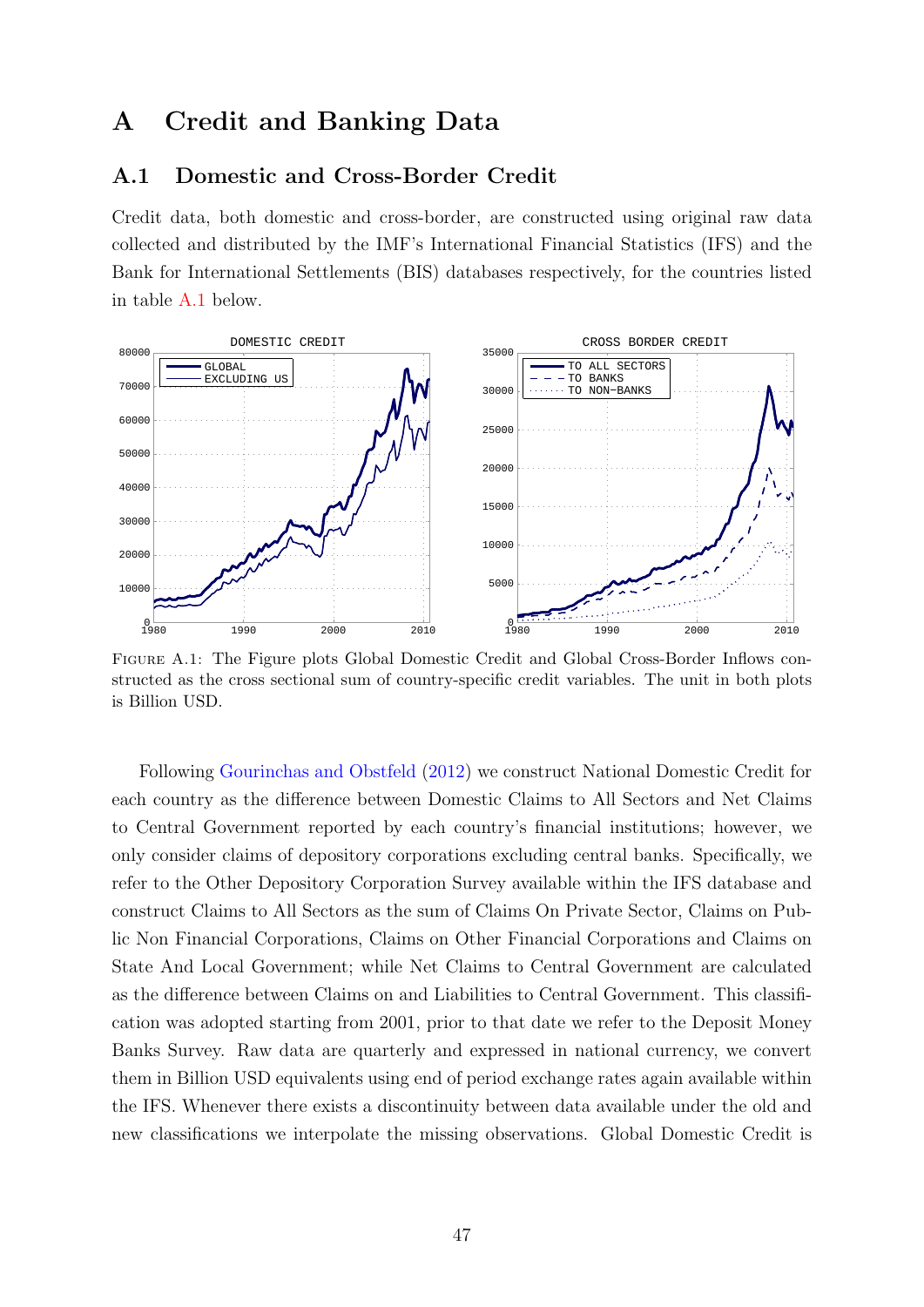<span id="page-48-0"></span>

| North     | Latin          | Central and        | Western     | Emerging  | Asia        | Africa and   |
|-----------|----------------|--------------------|-------------|-----------|-------------|--------------|
| America   | America        | Eastern Europe     | Europe      | Asia      | Pacific     | Middle East  |
| Canada    | Argentina      | <b>Belarus</b>     | Austria     | China     | Australia   | Israel       |
| <b>US</b> | <b>Bolivia</b> | Bulgaria           | Belgium     | Indonesia | Japan       | South Africa |
|           | <b>Brazil</b>  | Croatia            | Cyprus      | Malaysia  | Korea       |              |
|           | Chile          | Czech Republic     | Denmark     | Singapore | New Zealand |              |
|           | Colombia       | Hungary            | Finland     | Thailand  |             |              |
|           | Costa Rica     | Latvia             | France      |           |             |              |
|           | Ecuador        | Lithuania          | Germany     |           |             |              |
|           | Mexico         | Poland             | $Greeze^*$  |           |             |              |
|           |                | Romania            | Iceland     |           |             |              |
|           |                | Russian Federation | Ireland     |           |             |              |
|           |                | Slovak Republic    | Italy       |           |             |              |
|           |                | Slovenia           | Luxembourg  |           |             |              |
|           |                | Turkey             | Malta       |           |             |              |
|           |                |                    | Netherlands |           |             |              |
|           |                |                    | Norway      |           |             |              |
|           |                |                    | Portugal    |           |             |              |
|           |                |                    | Spain       |           |             |              |
|           |                |                    | Sweden      |           |             |              |
|           |                |                    | Switzerland |           |             |              |
|           |                |                    | UK          |           |             |              |

Table A.1: List of Countries Included. The table lists the countries included in the construction of the Domestic Credit and Cross-Border Credit variables used throughout the paper. Greece is not included in the computation of Global Domestic Credit due to poor quality of original national data.

finally constructed as the cross-sectional sum of the National Domestic Credit variables.

To construct the Cross-Border Capital Inflows measures used within the paper we adopt the definition of Direct Cross-Border Credit in [Avdjiev et al.](#page-40-12) [\(2012\)](#page-40-12). We use original data available at the BIS Locational Banking Statistics Database and collected under External Positions of Reporting Banks vis-à-vis Individual Countries (Table 6). Data refer to the outstanding amount of Claims to All Sectors and Claims to Non-Bank Sector in all currencies, all instruments, declared by all BIS reporting countries with counterparty location being the individual countries in Table [A.1.](#page-48-0) We then construct Claims to the Banking Sector as the difference between the two categories available. Original data are available at quarterly frequency in Million USD. Global Inflows are finally calculated as the cross-sectional sum of the national variables. Global domestic credit and global cross-border capital inflows are plotted in Figure [A.1.](#page-47-1)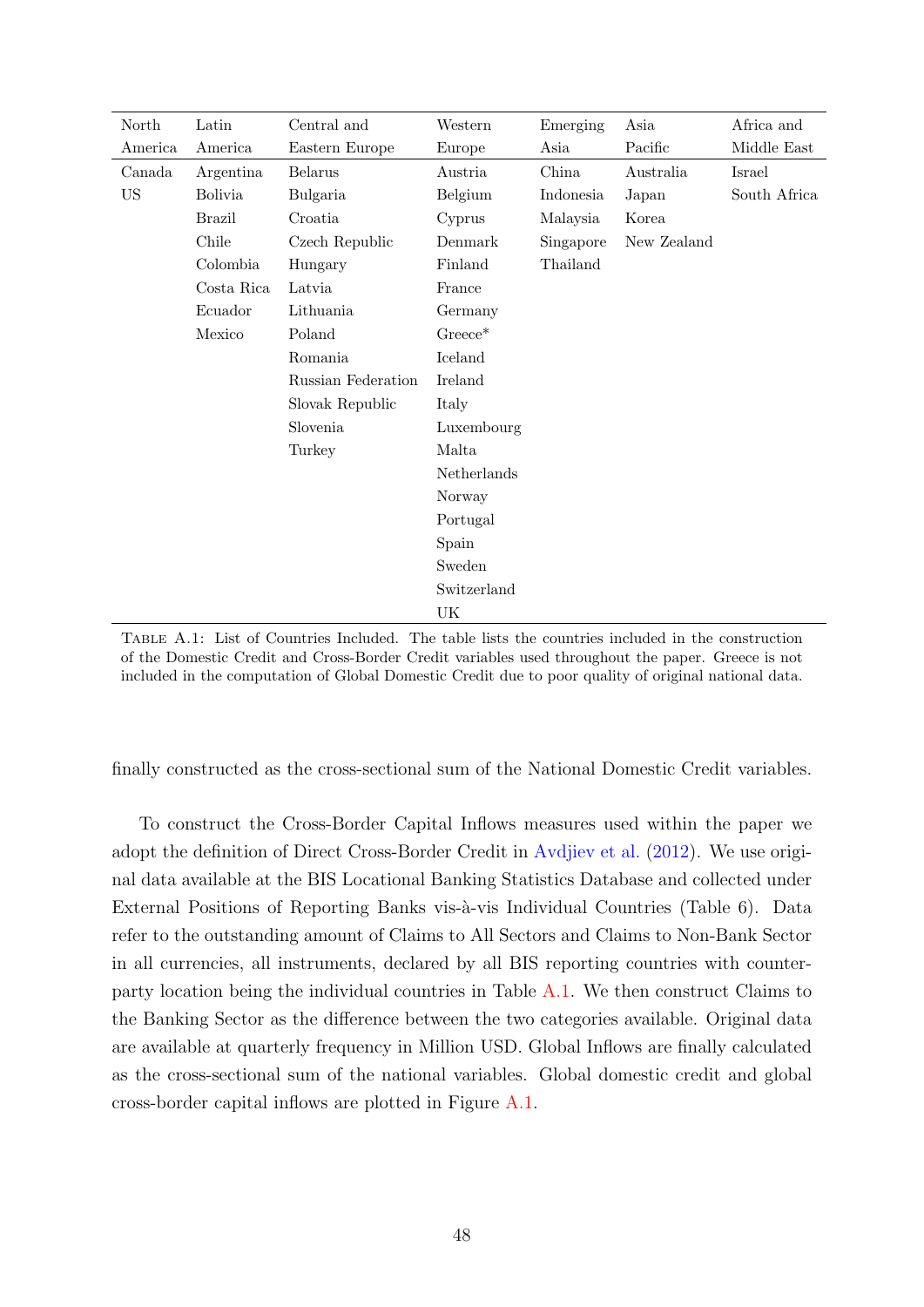<span id="page-49-0"></span>

Figure A.2: The left panel plots the leverage ratio calculated for the European GSIBs with a detail on EUR and GBP banks using the institutions and classification in Table [A.2.](#page-50-0) The right panel plots the aggregated European banking sector leverage ratio measured as the median of European countries banking sector leverage variables following [Forbes](#page-42-9) [\(2012\)](#page-42-9).

## A.2 Banking Sector and Individual Banks Leverage data

To construct an aggregate country-level measure of banking sector leverage we follow [Forbes](#page-42-9) [\(2012\)](#page-42-9) and build it as the ratio between Claims on Private Sector and Transferable plus Other Deposits included in Broad Money of depository corporations excluding central banks. Original data are in national currencies and are taken from the Other Depository Corporations Survey; Monetary Statistics, International Financial Statistics database. The classification of deposits within the former Deposit Money Banks Survey corresponds to Demand, Time, Savings and Foreign Currency Deposits. Using these national data as a reference, we construct the European Banking Sector Leverage variable as the median leverage ratio among Austria, Belgium, Denmark, Finland, France, Germany, Greece, Ireland, Italy, Luxembourg, Netherlands, Portugal, Spain and United Kingdom.

The aggregate Leverage Ratios (defined as Total Assets over Equity) for the Global Systemic Important Banks in the Euro-Area and United-Kingdom used in the BVAR are constructed as weighted averages of individual banks data. Balance sheet Total Assets (DWTA) and Shareholders' Equity (DWSE) are from the Thomson Reuter Worldscope Datastream database and available at quarterly frequency. Weights are proportional to Market Capitalisation (WC08001) downloaded from the same source. Details on the banks included and their characteristics are summarised in Table [A.2](#page-50-0) below. The aggregated banking sector leverage and the leverage ratio of the European GSIBs are plotted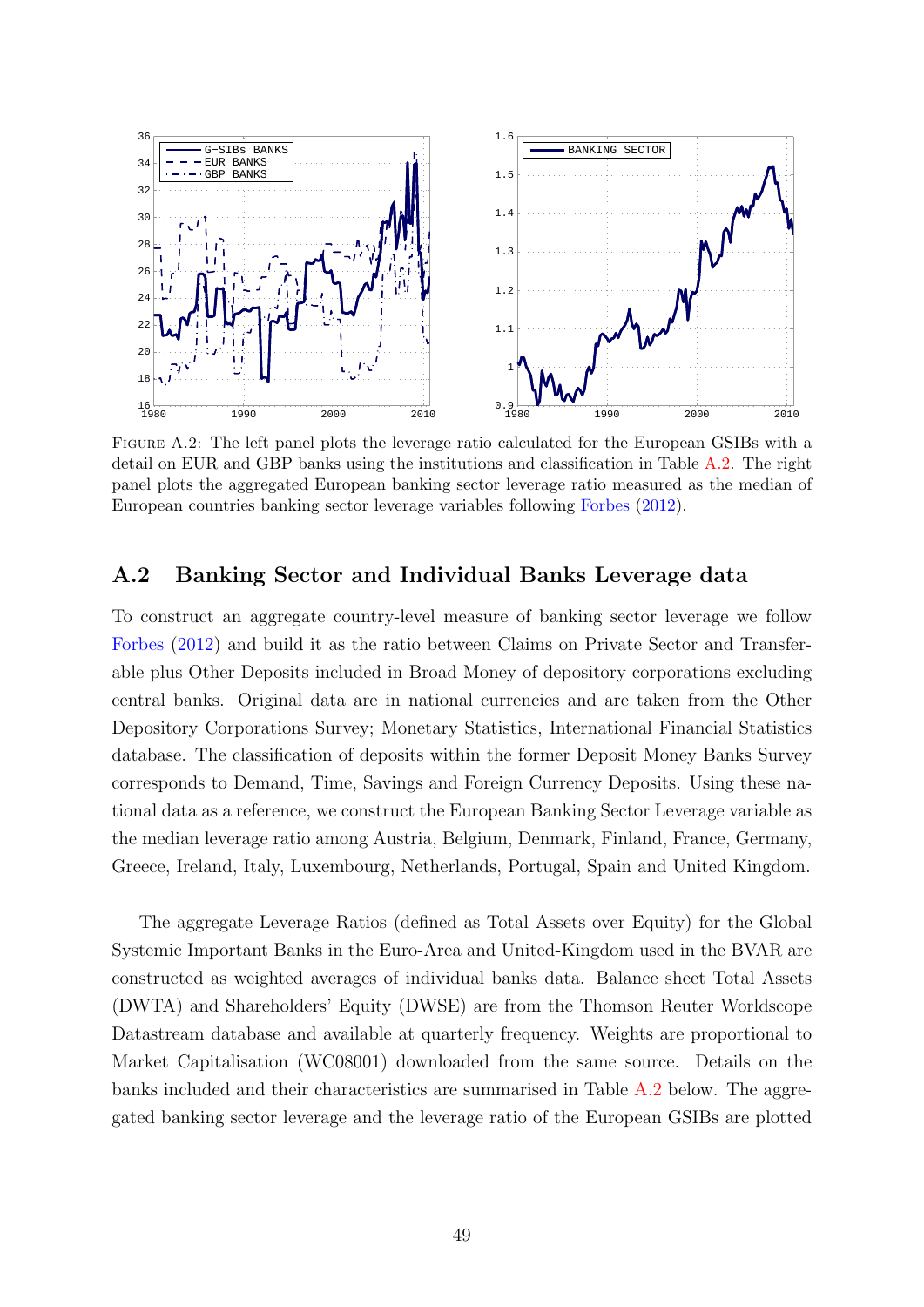<span id="page-50-0"></span>

| NAME                   | ISIN         | GICS INDUSTRY     | <b>COUNTRY</b> | EA LEV    | UK LEV |
|------------------------|--------------|-------------------|----------------|-----------|--------|
| <b>BNP</b> Paribas     | FR0000131104 | Commercial Banks  | France         | $\bullet$ |        |
| Credit Agricole        | FR0000045072 | Commercial Banks  | France         |           |        |
| Societe Generale       | FR0000130809 | Commercial Banks  | France         |           |        |
| Commerzbank            | DE0008032004 | Commercial Banks  | Germany        |           |        |
| Deutsche Bank          | DE0005140008 | Capital Markets   | Germany        |           |        |
| Unicredit              | IT0004781412 | Commercial Banks  | Italy          |           |        |
| ING Bank               | NL0000113892 | Commercial Banks  | Netherlands    |           |        |
| <b>BBVA</b>            | ES0113211835 | Commercial Banks  | Spain          |           |        |
| Banco Santander        | ES0113900J37 | Commercial Banks  | Spain          |           |        |
| Nordea Group           | SE0000427361 | Commercial Banks  | Sweden         |           |        |
| Credit Suisse Group    | CH0012138530 | Capital Markets   | Switzerland    |           |        |
| UBS                    | CH0024899483 | Capital Markets   | Switzerland    |           |        |
| Royal Bank of Scotland | GB00B7T77214 | Commercial Banks  | UK             |           |        |
| Barclays               | GB0031348658 | Commercial Banks  | UK             |           |        |
| <b>HSBC</b> Holdings   | GB0005405286 | Commercial Banks  | UK             |           |        |
| Lloyds Banking Group   | GB0008706128 | Commercial Banks  | UK             |           |        |
| Standard Chartered     | GB0004082847 | Diversified Fin'l | UK             |           |        |

Table A.2: European G-SIBs. The table lists the European Global Systemically Important Banks included in the construction of GSIBs Leverage Ratios; the last two columns highlight the components of EUR and GDP Leverage respectively.

in Figure [A.2.](#page-49-0)

The charts in Section [2](#page-11-0) are built using data on individual banks total return indices excluding dividends taken from Thomson Reuters Worldscope database at quarterly frequency. Data are collected directly from banks balance sheets and Leverage Ratios are computed as the ratio between Total Assets (DWTA) and Common/Shareholders' Equity (DWSE). Total Assets include cash and due from banks, total investments, net loans, customer liability on acceptances (if included in total assets), investment in unconsolidated subsidiaries, real estate assets, net property, plant and equipment, and other assets. Descriptive statistics for bank level data and a complete list of the institutions included in the sample are provided in Tables [A.3](#page-51-1) and [A.4](#page-51-0) respectively. Although the data source is different, the calculation follows [Kalemli-Ozcan et al.](#page-43-10) [\(2012\)](#page-43-10).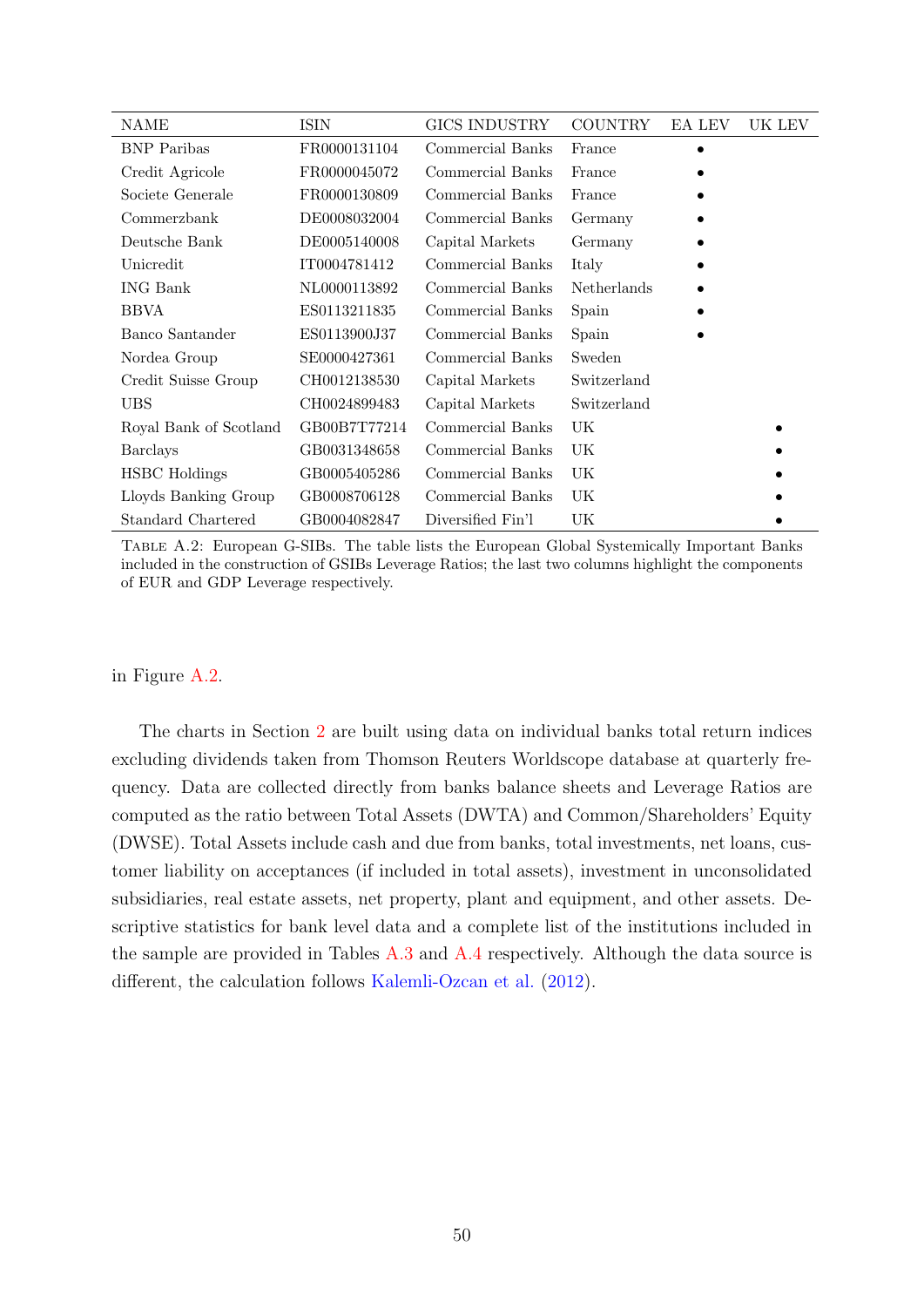<span id="page-51-1"></span>

|        |                  |             |              |        | (a)         |       |              |                  |       |
|--------|------------------|-------------|--------------|--------|-------------|-------|--------------|------------------|-------|
|        |                  | All $(155)$ |              |        | GSIBs(25)   |       |              | CommB $(123)$    |       |
|        | $\boldsymbol{A}$ | Ε           | $\mathbf{L}$ | A      | $\mathbf E$ | L     | A            | E                | L     |
| min    | 0.3              | 0.0         | 1.113        | 60.9   | 2.7         | 6.353 | 0.4          | 0.0              | 4.887 |
| max    | 3880.6           | 219.8       | 327.2        | 3880.6 | 219.8       | 163.5 | 3880.6       | 219.8            | 327.2 |
| mean   | 251.7            | 12.9        | 18.73        | 1121.2 | 53.4        | 24.59 | 258.4        | 13.5             | 19.86 |
| median | 54.8             | $3.9\,$     | 15.92        | 1108.3 | 39.1        | 22.76 | 55.0         | 3.6              | 17    |
|        |                  |             |              |        |             |       |              |                  |       |
|        |                  |             |              |        | (b)         |       |              |                  |       |
|        |                  | Cap $M(18)$ |              |        | T&MF $(5)$  |       |              | Other $Fin'1(9)$ |       |
|        | $\boldsymbol{A}$ | E           | $\mathbf L$  | A      | Ε           | L     | $\mathbf{A}$ | $\mathbf E$      | L     |
| min    | 0.3              | $0.2\,$     | 1.113        | 1.9    | 0.1         | 2.989 | $5.5\,$      | $0.6\,$          | 2.242 |
| max    | 3595.1           | 76.9        | 136.2        | 61.2   | 5.7         | 19.5  | 310.0        | 42.8             | 65.13 |
| mean   | 364.5            | 15.4        | 16.06        | 21.7   | 2.5         | 9.933 | 63.1         | 6.7              | 13.65 |
| median | 90.2             | 7.3         | 12.98        | 21.7   | 1.3         | 7.978 | 26.9         | 3.3              | 7.259 |

Table A.3: Bank Data Summary Statistics. The table reports summary statistics for the bank-level data used in the analysis distinguishing between Total Assets (A), Shareholders' Equity (E) and Leverage Ratio (L) and grouping banks according to their GICS Industry Classification: Commercial Banks (CommB); Global Systemically Important Banks (GSIBs); Capital Markets (CapM); Thrifts & Mortgage Finance (T&MF) and Other Financial (Other Fin'l) which includes Diversified Financial Services and Consumer Finance. Total assets and common equity are in Billion USD.

<span id="page-51-0"></span>

| TABLE A.4: List of Financial Institutions included |  |  |
|----------------------------------------------------|--|--|
|----------------------------------------------------|--|--|

| ISIN Code    | <b>Bank Name</b>          | Geo Code | Country       | GICS Industry    | $G-SIB$ |
|--------------|---------------------------|----------|---------------|------------------|---------|
| AT0000606306 | RAIFFEISEN BANK INTL.     | EU       | Austria       | Commercial Banks |         |
| AT0000625108 | <b>OBERBANK</b>           | EU       | Austria.      | Commercial Banks |         |
| AT0000652011 | <b>ERSTE GROUP BANK</b>   | EU       | Austria       | Commercial Banks |         |
| BE0003565737 | <b>KBC GROUP</b>          | EU       | Belgium       | Commercial Banks |         |
| GB0005405286 | HSBC HOLDING              | EU       | Great Britain | Commercial Banks |         |
| GB0008706128 | LLOYDS BANKING GROUP      | EU       | Great Britain | Commercial Banks |         |
| GB0031348658 | <b>BARCLAYS</b>           | EU       | Great Britain | Commercial Banks |         |
| GB00B7T77214 | ROYAL BANK OF SCTLGP.     | EU       | Great Britain | Commercial Banks |         |
| DK0010274414 | <b>DANSKE BANK</b>        | EU       | Denmark       | Commercial Banks |         |
| DK0010307958 | <b>JYSKE BANK</b>         | EU       | Denmark       | Commercial Banks |         |
| FR0000045072 | CREDIT AGRICOLE           | EU       | France        | Commercial Banks |         |
| FR0000031684 | PARIS ORLEANS             | EU       | France        | Capital Markets  |         |
| FR0000120685 | <b>NATIXIS</b>            | EU       | France        | Commercial Banks |         |
| FR0000130809 | <b>SOCIETE GENERALE</b>   | EU       | France        | Commercial Banks |         |
| FR0000131104 | <b>BNP PARIBAS</b>        | EU       | France        | Commercial Banks |         |
| DE0008001009 | DEUTSCHE POSTBANK         | EU       | Germany       | Commercial Banks |         |
| DE0005140008 | <b>DEUTSCHE BANK</b>      | EU       | Germany       | Capital Markets  |         |
| DE000CBK1001 | COMMERZBANK               | EU       | Germany       | Commercial Banks |         |
| IE0000197834 | <b>ALLIED IRISH BANKS</b> | EU       | Ireland       | Commercial Banks |         |
| IE0030606259 | <b>BANK OF IRELAND</b>    | EU       | Ireland       | Commercial Banks |         |
| IE00B59NXW72 | PERMANENT TSB GHG.        | EU       | Ireland       | Commercial Banks |         |

continues on next page –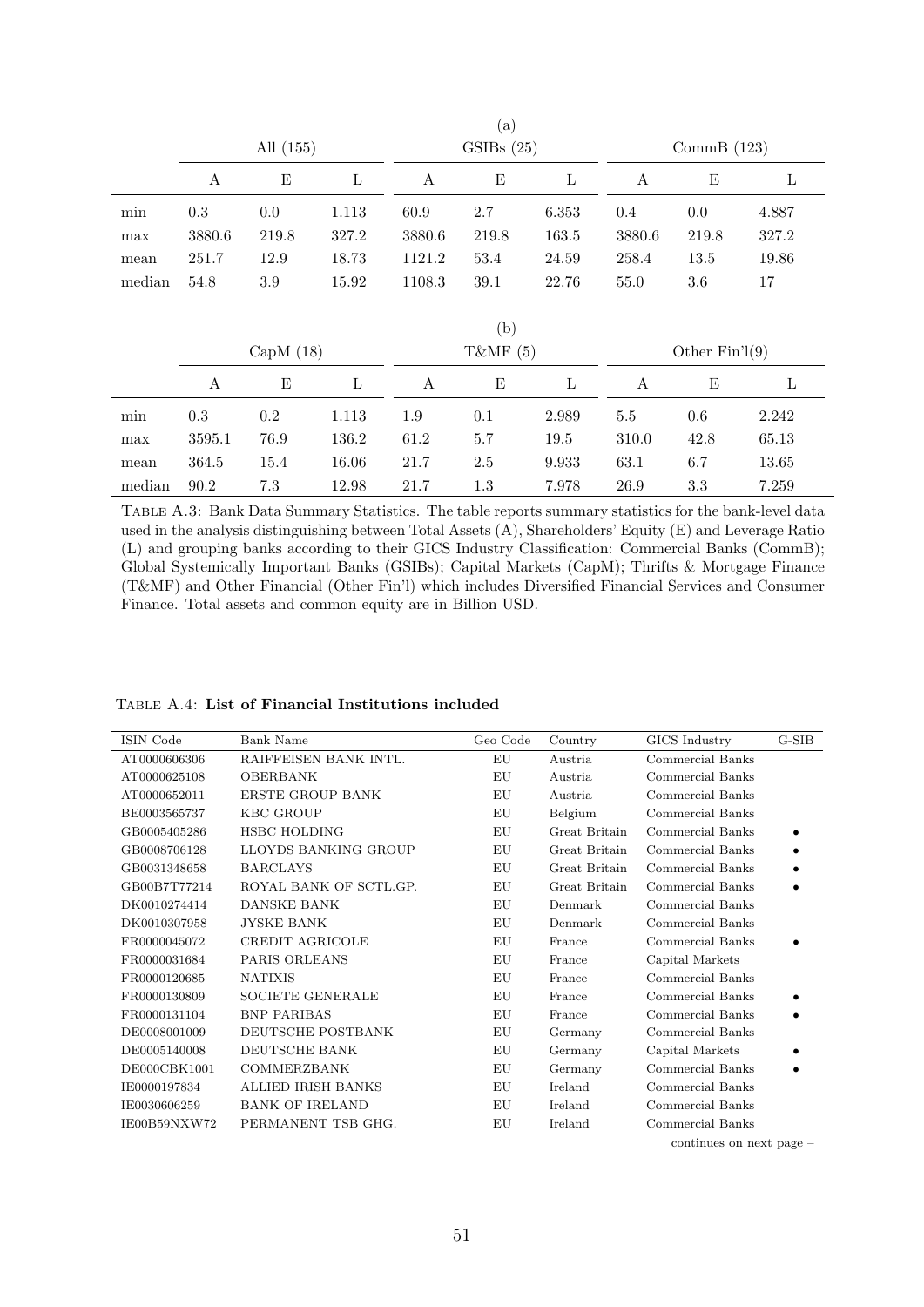Table A.4 – continued from previous page

| ISIN Code    | <b>Bank Name</b>             | Geo Code      | Country       | GICS Industry      | $G-SIB$   |
|--------------|------------------------------|---------------|---------------|--------------------|-----------|
| IT0005002883 | <b>BANCO POPOLARE</b>        | EU            | Italy         | Commercial Banks   |           |
| IT0003487029 | UNIONE DI BANCHE ITALIAN     | EU            | Italy         | Commercial Banks   |           |
| IT0000062957 | MEDIOBANCA BC.FIN            | EU            | Italy         | Capital Markets    |           |
| IT0000064482 | BANCA POPOLARE DI MILANO     | EU            | Italy         | Commercial Banks   |           |
| IT0000072618 | <b>INTESA SANPAOLO</b>       | EU            | Italy         | Commercial Banks   |           |
| IT0001005070 | BANCO DI SARDEGNA RSP        | EU            | Italy         | Commercial Banks   |           |
| IT0004984842 | BANCA MONTE DEI PASCHI       | EU            | Italy         | Commercial Banks   |           |
| IT0004781412 | <b>UNICREDIT</b>             | ${\rm EU}$    | Italy         | Commercial Banks   |           |
| NO0006000801 | SPAREBANK 1 NORD-NORGE       | ${\rm EU}$    | Norway        | Commercial Banks   |           |
| NO0006000900 | SPAREBANKEN VEST             | EU            | Norway        | Commercial Banks   |           |
| PTBCP0AM0007 | BANCO COMR.PORTUGUES R       | EU            | Portugal      | Commercial Banks   |           |
| PTBES0AM0007 | <b>BANCO ESPIRITO SANTO</b>  | EU            | Portugal      | Commercial Banks   |           |
| PTBPI0AM0004 | <b>BANCO BPI</b>             | EU            | Portugal      | Commercial Banks   |           |
| ES0113860A34 | <b>BANCO DE SABADELL</b>     | ${\rm EU}$    | Spain         | Commercial Banks   |           |
| ES0113211835 | BBV.ARGENTARIA               | ${\rm EU}$    | Spain         | Commercial Banks   | $\bullet$ |
| ES0113679I37 | <b>BANKINTER R</b>           | EU            | Spain         | Commercial Banks   |           |
| ES0113790226 | <b>BANCO POPULAR ESPANOL</b> | EU            | Spain         | Commercial Banks   |           |
| ES0113900J37 | <b>BANCO SANTANDER</b>       | EU            | Spain         | Commercial Banks   |           |
| SE0000148884 | SEB A                        | EU            | Sweden        | Commercial Banks   |           |
| SE0000193120 | SVENSKA HANDBKN.A            | EU            | Sweden        | Commercial Banks   |           |
| SE0000242455 | SWEDBANK A                   | EU            | Sweden        | Commercial Banks   |           |
| SE0000427361 | NORDEA BANK                  | EU            | Sweden        | Commercial Banks   |           |
| CH0012138530 | CREDIT SUISSE GROUP N        | EU            | Switzerland   | Capital Markets    |           |
| CH0012335540 | VONTOBEL HOLDING             | EU            | Switzerland   | Capital Markets    |           |
| CH0018116472 | <b>BANK COOP</b>             | EU            | Switzerland   | Commercial Banks   |           |
| CH0024899483 | UBS R                        | EU            | Switzerland   | Capital Markets    |           |
| CA0636711016 | <b>BANK OF MONTREAL</b>      | $\mathrm{AM}$ | Canada        | Commercial Banks   |           |
| CA0641491075 | BK.OF NOVA SCOTIA            | AМ            | Canada        | Commercial Banks   |           |
| CA1360691010 | CANADIAN IMP.BK.COM.         | AМ            | Canada        | Commercial Banks   |           |
| CA13677F1018 | CANADIAN WESTERN BANK        | AМ            | Canada        | Commercial Banks   |           |
| CA51925D1069 | LAURENTIAN BK.OF CANADA      | AМ            | Canada        | Commercial Banks   |           |
| CA6330671034 | NAT.BK.OF CANADA             | AМ            | Canada        | Commercial Banks   |           |
|              | ROYAL BANK OF CANADA         | AM            | Canada        | Commercial Banks   |           |
| CA7800871021 | TORONTO-DOMINION BANK        | AМ            | Canada        | Commercial Banks   |           |
| CA8911605092 | <b>AMERICAN EXPRESS</b>      | AМ            | United States | Diversified Fin'l  |           |
| US0258161092 |                              |               |               |                    |           |
| US0454871056 | ASSOCIATED BANC-CORP         | AМ            | United States | Commercial Banks   |           |
| US0462651045 | ASTORIA FINL.                | ΑM            | United States | Thrifts & Mortgage |           |
| US0549371070 | BB&T                         | AМ            | United States | Commercial Banks   |           |
| US05561Q2012 | BOK FINL.                    | AМ            | United States | Commercial Banks   |           |
| US0596921033 | BANCORPSOUTH                 | AМ            | United States | Commercial Banks   |           |
| US0605051046 | <b>BANK OF AMERICA</b>       | AΜ            | United States | Commercial Banks   |           |
| US0625401098 | <b>BANK OF HAWAII</b>        | AΜ            | United States | Commercial Banks   |           |
| US0640581007 | BANK OF NEW YORK MELLON      | AМ            | United States | Capital Markets    |           |
| US14040H1059 | CAPITAL ONE FINL.            | AМ            | United States | Diversified Fin'l  |           |
| US1491501045 | CATHAY GEN.BANCORP           | AМ            | United States | Commercial Banks   |           |
| US1729674242 | <b>CITIGROUP</b>             | AМ            | United States | Commercial Banks   |           |
| US1785661059 | CITY NATIONAL                | AМ            | United States | Commercial Banks   |           |
| US2003401070 | <b>COMERICA</b>              | AМ            | United States | Commercial Banks   |           |
| US2005251036 | COMMERCE BCSH.               | AМ            | United States | Commercial Banks   |           |
| US2298991090 | <b>CULLEN FO.BANKERS</b>     | AМ            | United States | Commercial Banks   |           |
| US2692464017 | E*TRADE FINANCIAL            | AМ            | United States | Capital Markets    |           |
| US27579R1041 | EAST WEST BANCORP            | AМ            | United States | Commercial Banks   |           |
| US3167731005 | FIFTH THIRD BANCORP          | AM            | United States | Commercial Banks   |           |
| US31946M1036 | FIRST CTZN.BCSH.A            | AM            | United States | Commercial Banks   |           |

continues on next page –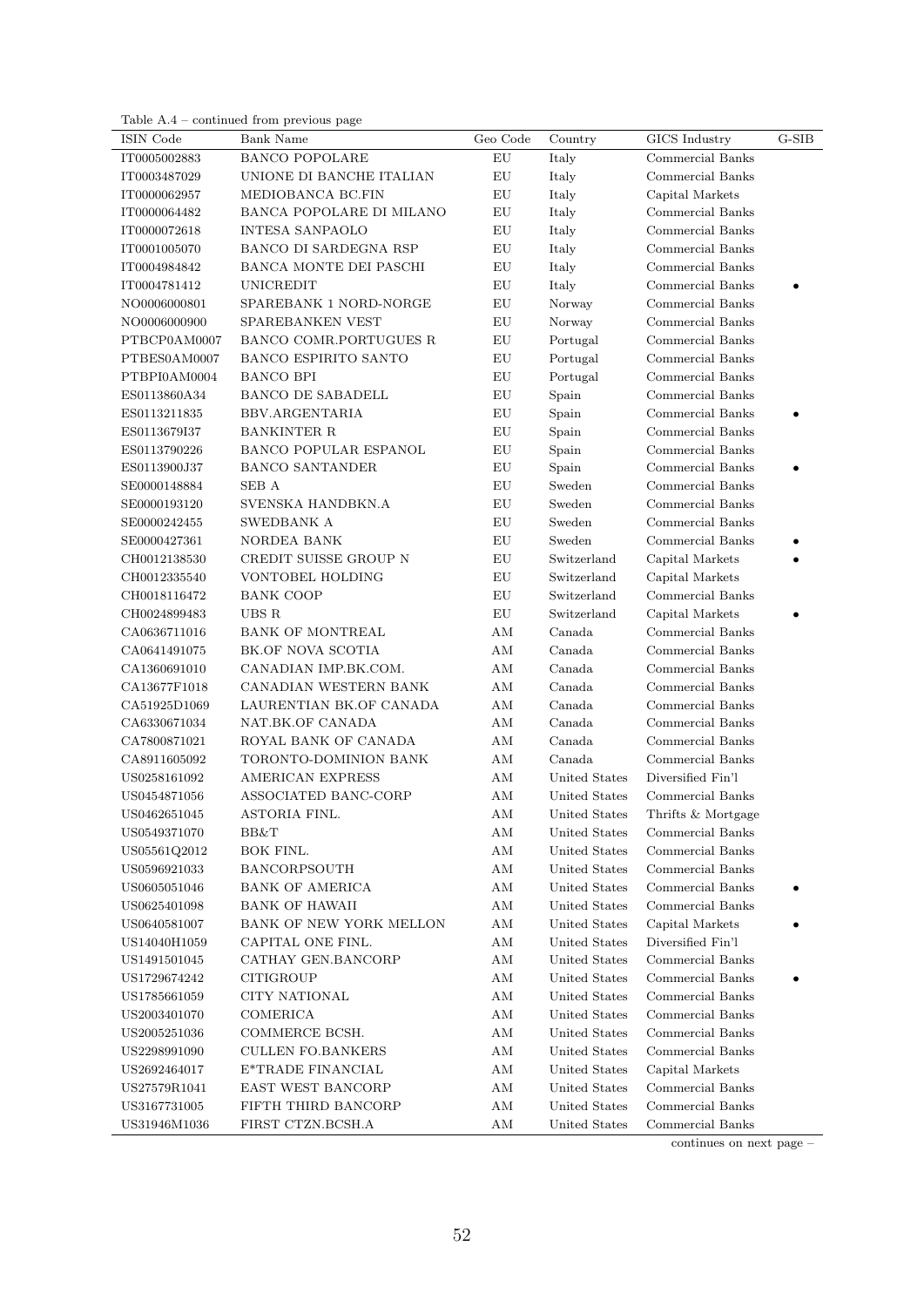| Table $A.4$ – continued from previous page |
|--------------------------------------------|
|                                            |

| ISIN Code    | Bank Name                | Geo Code               | Country       | GICS Industry      | $G-SIB$ |
|--------------|--------------------------|------------------------|---------------|--------------------|---------|
| US3205171057 | FIRST HORIZON NATIONAL   | AM                     | United States | Commercial Banks   |         |
| US33582V1089 | FIRST NIAGARA FINL.GP.   | ΑM                     | United States | Commercial Banks   |         |
| US3379151026 | <b>FIRSTMERIT</b>        | ΑM                     | United States | Commercial Banks   |         |
| US3546131018 | FRANKLIN RESOURCES       | $\mathrm{AM}$          | United States | Capital Markets    |         |
| US3602711000 | FULTON FINANCIAL         | ΑM                     | United States | Commercial Banks   |         |
| US38141G1040 | GOLDMAN SACHS GP.        | AM                     | United States | Capital Markets    |         |
| US4436831071 | HUDSON CITY BANC.        | $\mathrm{AM}$          | United States | Thrifts & Mortgage |         |
| US4461501045 | HUNTINGTON BCSH.         | $\mathrm{AM}$          | United States | Commercial Banks   |         |
| US4508281080 | <b>IBERIABANK</b>        | $\mathrm{AM}$          | United States | Commercial Banks   |         |
| US4590441030 | INTERNATIONAL BCSH.      | AM                     | United States | Commercial Banks   |         |
| US46625H1005 | JP MORGAN CHASE & CO.    | AM                     | United States | Commercial Banks   |         |
| US4932671088 | <b>KEYCORP</b>           | AM                     | United States | Commercial Banks   |         |
| US55261F1049 | M&T BANK                 | AM                     | United States | Commercial Banks   |         |
| US55264U1088 | <b>MB FINANCIAL</b>      | AM                     | United States | Commercial Banks   |         |
| US6174464486 | MORGAN STANLEY           | AM                     | United States | Capital Markets    |         |
| US6494451031 | NEW YORK COMMUNITY BANC. | AM                     | United States | Thrifts & Mortgage |         |
| US6658591044 | NORTHERN TRUST           | ΑM                     | United States | Capital Markets    |         |
| US6934751057 | PNC FINL.SVS.GP.         | AM                     | United States | Commercial Banks   |         |
| US7127041058 | PEOPLES UNITED FINANCIAL | AM                     | United States | Thrifts & Mortgage |         |
| US7429621037 | PRIVATEBANCORP           | ΑM                     | United States | Commercial Banks   |         |
| US7547301090 | RAYMOND JAMES FINL.      | AM                     | United States | Capital Markets    |         |
| US7591EP1005 | REGIONS FINL.NEW         | AM                     | United States | Commercial Banks   |         |
| US78442P1066 | <b>SLM</b>               | AM                     | United States | Diversified Fin'l  |         |
| US78486Q1013 | SVB FINANCIAL GROUP      | AM                     | United States | Commercial Banks   |         |
| US8085131055 | CHARLES SCHWAB           | AM                     | United States | Capital Markets    |         |
| US8574771031 | STATE STREET             | AM                     | United States | Capital Markets    |         |
| US8679141031 | SUNTRUST BANKS           | $\mathrm{AM}$          | United States | Commercial Banks   |         |
| US8690991018 | SUSQUEHANNA BCSH.        | ΑM                     | United States | Commercial Banks   |         |
| US87161C5013 | SYNOVUS FINANCIAL        | AМ                     | United States | Commercial Banks   |         |
| US8722751026 | TCF FINANCIAL            | ΑM                     | United States | Commercial Banks   |         |
| US87236Y1082 | TD AMERITRADE HOLDING    | AM                     | United States | Capital Markets    |         |
| US9027881088 | UMB FINANCIAL            | AM                     | United States | Commercial Banks   |         |
| US9029733048 | US BANCORP               | AM                     | United States | Commercial Banks   |         |
| US9042141039 | UMPQUA HOLDINGS          | $\mathrm{AM}$          | United States | Commercial Banks   |         |
| US9197941076 | VALLEY NATIONAL BANCORP  | AM                     | United States | Commercial Banks   |         |
| US9388241096 | WASHINGTON FEDERAL       | ΑM                     | United States | Thrifts & Mortgage |         |
| US9478901096 | WEBSTER FINANCIAL        | AМ                     | United States | Commercial Banks   |         |
| US9497461015 | WELLS FARGO & CO         | AM                     | United States | Commercial Banks   |         |
| US97650W1080 | WINTRUST FINANCIAL       | AM                     | United States | Commercial Banks   |         |
| US9897011071 | ZIONS BANCORP.           | AM                     | United States | Commercial Banks   |         |
| JP3902900004 | MITSUBISHI UFJ FINL.GP.  | $\mathbf{A}\mathbf{S}$ | Japan         | Commercial Banks   |         |
| JP3890350006 | SUMITOMO MITSUI FINL.GP. | $\mathbf{A}\mathbf{S}$ | Japan         | Commercial Banks   |         |
| JP3429200003 | SHINKIN CENTRAL BANK PF. | AS                     | Japan         | Commercial Banks   |         |
| JP3805010000 | FUKUOKA FINANCIAL GP.    | $\mathbf{A}\mathbf{S}$ | Japan         | Commercial Banks   |         |
| JP3842400008 | HOKUHOKU FINL. GP.       | AS                     | Japan         | Commercial Banks   |         |
| JP3105040004 | <b>AIFUL</b>             | $\mathbf{A}\mathbf{S}$ | Japan         | Diversified Fin'l  |         |
| JP3107600003 | AKITA BANK               | $\mathbf{A}\mathbf{S}$ | Japan         | Commercial Banks   |         |
| JP3108600002 | <b>ACOM</b>              | $\mathbf{A}\mathbf{S}$ | Japan         | Diversified Fin'l  |         |
| JP3152400002 | <b>BANK OF IWATE</b>     | $\mathbf{A}\mathbf{S}$ | Japan         | Commercial Banks   |         |
| JP3175200009 | <b>OITA BANK</b>         | $\mathbf{A}\mathbf{S}$ | Japan         | Commercial Banks   |         |
| JP3194600007 | <b>BANK OF OKINAWA</b>   | $\mathbf{A}\mathbf{S}$ | Japan         | Commercial Banks   |         |
| JP3200450009 | ORIX                     | $\mathbf{A}\mathbf{S}$ | Japan         | Diversified Fin'l  |         |
| JP3207800008 | KAGOSHIMA BANK           | $\mathbf{A}\mathbf{S}$ | Japan         | Commercial Banks   |         |
| JP3271400008 | CREDIT SAISON            | AS                     | Japan         | Diversified Fin'l  |         |

continues on next page –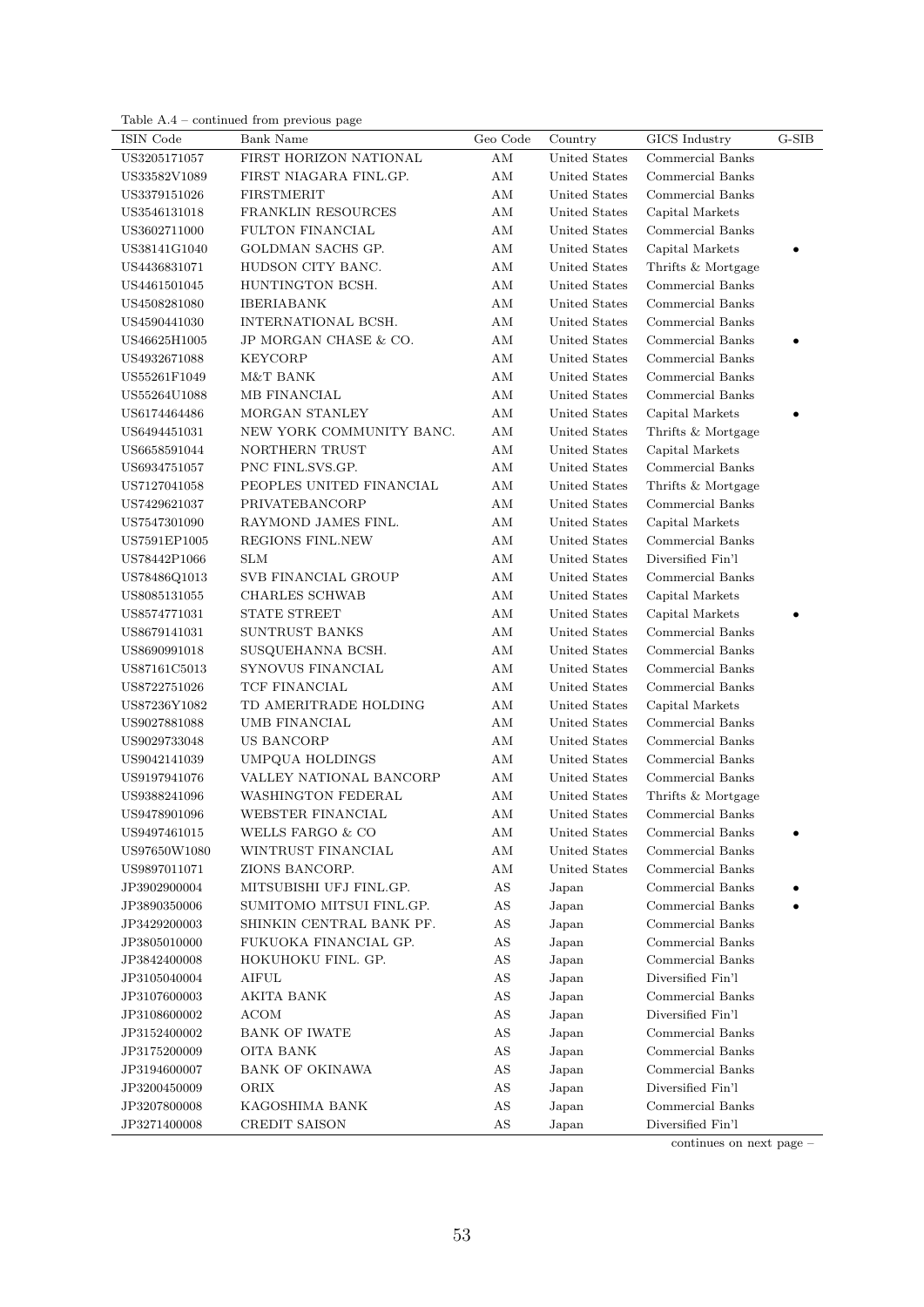| Table $A.4$ – continued from previous page |  |  |  |
|--------------------------------------------|--|--|--|
|--------------------------------------------|--|--|--|

| ISIN Code    | <b>Bank Name</b>        | Geo Code | Country | GICS Industry     | $G-SIB$ |
|--------------|-------------------------|----------|---------|-------------------|---------|
| JP3276400003 | <b>GUNMA BANK</b>       | AS       | Japan   | Commercial Banks  |         |
| JP3351200005 | SHIZUOKA BANK           | AS       | Japan   | Commercial Banks  |         |
| JP3352000008 | 77 BANK                 | AS       | Japan   | Commercial Banks  |         |
| JP3388600003 | <b>JACCS</b>            | AS       | Japan   | Diversified Fin'l |         |
| JP3392200006 | EIGHTEENTH BANK         | AS       | Japan   | Commercial Banks  |         |
| JP3392600007 | <b>JUROKU BANK</b>      | AS       | Japan   | Commercial Banks  |         |
| JP3394200004 | <b>JOYO BANK</b>        | AS       | Japan   | Commercial Banks  |         |
| JP3441600008 | TAIKO BANK              | AS       | Japan   | Commercial Banks  |         |
| JP3502200003 | DAIWA SECURITIES GROUP  | AS       | Japan   | Capital Markets   |         |
| JP3511800009 | CHIBA BANK              | AS       | Japan   | Commercial Banks  |         |
| JP3520000005 | CHUKYO BANK             | AS       | Japan   | Commercial Banks  |         |
| JP3521000004 | CHUGOKU BANK            | AS       | Japan   | Commercial Banks  |         |
| JP3587000005 | TOKYO TOMIN BANK        | AS       | Japan   | Commercial Banks  |         |
| JP3601000007 | TOHO BANK               | AS       | Japan   | Commercial Banks  |         |
| JP3630500001 | TOMATO BANK             | AS       | Japan   | Commercial Banks  |         |
| JP3653400006 | NANTO BANK              | AS       | Japan   | Commercial Banks  |         |
| JP3762600009 | NOMURA HDG.             | AS       | Japan   | Capital Markets   |         |
| JP3769000005 | <b>HACHIJUNI BANK</b>   | AS       | Japan   | Commercial Banks  |         |
| JP3783800000 | <b>HIGO BANK</b>        | AS       | Japan   | Commercial Banks  |         |
| JP3786600001 | HITACHI CAPITAL         | AS       | Japan   | Diversified Fin'l |         |
| JP3841000007 | <b>HOKUETSU BANK</b>    | AS       | Japan   | Commercial Banks  |         |
| JP3881200004 | MIE BANK                | AS       | Japan   | Commercial Banks  |         |
| JP3888000001 | MICHINOKU BANK          | AS       | Japan   | Commercial Banks  |         |
| JP3905850008 | <b>MINATO BANK</b>      | AS       | Japan   | Commercial Banks  |         |
| JP3942000005 | YAMANASHI CHUO BK.      | AS       | Japan   | Commercial Banks  |         |
| JP3955400001 | <b>BANK OF YOKOHAMA</b> | AS       | Japan   | Commercial Banks  |         |

Notes: The table reports the list of financial institutions included in the set. In the first column are the ISIN identification codes followed by the institution's name, geographical location and country of reference. The last column highlights the subset of institutions which have been classified as Global Systemically Important Banks (G-SIBs) previously known as G-SIFIs (Systemically Important Financial Institutions); the classification has been adopted by the Financial Stability Board starting from November 2011 and lastly updated in November 2013.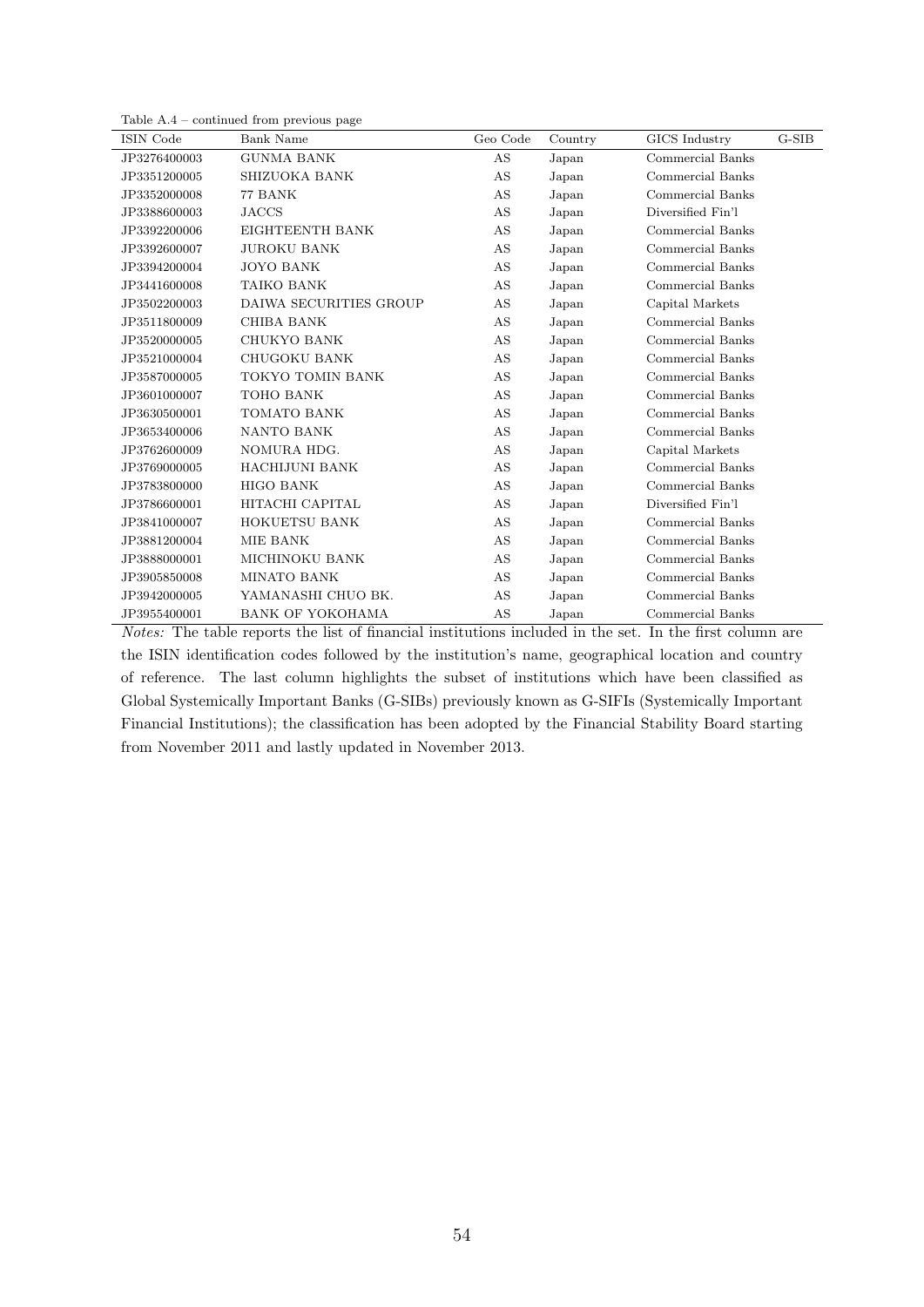## <span id="page-55-0"></span>B Dynamic Factor Model

Let  $y_t$  denote a collection of N stationary demeaned variables such that  $y_t = [y_{1,t}, \ldots, y_{N,t}]'$ ; saying that  $y_t$  has a factor structure is equivalent to formulating the following representation for the elements in it:

<span id="page-55-1"></span>
$$
y_t = \Lambda F_t + \xi_t. \tag{B.1}
$$

In equation [\(B.1\)](#page-55-1)  $y_t$  is decomposed into two independent components,  $\Lambda F_t$ , common to all entries in  $y_t$ , and  $\xi_t$ , which is instead series-specific and is referred to as the idiosyncratic component.  $F_t$  is an  $r \times 1$  vector of common factors  $(F_t = [f_{1,t}, \ldots, f_{r,t}]')$  that capture systematic sources of variation in the data and are loaded via the coefficients in Λ. Conversely,  $\xi_t$  is a  $N \times 1$  vector of idiosyncratic shocks  $\xi_{i,t}$  that capture series-specific variability or measurement errors; we allow elements in  $\xi_t$  to display some degree of autocorrelation while we rule out pairwise correlation between assets assuming that all the co-variation is accounted for by the common component. Both the common factors and the idiosyncratic terms are assumed to be zero mean processes.

The factors are assumed to follow a VAR process of order p:

<span id="page-55-2"></span>
$$
F_t = \Phi_1 F_{t-1} + \ldots + \Phi_p F_{t-p} + \varepsilon_t,\tag{B.2}
$$

where the autoregressive coefficients are collected in the p matrices  $\Phi_1, \ldots, \Phi_p$ , each of which is  $r \times r$ ; the error term  $\varepsilon_t$  is a normally distributed zero mean process with covariance matrix Q. Any residual autocorrelation is finally captured by the idiosyncratic component which we assume being a collection of independent univariate autoregressive processes:

<span id="page-55-3"></span>
$$
\xi_{i,t} = \rho_i \xi_{i,t-1} + e_{i,t} \tag{B.3}
$$

whith  $e_{i,t} \sim i.i.d. N(0, \sigma_i^2)$  and  $\mathbb{E}(e_{i,t}, e_{j,s}) = 0$  for  $i \neq j$ .

In order to distinguish between comovements at different levels of aggregation we allow the vector of common shocks to include both aggregate shocks that affect all series in  $y_t$  and shocks that affect many but not all of them. In particular, we assume the common component to be partitioned into a global and several regional factors. More precisely, let the variables in  $y_t$  be such that it is possible to univocally allocate them in B different blocks or regions and, without loss of generality, assume that they are ordered according to the specific block they refer to such that  $y_t = [y_t^1, y_t^2, \dots, y_t^B]'$ . Within the text we model prices such that each series is a function of a global factor, a regional factor and an idiosyncratic term; such hierarchical structure is imposed via zero restrictions on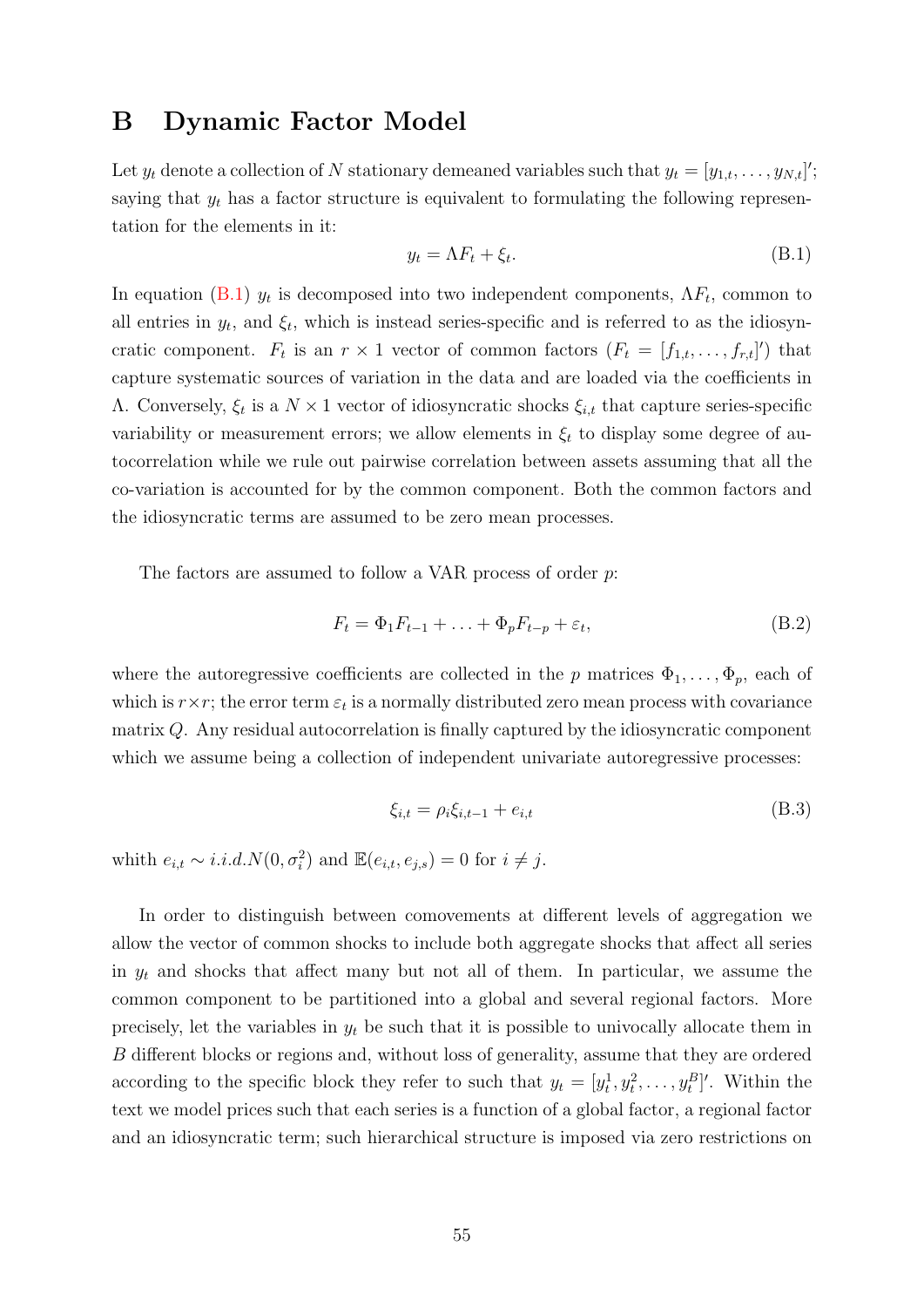some of the elements in  $\Lambda$  such that equation [\(B.1\)](#page-55-1) can be rewritten as

$$
y_{t} = \begin{pmatrix} \Lambda_{1,g} & \Lambda_{1,1} & 0 & \cdots & 0 \\ \Lambda_{2,g} & 0 & \Lambda_{2,2} & & \vdots \\ \vdots & \vdots & & \ddots & 0 \\ \Lambda_{B,g} & 0 & \cdots & 0 & \Lambda_{B,B} \end{pmatrix} \begin{pmatrix} f_{t}^{g} \\ f_{t}^{1} \\ f_{t}^{2} \\ \vdots \\ f_{t}^{B} \end{pmatrix} + \xi_{t}.
$$
 (B.4)

Moreover, further restrictions are imposed on the coefficient matrices in equation [\(B.2\)](#page-55-2) such that  $\Phi_i$   $(i, \ldots, p)$  and Q have the following block diagonal form:

$$
\Phi_i = \left( \begin{array}{cccc} \Phi_{i,g} & 0 & \cdots & 0 \\ 0 & \Phi_{i,1} & & \vdots \\ \vdots & & \ddots & 0 \\ 0 & \cdots & 0 & \Phi_{i,B} \end{array} \right) \qquad Q = \left( \begin{array}{cccc} Q_g & 0 & \cdots & 0 \\ 0 & Q_1 & & \vdots \\ \vdots & & \ddots & 0 \\ 0 & \cdots & 0 & Q_B \end{array} \right).
$$

The model in  $(B.1)$  to  $(B.3)$  can be cast in state space form and the unknowns consistently estimated via Maximum Likelihood using a combination of Kalman Filter/Smoother and the EM algorithm [\(Doz et al.,](#page-42-6) [2011;](#page-42-6) [Engle and Watson,](#page-42-10) [1981;](#page-42-10) [Reis](#page-45-9) [and Watson,](#page-45-9) [2010;](#page-45-9) Bantbura et al., [2011\)](#page-40-4).<sup>[29](#page-56-1)</sup> The algorithm is initialized using principal component estimates of the factors that are proven to provide a good approximation of the common factors when the cross sectional dimension is large.<sup>[30](#page-56-2)</sup> In our empirical application the number of lags in the factors VAR  $(p)$  is set to be equal to 1.

## <span id="page-56-0"></span>C Bayesian VAR

Let  $Y_t$  denote a set of *n* endogenous variables,  $Y_t = [y_{1t}, \ldots, y_{Nt}]'$ , with *n* potentially large, and consider for it the following  $VAR(p)$ :

<span id="page-56-3"></span>
$$
Y_t = c + A_1 Y_{t-1} + \ldots + A_p Y_{t-p} + u_t.
$$
\n(C.1)

<span id="page-56-1"></span> $^{29}$ [Doz et al.](#page-42-6) [\(2011\)](#page-42-6) discuss consistency of the maximum likelihood estimator for a large approximate factor model. They show that traditional factor analysis is feasible in large cross-sections and that consistency is achieved even if the underlying data generating process is an approximate factor model; in particular they show that as  $N, T \to \infty$  the expected value of the common factors converges to the true factors along any path.

<span id="page-56-2"></span> $30$ [Forni et al.](#page-42-5) [\(2000\)](#page-42-5); [Bai and Ng](#page-40-7) [\(2002\)](#page-40-7); [Stock and Watson](#page-45-5) [\(2002b,](#page-45-5)[a\)](#page-45-4) among others.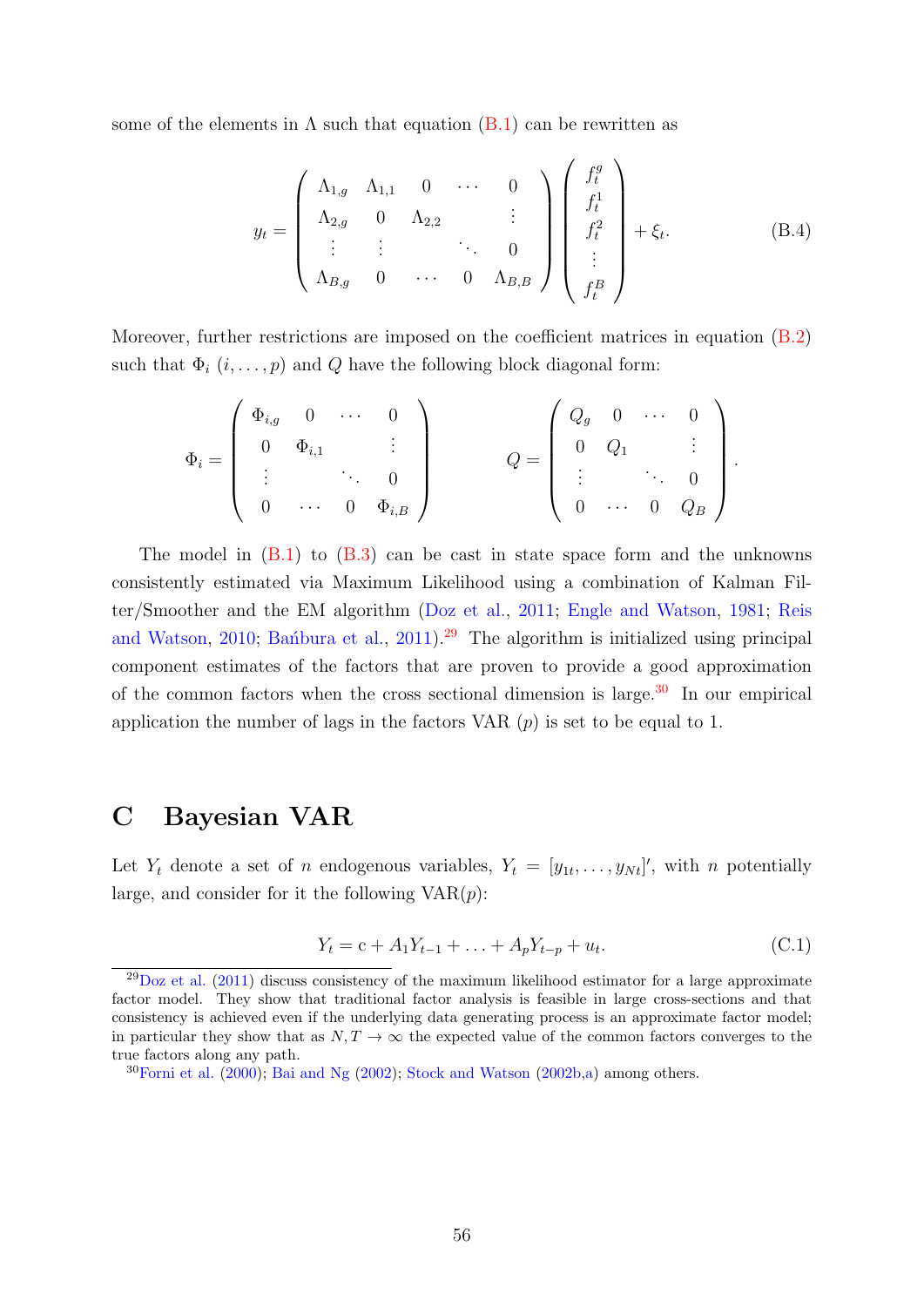In [\(C.1\)](#page-56-3) C is an  $[n \times 1]$  vector of intercepts, the *n*-dimensional  $A_i$  ( $i = 1, ..., p$ ) matrices collect the autoregressive coefficients, and  $u_t$  is a normally distributed error term with zero mean and variance  $\mathbb{E}(u_t u_t') = \Sigma$ . We estimate the VAR using Bayesian techniques to overcome the curse of dimensionality standard Maximum Likelihood estimation approaches incur when the number of variables included in the system becomes large. To do so we follow the literature and in particular set the priors as in [Litterman](#page-44-10) [\(1986\)](#page-44-10); [Kadiyala and Karlsson](#page-43-11) [\(1997\)](#page-43-11); [Sims and Zha](#page-45-10) [\(1998\)](#page-45-10); [Doan et al.](#page-42-11) [\(1983\)](#page-42-11); [Sims](#page-45-11) [\(1993\)](#page-45-11).

[Litterman](#page-44-10) [\(1986\)](#page-44-10) proposes the use of the so-called Minnesota prior which amounts to assume that the variables in the VAR follow a random walk with drift as in [\(C.2\)](#page-57-0) below:

<span id="page-57-0"></span>
$$
Y_t = c + Y_{t-1} + u_t.
$$
 (C.2)

The prior mean implied by the Minnesota prior specified in  $(C.2)$  requires  $A_1$  in  $(C.1)$  to shrink towards an *n*-dimensional identity matrix, and the elements in the remaining  $A_i$ matrices  $(i = 1 + 1, \ldots, p)$  to shrink towards zero. Furthermore, this prior specification also assumes that more recent lags are more informative than distant lags and that in each equation own lags are more informative than lags of other variables. In the setting defined in [Litterman](#page-44-10) [\(1986\)](#page-44-10), however, the residual VAR variance is assumed to be diagonal, option which impairs structural analysis. To overcome this incompatibility [Kadiyala](#page-43-11) [and Karlsson](#page-43-11) [\(1997\)](#page-43-11) suggest to impose a Normal-Inverse Wishart prior on the VAR coefficients which retains the main characteristics of the Minnesota prior while allowing for cross correlation among the residuals. Moreover, to reduce the explanatory power of the initial observations (conditional on which the estimation is conducted) and of the deterministic component thus implied, to the Normal-Inverse Wishart prior we add the "sum-of-coefficients" prior in [Doan et al.](#page-42-11) [\(1983\)](#page-42-11) with the modification in [Sims](#page-45-11) [\(1993\)](#page-45-11) to allow for cointegration.

The Normal-Inverse Wishart prior takes the following form:

<span id="page-57-2"></span><span id="page-57-1"></span>
$$
\Sigma \sim \mathcal{W}^{-1}(\Psi, \nu) \tag{C.3}
$$

$$
\beta|\Sigma \sim \mathcal{N}(b, \Sigma \otimes \Omega) \tag{C.4}
$$

where  $\beta$  is a vector collecting all the VAR parameters. The degrees of freedom of the Inverse-Wishart are set such that the mean of the distribution exists and are equal to  $\nu = n+2$ ,  $\Psi$  is diagonal with elements  $\psi_i$  which are chosen to be a function of the residual variance of the regression of each variable onto its own first  $p$  lags. More specifically, the parameters in  $(C.3)$  and  $(C.4)$  are chosen to match the moments for the distribution of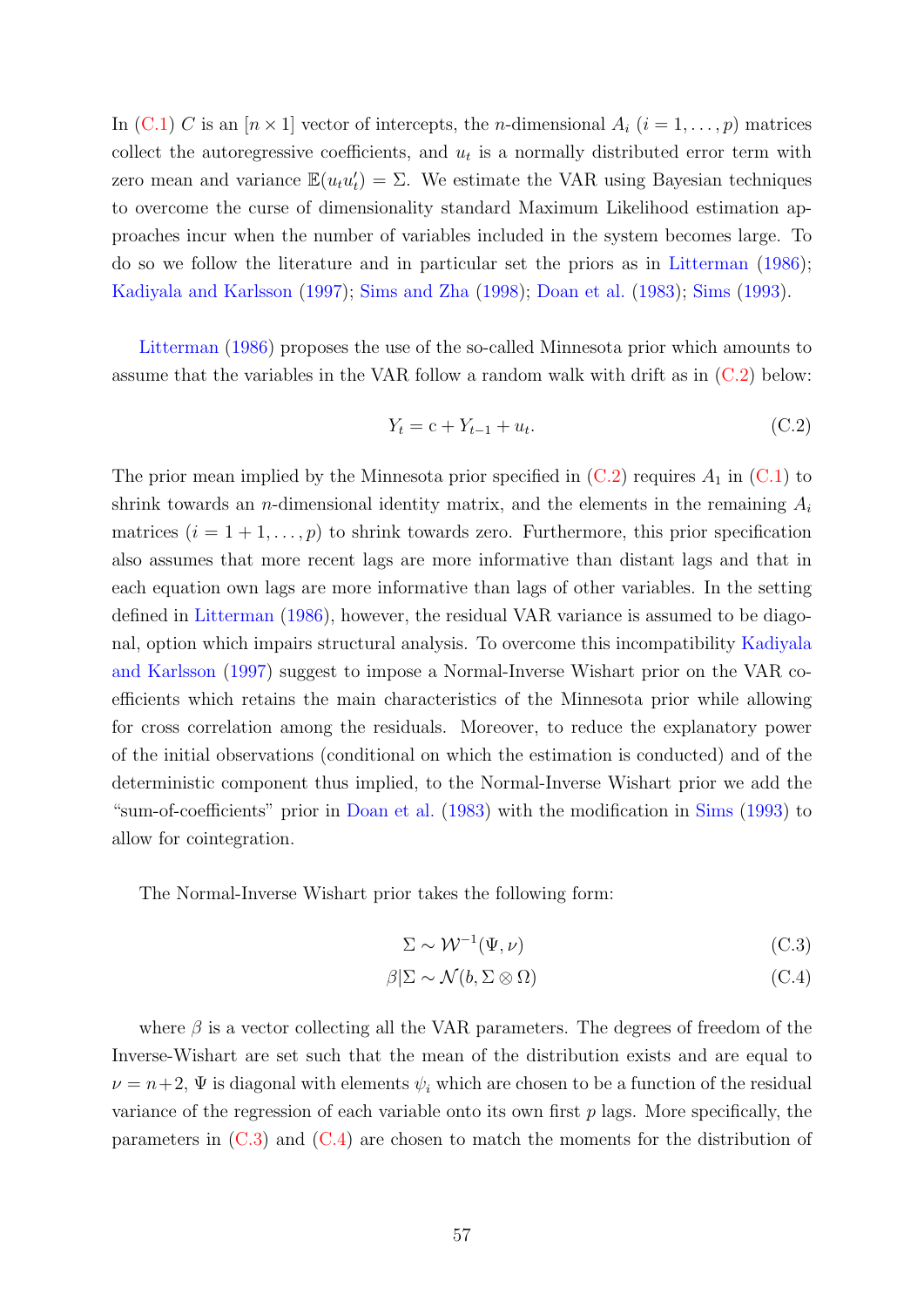the coefficients in  $(C.1)$  defined by the Minnesota priors:

<span id="page-58-0"></span>
$$
\mathbb{E}[(A_i)_{jk}] = \begin{cases} \delta_j & i = 1, j = k \\ 0 & otherwise \end{cases} \qquad \mathbb{V}ar[(A_i)_{jk}] = \begin{cases} \frac{\lambda^2}{i^2} & j = k \\ \frac{\lambda^2}{i^2} \frac{\sigma_k^2}{\sigma_j^2} & otherwise, \end{cases} \tag{C.5}
$$

where  $(A_i)_{jk}$  denotes the element in row (equation) j and column (variable) k of the coefficients matrix A at lag  $i$   $(i = 1, \ldots, p)$ . When  $\delta_j = 1$  the random walk prior is strictly imposed on all variables; however, for those variables for which this prior is not suitable we set  $\delta_j = 0$  as in Ban´bura et al. [\(2010\)](#page-40-0). The hyperparameter  $\lambda$  governs the overall tightness of the prior distribution around its mean and determines the relative importance of the prior distribution with respect to the data likelihood; with  $\lambda = 0$ (maximum shrinkage) the data are not allowed to contribute any information and the posterior distribution coincides with the prior, conversely, as  $\lambda \to \infty$  the prior information is discarded and the estimation approaches Maximum Likelihood. On the right hand side of  $(C.5)$ , the variance of the elements in  $A_i$  is assumed to be inversely proportional to the square of the lag  $(i^2)$  involved, moreover, for variables other than the one in equation  $j$  the variance is further defined as a function of the relative variance of the variables involved.

The priors are implemented via the addition of dummy observations in the spirit of Theil [\(Theil and Goldberger,](#page-46-3) [1961\)](#page-46-3). To this purpose, rewrite the model in [\(C.1\)](#page-56-3) as follows:

<span id="page-58-1"></span>
$$
Y = XB + U,\t(C.6)
$$

where  $Y \equiv [Y_1, \ldots, Y_T]'$  is  $[T \times n], X = [X_1, \ldots, X_T]'$  is  $[T \times (np + 1)]$  with  $X_t \equiv$  $[Y'_{t-1}, \ldots, Y'_{t-p}, 1]'$ ,  $U \equiv [u_1, \ldots, u_T]'$  and  $B \equiv [A_1, \ldots, A_p, c]'$  is  $[(np+1) \times n]$  and contains all the coefficients in  $(C.1)$ . The implementation of the Normal-Inverse Wishart (NIW) prior requires the addition of the following initial observations:

$$
Y_{NIW} = \begin{pmatrix} diag(\delta_1 \sigma_1, \dots, \delta_n \sigma_n) / \lambda \\ 0_{n(p-1) \times n} \\ \dots \\ diag(\sigma_1, \dots, \sigma_n) \\ \dots \\ 0_{1 \times n} \end{pmatrix} \quad X_{NIW} = \begin{pmatrix} J_p \otimes diag(\sigma_1, \dots, \sigma_n) / \lambda & 0_{np \times 1} \\ \dots \\ 0_{n \times np} & 0_{n \times n} \\ \dots \\ 0_{1 \times np} & \epsilon \end{pmatrix} . \tag{C.7}
$$

In [\(C.7\)](#page-58-1)  $J_p \equiv diag(1,\ldots,p)$  and  $\epsilon$  is set to be a very small number; the first block of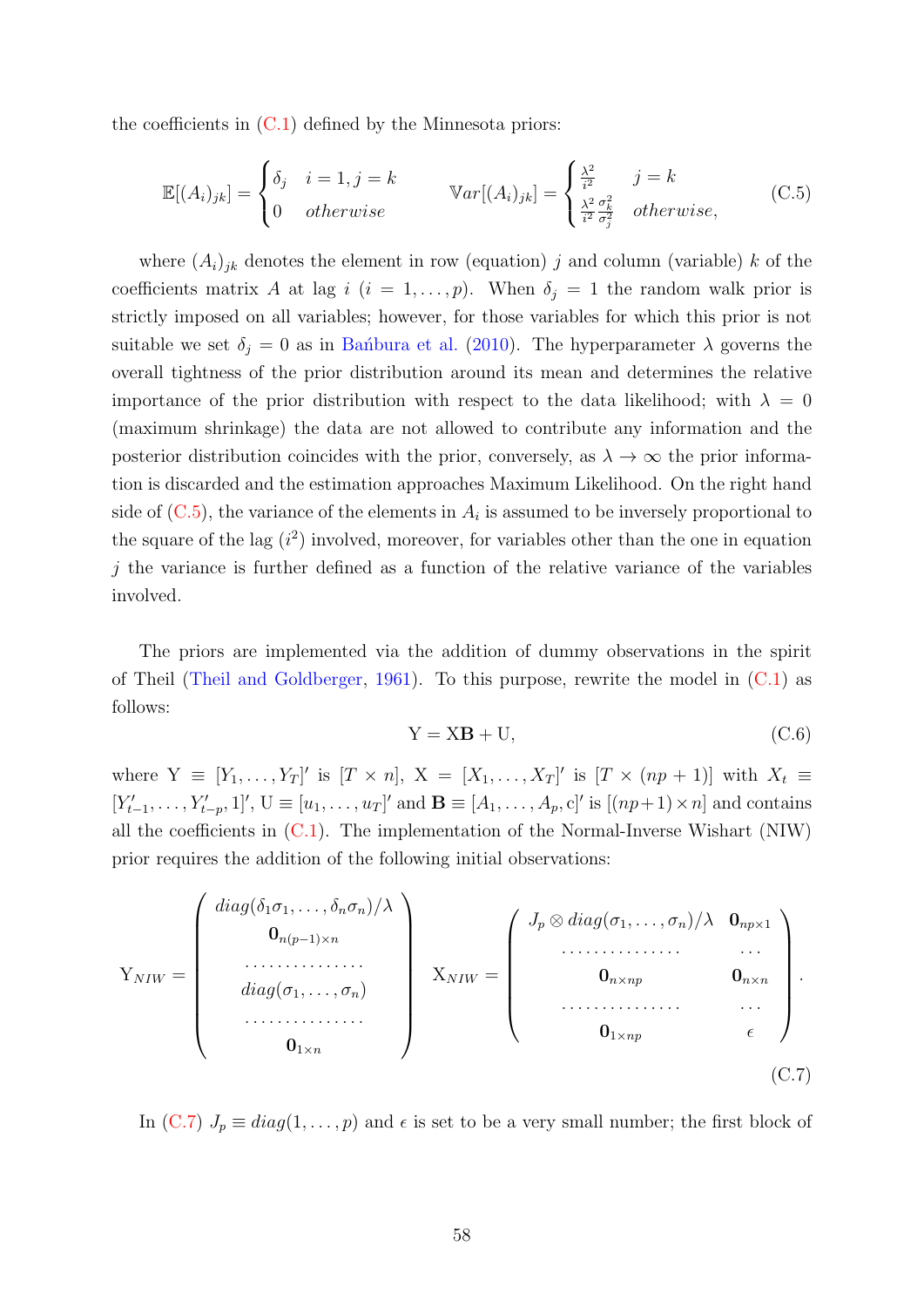observations defines the prior on the autoregressive coefficients, the second block concerns the coefficients in the covariance matrix and the last block imposes a very diffuse prior on the intercepts. The "sum-of-coefficients" (SoC) prior of [Doan et al.](#page-42-11) [\(1983\)](#page-42-11) and the modification introduced by [Sims](#page-45-11) [\(1993\)](#page-45-11) to allow for cointegration (Coin) are instead implemented adding the following two blocks respectively:

<span id="page-59-1"></span><span id="page-59-0"></span>
$$
Y_{SoC} = diag\left(\frac{\overline{Y}}{\mu}\right) \qquad X_{SoC} = \left(\ diag\left(\frac{\overline{Y}}{\mu}\right) \ \dots \ diag\left(\frac{\overline{Y}}{\mu}\right) \ \mathbf{0}_{n\times 1}\right) \qquad (C.8)
$$

$$
Y_{Coin} = \frac{\overline{Y}'}{\tau} \qquad X_{Coin} = \frac{1}{\tau} \left( \overline{Y}' \dots \overline{Y}' 1 \right). \tag{C.9}
$$

The *n* artificial observations in  $(C.8)$  are added on top of the data and imply that at the beginning of the sample a no-change forecast is a good forecast.  $\overline{Y}$  denotes the sample average of the initial  $p$  observations per each variable and  $\mu$  is the hyperparameter controlling for the tightness of this prior; with  $\mu \to 0$  the prior is uninformative whereas  $\mu \to \infty$  implies a unit root in each of the variables and rules out cointegration. This last characteristic of the "sum-of-coefficients" prior calls for the use of an additional artificial observation, the one defined in  $(C.9)$ , which states that at the beginning of the sample a no-change forecast for all variables is a good forecast. Here the hyperparameter controlling for the variance of the prior is  $\tau$ ; the prior becomes uninformative when  $\tau \to \infty$ .

To estimate the BVAR we follow [Giannone et al.](#page-43-1) [\(2015\)](#page-43-1) and treat the hyperpriors as additional model parameters which are estimated, in the spirit of hierarchical modeling, maximizing the marginal likelihood of the data. More specifically, let  $\theta$  and  $\gamma$  denote the vectors collecting model parameters and hyperparameters respectively. Given a choice on the on the hyperparameters  $\gamma$ , Bayesian inference typically works building on a prior distribution  $p_{\gamma}(\theta)$ , and data likelihood given by  $p(Y|\theta)$ . In the context of hierarchical modeling, however, the choice of the hyperparameters bears no difference with respect to the one concerning the elements in  $\theta$ , therefore, in this setting, a prior distribution (hyperprior) is specified on  $\gamma$ ,  $p_{\gamma}(\theta)$  is replaced by  $p(\theta|\gamma)$ , and  $\gamma$  is chosen as the maximizer of  $p(\gamma|Y) \propto p(Y|\gamma)p(\gamma)$ . With flat hyperprior, this is equivalent to maximizing the marginal likelihood  $p(Y|\gamma)$  which is defined as the conditional density of the data, given the hyperparameters, once the model parameters  $\theta$  have been integrated out. [Gi](#page-43-1)[annone et al.](#page-43-1) [\(2015\)](#page-43-1) discuss the optimality of this procedure and show that maximizing the marginal likelihood is equivalent, under flat hyperprior, to maximizing the one-stepahead out-of-sample forecasting ability of the model.

In our implementation, the hyperparameters in  $\gamma$  are  $\lambda$  defined in [\(C.7\)](#page-58-1),  $\mu$  in [\(C.8\)](#page-59-0)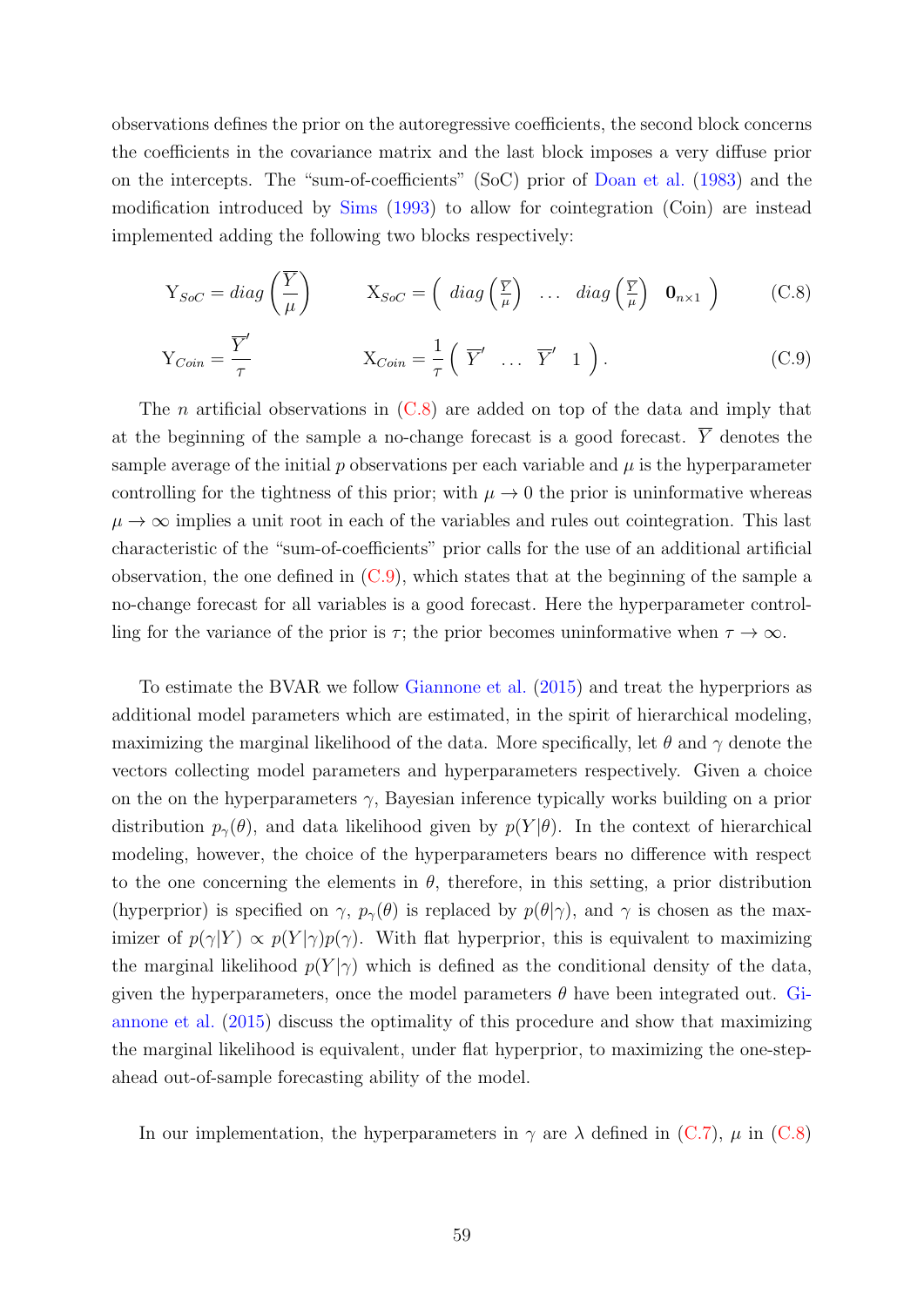and  $\tau$  in [\(C.9\)](#page-59-1). For these hyperparameters we follow [Giannone et al.](#page-43-1) [\(2015\)](#page-43-1) and choose a Gamma hyperprior with mode equal to 0.2, 1, and 1 and standard deviations equal to 0.4, 1 and 1 respectively.

## <span id="page-60-0"></span>D Proxy SVAR and Narrative Instrument

## D.1 Proxy Structural VAR

Let the SVAR representation of the system discussed in Appendix [C](#page-56-0) (equation [C.1\)](#page-56-3) be

$$
B_0^{-1}Y_t = c + B_1Y_{t-1} + \ldots + B_pY_{t-p} + e_t,
$$
\n(D.1)

where the set of matrices of reduced form autoregressive coefficients is such that  $A_i =$  $B_0B_i$ ,  $i=1,\ldots,n$ , and the VAR innovations

<span id="page-60-2"></span><span id="page-60-1"></span>
$$
u_t = B_0 e_t. \tag{D.2}
$$

The covariance matrix of the VAR innovations –  $\mathbb{E}(u_t u_t') = \Sigma = B_0 B_0'$  – allows to impose  $n(n + 1)/2$  restrictions, however, since  $B_0$  has  $n^2$  free parameters, additional restrictions are needed in order to identify the elements in  $B_0$ , even when only partial identification is being considered. Proxy SVARs [\(Mertens and Ravn,](#page-44-3) [2013;](#page-44-3) [Stock](#page-46-1) [and Watson,](#page-46-1) [2012\)](#page-46-1) solve the identification issue by introducing a proxy (instrumental) variable  $z_t$  that is assumed to be correlated with the structural shocks of interest but uncorrelated with all other structural shocks in the system.

More formally, the key conditions under which identification can be achieved in this framework are:

$$
\mathbb{E}(z_t e'_{1,t}) = \kappa \qquad \qquad \mathbb{E}(z_t e'_{2,t}) = 0,\tag{D.3}
$$

where  $e_{1,t}$  and  $e_{2,t}$  are partitions of  $e_t$  collecting the shocks of interest and the remaining ones respectively.

Identification of the structural shocks of interest, and associated impulse response functions, is achieved in the following way; suppose  $e_{1,t}$  contains only one shock and that a proxy variable  $z_t$ , such that conditions in [D.3](#page-60-1) are met, exists. Let  $\mathbf{S}_{xy}$  denote  $\mathbb{E}(x_t y_t)$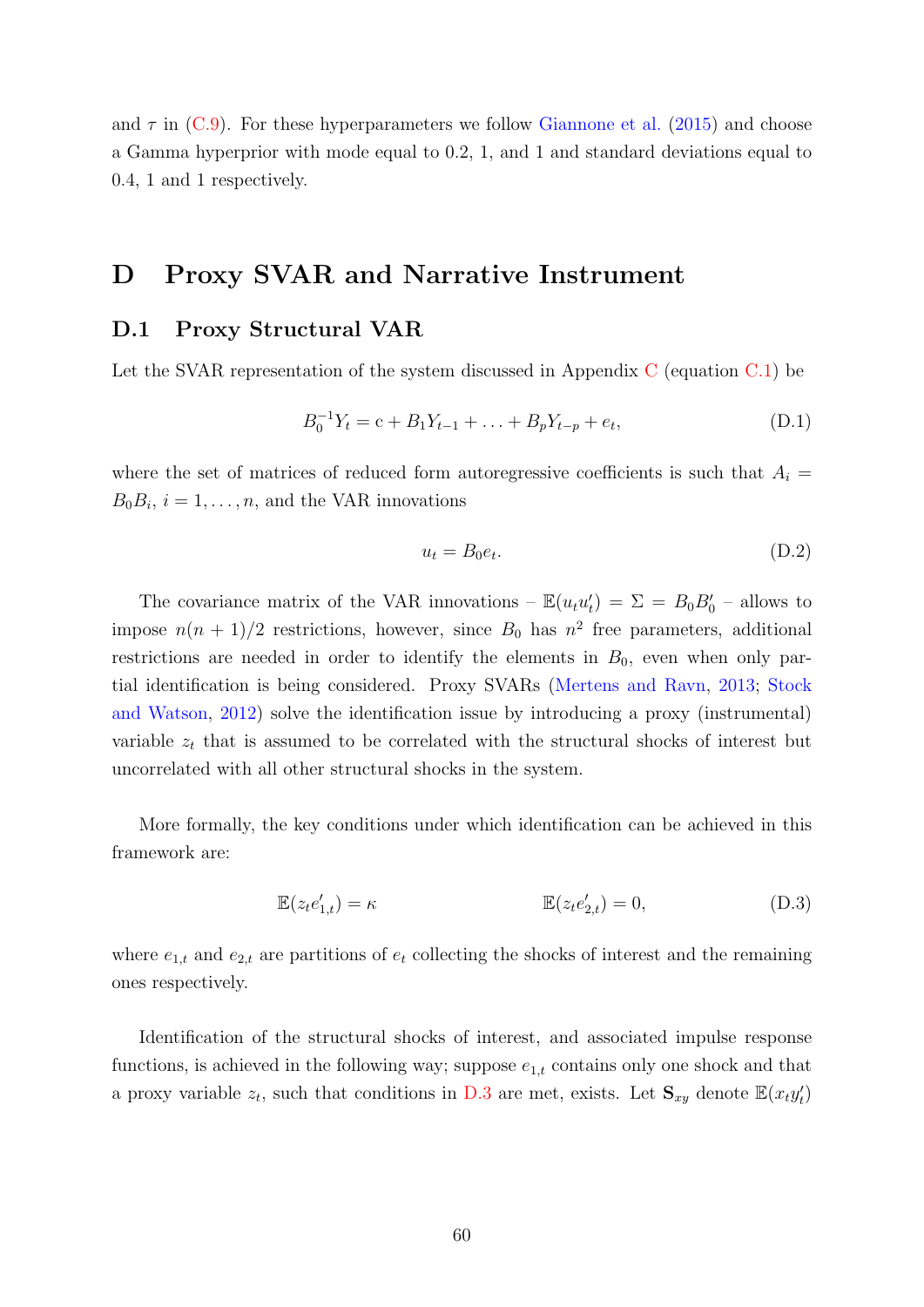and partition  $B_0$  such that:

$$
B_0 = \left[ \begin{array}{cc} b_{11} & b_{12} \\ b_{21} & b_{22} \end{array} \right],
$$

then conditions in [D.2](#page-60-2) and [D.3](#page-60-1) imply that

<span id="page-61-0"></span>
$$
b_{21}b_{11}^{-1} = \mathbf{S}_{zu'_1}^{-1} \mathbf{S}_{zu'_2}.
$$
 (D.4)

Equation [D.4](#page-61-0) establishes that the ratio  $b_{21}b_{11}^{-1}$  can be estimated using only information coming from the proxy variable  $z_t$  and the VAR innovations  $u_t$ ; in particular, the estimate of  $S_{zu_1'}^{-1}S_{zu_2'}$  corresponds to the two stages least square estimator in a regression of  $u_{2,t}$  on  $u_{1,t}$ , where  $z_t$  is used as an instrument for  $u_{1,t}$ . When the number of structural shocks to be identified is equal to one, the restrictions implied by the proxy variable approach yield closed form solution for the identification of the elements of interest in  $B_0$  [\(Mertens](#page-44-3) [and Ravn,](#page-44-3) [2013\)](#page-44-3); in particular,

$$
b_{11} = [Q_{11} - (Q_{21} - b_{21}b_{11}^{-1}Q_{11}')'G^{-1}(Q_{21} - b_{21}b_{11}^{-1}Q_{11})]^{1/2}
$$
(D.5)

$$
\mathbf{G} \equiv b_{21}b_{11}^{-1}Q_{11}(b_{21}b_{11}^{-1})' - (Q_{21}(b_{21}b_{11}^{-1})' + b_{21}b_{11}^{-1}Q_{21}') + Q_{22},
$$
(D.6)

where  $Q_{ij}$ ,  $i, j = 1, 2$ , denote appropriate partitions of the innovations covariance matrix.

### D.2 Narrative Instrument

The variable which we use as an instrument for monetary policy shock in the US within the Proxy Structural BVAR framework delineated above is built as an extension of the narrative shock developed in [Romer and Romer](#page-45-6) [\(2004\)](#page-45-6) (RR04 henceforth). The new narrative-based instrument is constructed at quarterly frequency for the period 1969- 2012.

The construction of the instrument closely follows the approach in RR04: the indicator variable for monetary policy is constructed as those changes in the Federal Fund Rates that deviate from the intended funds rate changes set around FOMC meeting and are independent from monetary policy actions taken in response to information about future economic developments. RR04 approximate the conditioning information set using a combination of forecasts of inflation and real activity that are available to policy makers at the time of the FOMC decision. In developing the extended version of the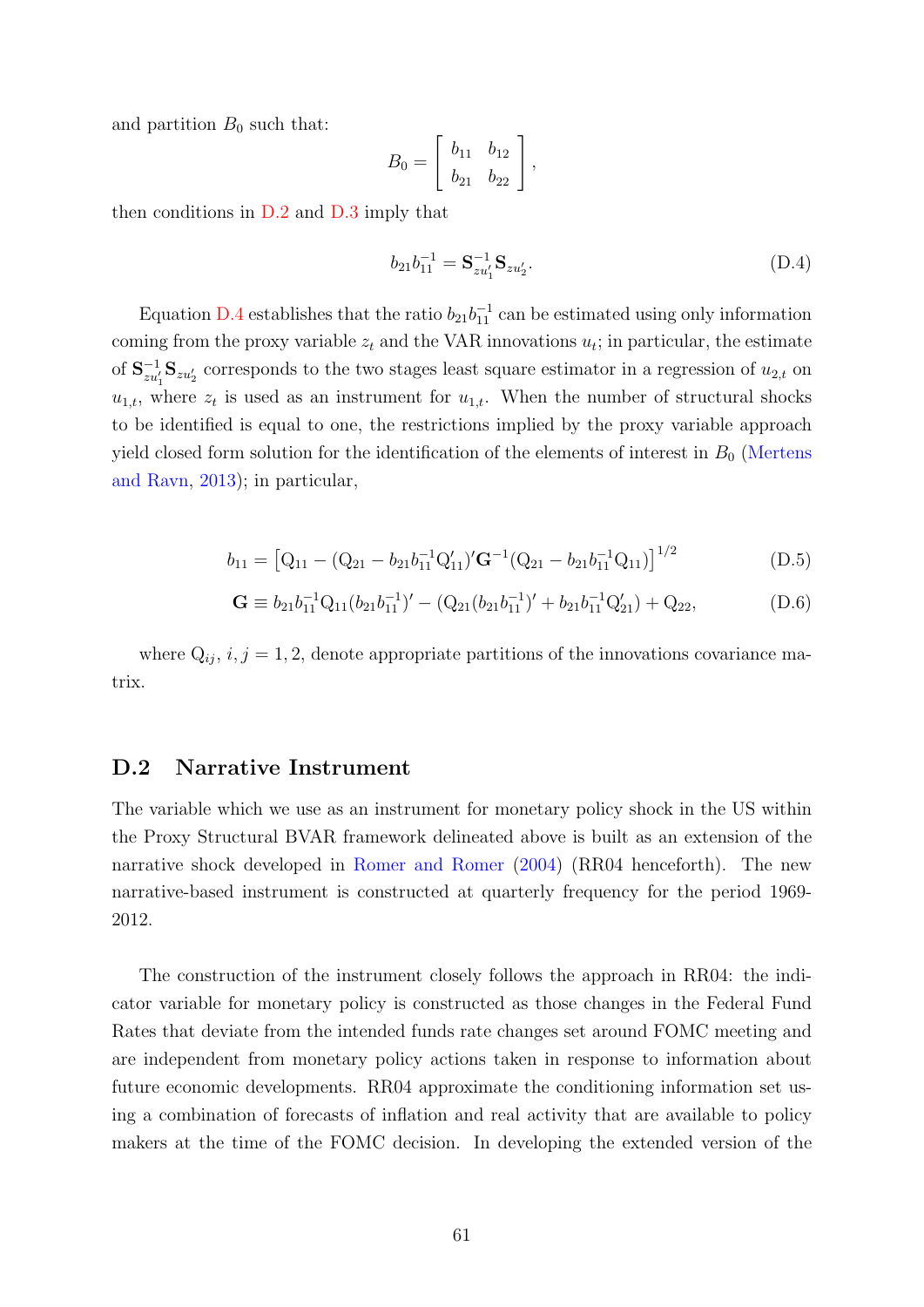narrative-based instrument, we make the same working assumptions as in RR04, that is, (1) the relevant sampling frequency is dictated by the schedule of the FOMC meetings and (2) the set of forecasts used to purge the measure from macroeconomic condition considerations is a good proxy of the information set available to policy makers at the time of the decision.

The narrative-based instrument for the monetary policy shock is constructed as the residual of the following regression (equation (1) in RR04):

<span id="page-62-0"></span>
$$
\Delta FFR_m = \alpha + \beta FFR_m + \rho u_{t+0|t}^{(m)}
$$
  
+ 
$$
\sum_{j=-1}^{2} \gamma_j y_{t+j|t}^{(m)} + \sum_{j=-1}^{2} \lambda_j \left[ y_{t+j|t}^{(m)} - y_{t+j|t}^{(m-1)} \right]
$$
  
+ 
$$
\sum_{j=-1}^{2} \phi_j \Delta \pi_{t+j|t}^{(m)} + \sum_{j=-1}^{2} \theta_j \left[ \Delta \pi_{t+j|t}^{(m)} - \Delta \pi_{t+j|t}^{(m-1)} \right] + \varepsilon_m.
$$
 (D.7)

Equation [\(D.7\)](#page-62-0) is estimated at FOMC meeting dates (indexed by m);  $\Delta FFR_m$  is the change in the intended funds rate around the FOMC meeting while  $FFR_m$  is the level of the rate before any change associated to the meeting m takes place. u, y and  $\pi$  are used to denote the unemployment rate, real output growth and inflation respectively, while the notation  $t + j/t$  denotes forecasts for quarter  $t + j$  where t is the quarter the specific FOMC meeting m belongs to, such that  $y_{t+1}^{(m)}$  $t_{t+1|t}^{(m)}$  denotes the forecast for real output growth  $(y)$ , relative to the next quarter  $(t+1|t)$ , which is available at meeting m.

For the sample 1969-1996 we use the data supplied by  $R\text{R}04^{31}$  $R\text{R}04^{31}$  $R\text{R}04^{31}$  where intended rates are extracted from FOMC minutes and the forecasts used are the Greenbook forecasts. To work out the extension up to 2012 we proceed as follows; at the time of the construc-tion of the instrument (February 2014) Greenbook forecasts<sup>[32](#page-62-2)</sup> were available only up to the end of 2007, therefore, for the subperiod 1997-2007, we simply extend the RR04 dataset using the same data sources and the same methodology. Following that date, (subsample 2008-2012) we substitute the Greenbook forecasts with those available from the Philadelphia Fed in the form of Survey of Professional Forecasts<sup>[33](#page-62-3),[34](#page-62-4)</sup> (SPF). Another

<span id="page-62-1"></span><sup>31</sup>Original data are available for download at [https://www.aeaweb.org/articles.php?doi=10.](https://www.aeaweb.org/articles.php?doi=10.1257/0002828042002651) [1257/0002828042002651](https://www.aeaweb.org/articles.php?doi=10.1257/0002828042002651).

<span id="page-62-2"></span><sup>32</sup>[http://www.philadelphiafed.org/research-and-data/real-time-center/greenbook-data/](http://www.philadelphiafed.org/research-and-data/real-time-center/greenbook-data/pdf-data-set.cfm) [pdf-data-set.cfm](http://www.philadelphiafed.org/research-and-data/real-time-center/greenbook-data/pdf-data-set.cfm)

<span id="page-62-3"></span><sup>33</sup>[http://www.philadelphiafed.org/research-and-data/real-time-center/](http://www.philadelphiafed.org/research-and-data/real-time-center/survey-of-professional-forecasters/)

[survey-of-professional-forecasters/](http://www.philadelphiafed.org/research-and-data/real-time-center/survey-of-professional-forecasters/)

<span id="page-62-4"></span><sup>&</sup>lt;sup>34</sup>A similar approach has been followed by [Coibion et al.](#page-41-12) [\(2012\)](#page-41-12) who use consensus forecasts from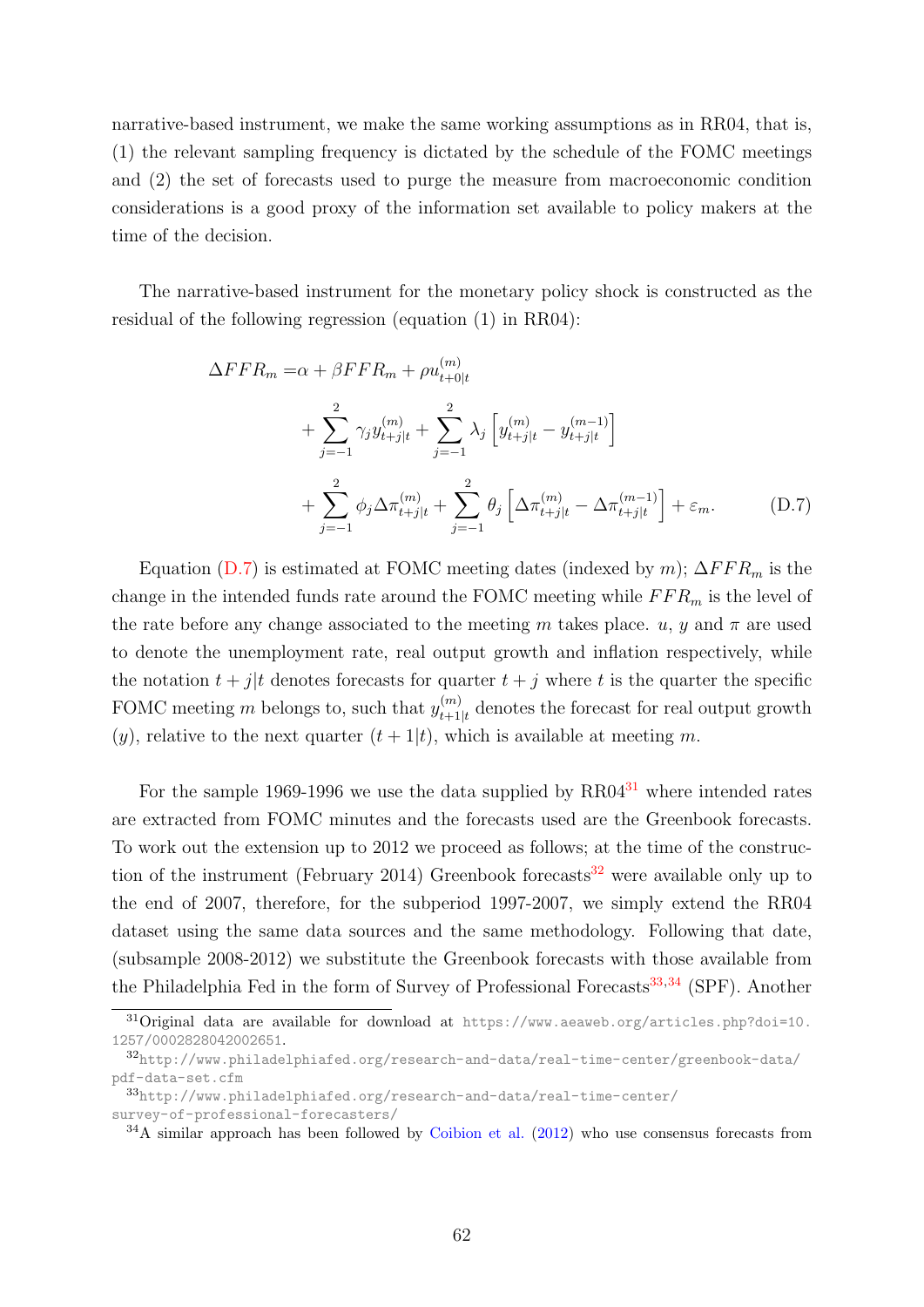element of discontinuity from the original methodology dates September 2008. Following this date, the intended fed fund rate is specified as an intended range rather than an intended single target; for all those dates which are affected by this change in classification, therefore, we identify the intended target as the mid point of the official intended range. Data relative to the fed fund rate level and target range at each FOMC meeting date for the subperiod 1997-2012 are from Bloomberg. The instrument at quarterly frequency is finally obtained summing up the residuals from equation  $(D.7)$  over the observations relative to the meeting dates belonging to each specific quarter.

<span id="page-63-1"></span>

|                 | Horizon          |              |                |          |         |         |
|-----------------|------------------|--------------|----------------|----------|---------|---------|
|                 | $\boldsymbol{0}$ | $\mathbf{1}$ | $\overline{4}$ | 8        | $16\,$  | 20      |
| <b>USGDP</b>    | $\overline{0}$   | 0.4          | 1.4            | 4.1      | 12.3    | 13.3    |
| <b>EUGDP</b>    | $\boldsymbol{0}$ | 0.1          | $1.9\,$        | 4.4      | 4.2     | 6.7     |
| <b>IPROD</b>    | $\boldsymbol{0}$ | 0.2          | $0.5\,$        | 0.3      | 3.5     | 7.4     |
| <b>RPCE</b>     | $\boldsymbol{0}$ | $2.1\,$      | 1.7            | $2.7\,$  | 9.9     | 11.9    |
| <b>RDPI</b>     | $\boldsymbol{0}$ | 0.0          | $0.8\,$        | 0.4      | $3.5\,$ | 4.9     |
| <b>RPFIR</b>    | $\boldsymbol{0}$ | 0.4          | 0.3            | 4.8      | 12.7    | 14.4    |
| <b>EMPLY</b>    | $\boldsymbol{0}$ | 0.3          | $0.3\,$        | 0.3      | 5.1     | 9.4     |
| <b>HOUST</b>    | $\boldsymbol{0}$ | 0.2          | 0.2            | 1.1      | 11.7    | 12.6    |
| CSENT           | $\boldsymbol{0}$ | 0.3          | $1.2\,$        | 1.6      | 8.0     | 8.0     |
| <b>GDPDEF</b>   | $\boldsymbol{0}$ | 1.3          | 1.8            | 7.9      | 19.7    | 19.6    |
| <b>PCEDEF</b>   | $\boldsymbol{0}$ | $1.2\,$      | 4.7            | 13.5     | 19.7    | 19.5    |
| <b>FEDFUNDS</b> | 77.8             | 67.2         | 42.4           | $26.5\,$ | 18.2    | 14.6    |
| GDC             | 9.1              | $7.9\,$      | 13.1           | 12.1     | 11.5    | 16.0    |
| GCB             | 8.9              | 12.9         | 13.9           | 7.3      | 10.0    | 15.6    |
| $_{\rm GCNB}$   | $5.9\,$          | 4.7          | $4.5\,$        | $2.7\,$  | 8.1     | 17.0    |
| <b>USBLEV</b>   | 0.1              | 2.3          | 2.8            | 3.9      | 5.7     | 6.3     |
| <b>EUBLEV</b>   | $1.3\,$          | 2.0          | $2.9\,$        | $2.1\,$  | $5.0\,$ | $5.0\,$ |
| <b>USDEUR</b>   | 1.0              | $2.8\,$      | 7.4            | 7.4      | $6.5\,$ | 6.1     |
| <b>USDGBP</b>   | 1.1              | $1.5\,$      | $3.4\,$        | 4.7      | $6.5\,$ | $4.8\,$ |
| <b>MTWO</b>     | 5.3              | 13.0         | 12.0           | 15.2     | 8.4     | 8.4     |
| <b>TSPREAD</b>  | 44.4             | 42.5         | $23.3\,$       | 14.3     | 11.2    | 8.9     |
| ${\rm EURATE}$  | 5.0              | 8.9          | $7.2\,$        | $8.2\,$  | 5.2     | 4.3     |
| <b>UKRATE</b>   | 0.1              | 0.8          | 1.7            | 4.9      | $3.8\,$ | $3.5\,$ |
| <b>GRVAR</b>    | 0.6              | 1.1          | 4.2            | 6.7      | 9.0     | 8.1     |
| <b>GFAC</b>     | $1.3\,$          | 0.8          | $1.8\,$        | 1.7      | $6.5\,$ | $8.8\,$ |
| <b>GZEBP</b>    | 0.0              | 0.1          | 3.6            | 5.3      | 6.8     | 6.9     |

# <span id="page-63-0"></span>E BVAR Results

Table E.1: Variance Decomposition. The table reports the forecast error variance decomposition in the baseline  $BVAR(4)$ , for the variables listed in Table [3,](#page-26-0) when the monetary policy shock is identified under the recursive Cholesky scheme. Forecast horizons, in columns, are expressed in quarters. Shares of variance explained by the monetary innovations are expressed in percentage points.

the Blue Chip Economic Indicators to substitute for Greenbook forecasts in an extension of the RR04 narrative shock which covers the period 1969-2008.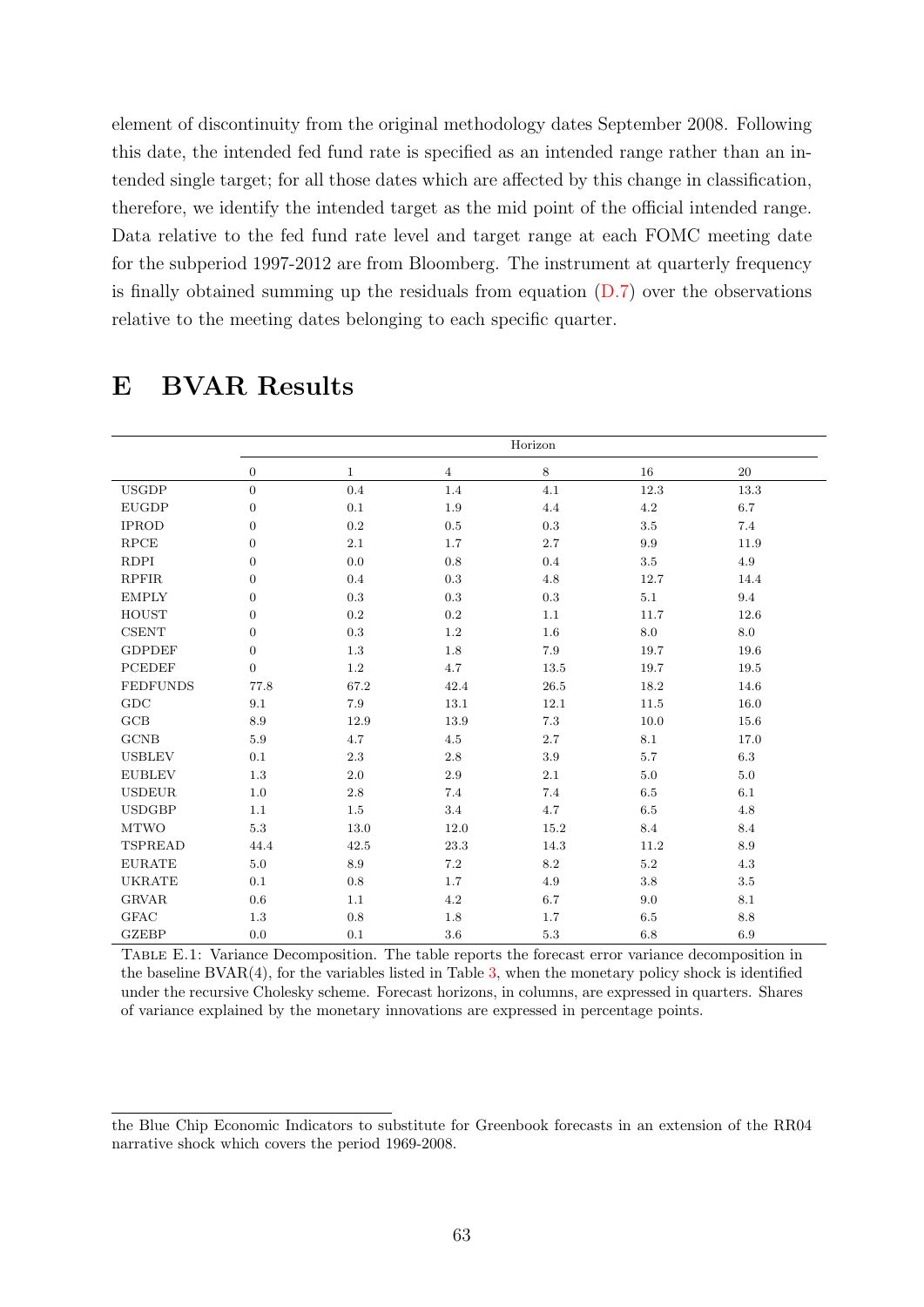<span id="page-64-0"></span>

FIGURE E.1: Responses to a monetary policy shock normalized to induce a 100 basis point increase in the EFFR. Baseline specification. The variables included are those listed in Table [3;](#page-26-0) the estimation sample is 1980Q1 to 2010Q4, the lag order of the BVAR is set to 4. The narrative instrument is built on an underlying set truncated at Dec 2007. The chart compares responses obtained when the monetary policy shock is identified using a recursive scheme (dark blue line) with those resulting from a Proxy SVAR with narrative-based instrument (light blue line). Dotted lines limit the 68% posterior coverage bands.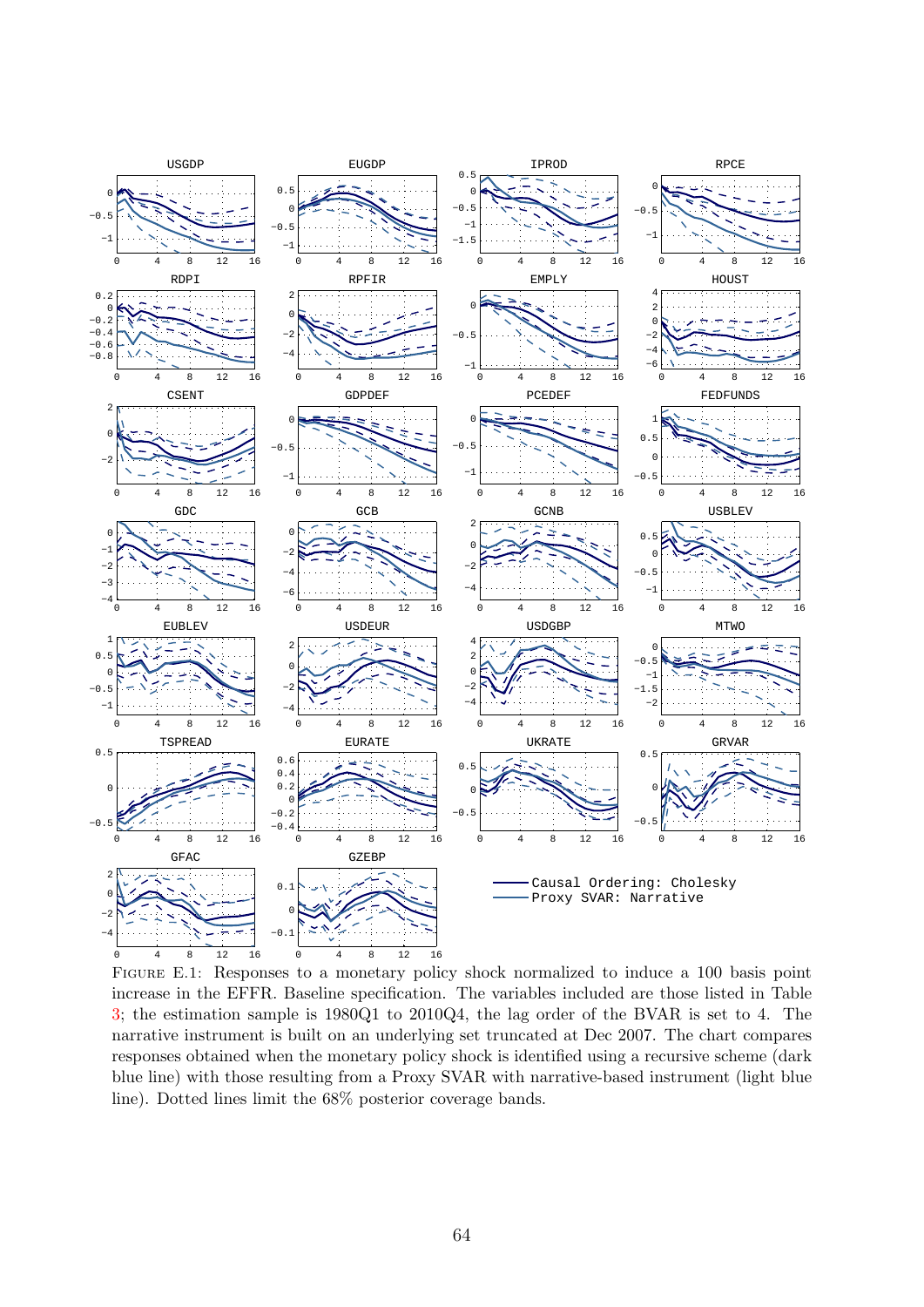<span id="page-65-0"></span>

Figure E.2: Responses to a monetary policy shock normalized to induce a 100 basis point increase in the EFFR. The variables included are those listed in Table [3;](#page-26-0) the estimation sample is 1980Q1 to 2010Q4, the lag order of the BVAR is set to 4. The narrative instrument is built on an underlying set truncated at Mar 2009. The chart compares responses obtained when the monetary policy shock is identified using a recursive scheme (dark blue line) with those resulting from a Proxy SVAR with narrative-based instrument (light blue line). Dotted lines limit the 68% posterior coverage bands.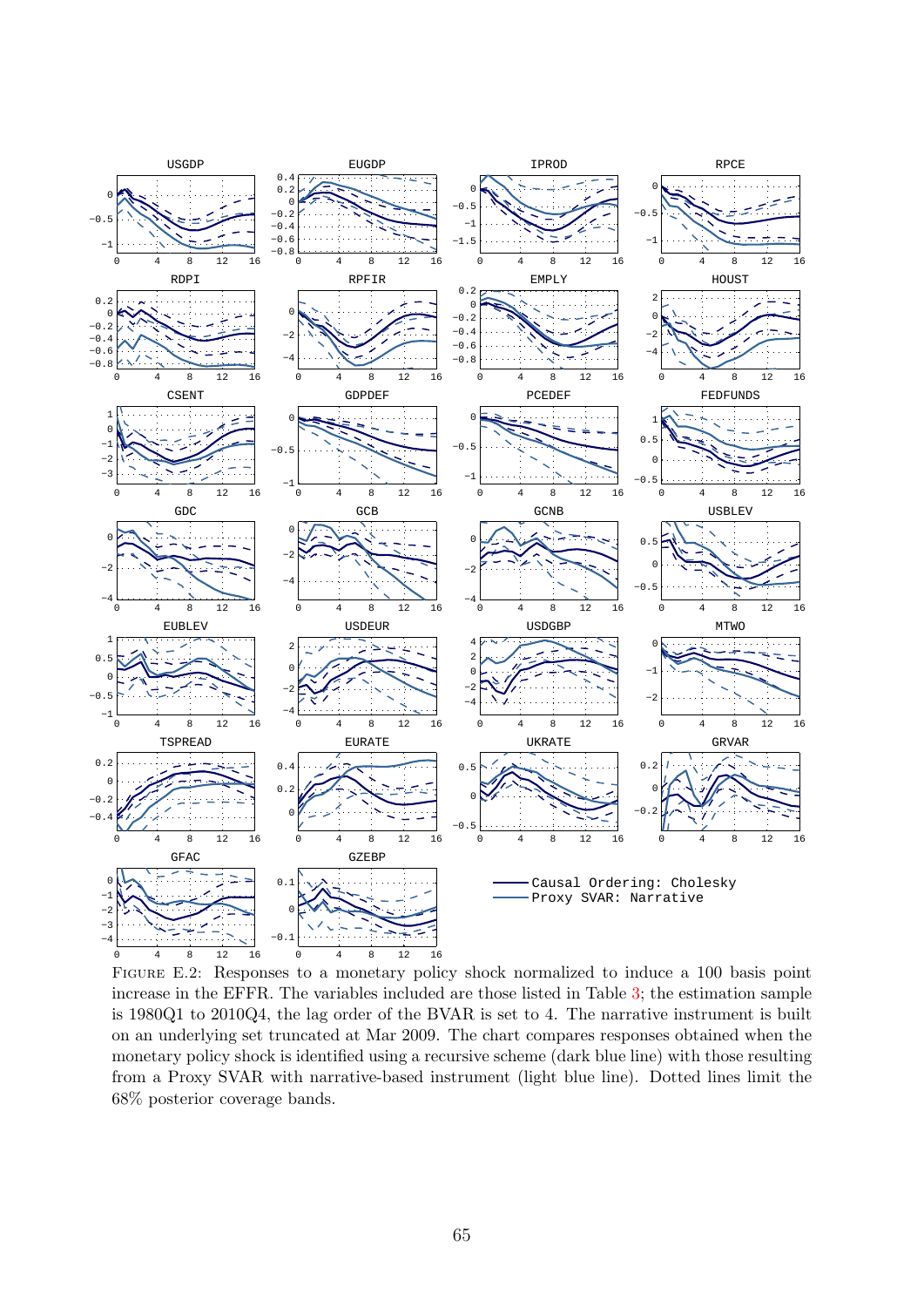<span id="page-66-0"></span>

Figure E.3: Responses to a monetary policy shock normalized to induce a 100 basis point increase in the EFFR. The variables included are those listed in Table [3;](#page-26-0) the estimation sample is 1980Q1 to 2007Q2, the lag order of the BVAR is set to 4. The narrative instrument is built on an underlying set truncated at Dec 2007. The chart compares responses obtained when the monetary policy shock is identified using a recursive scheme (dark blue line) with those resulting from a Proxy SVAR with narrative-based instrument (light blue line). Dotted lines limit the 68% posterior coverage bands.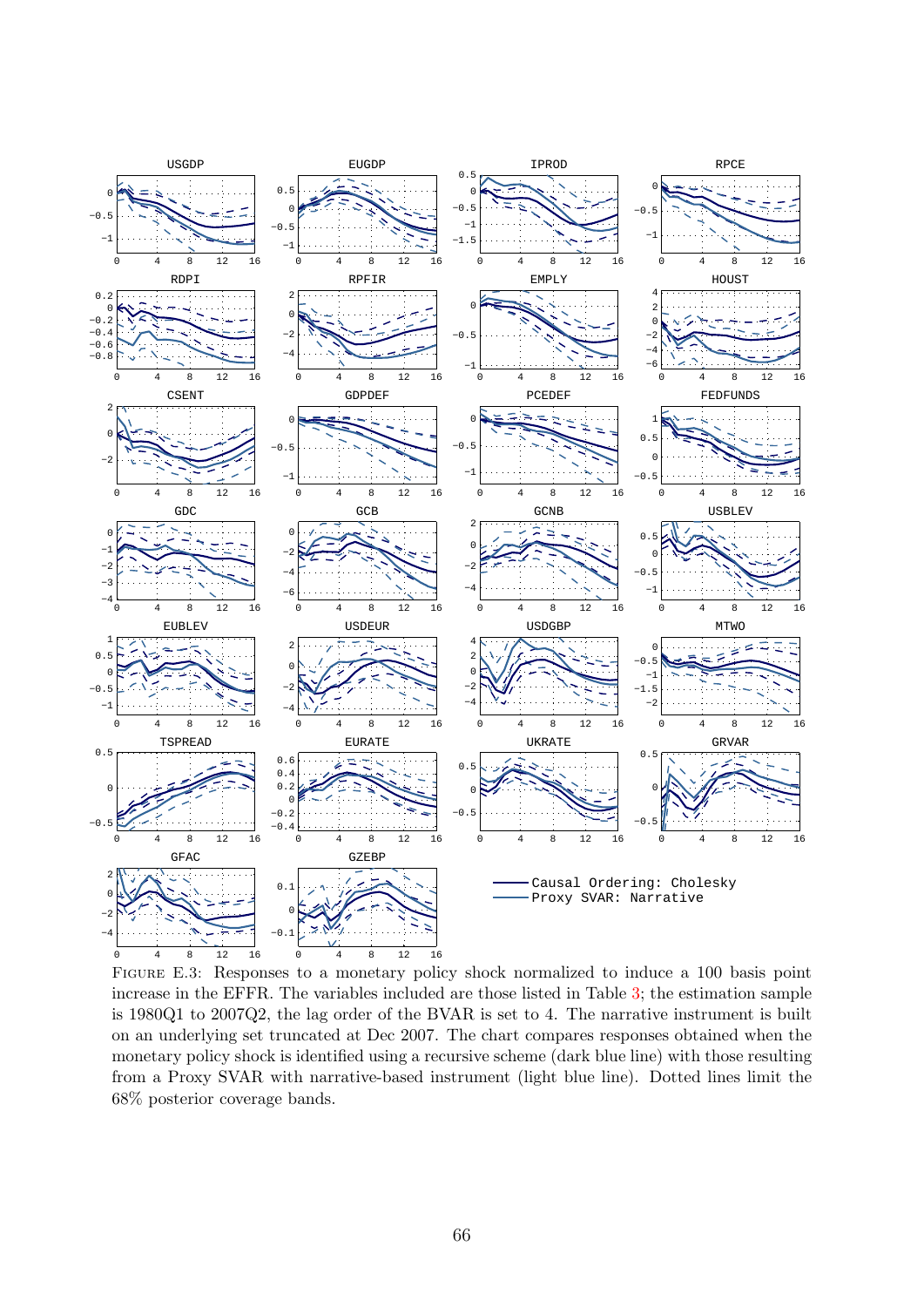<span id="page-67-0"></span>

Figure E.4: Responses to a monetary policy shock normalized to induce a 100 basis point increase in the EFFR. Global domestic credit in the baseline specification is split between US and rest of the world; the remaining variables are those listed in Table [3;](#page-26-0) the estimation sample is 1980Q1 to 2010Q4, the lag order of the BVAR is set to 4. The narrative instrument is built on an underlying set truncated at Dec 2007. The chart compares responses obtained when the monetary policy shock is identified using a recursive scheme (dark blue line) with those resulting from a Proxy SVAR with narrative-based instrument (light blue line). Dotted lines limit the 68% posterior coverage bands.